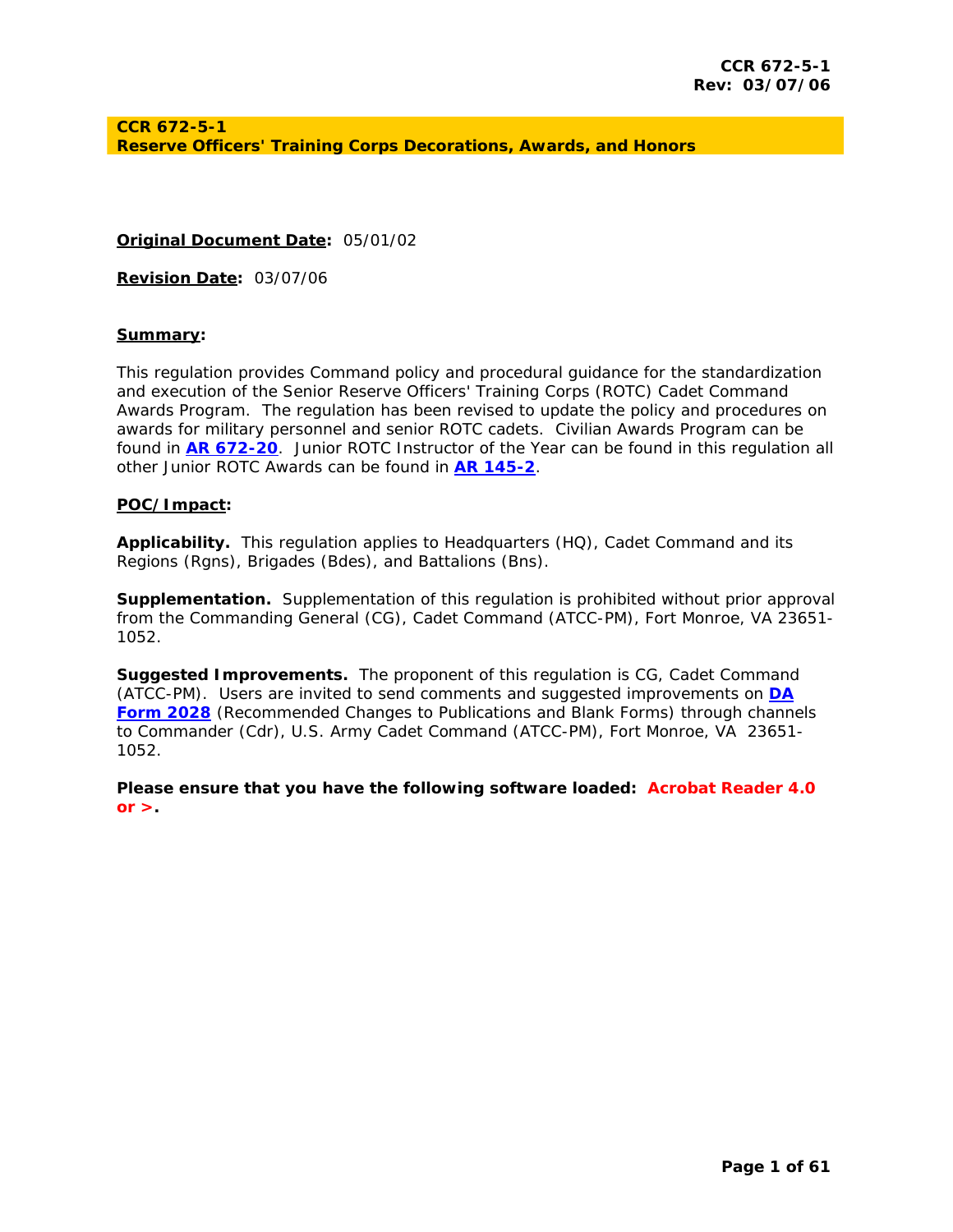<span id="page-1-0"></span>**Details:** 

### **Table Of Contents**

### **Chapter 1, Awards Program**

| $1 - 1$     | <b>Purpose</b>   |
|-------------|------------------|
| $\vert$ 1-2 | References       |
| $\vert$ 1-3 | <b>Objective</b> |
| $1 - 4$     | Responsibilities |

## **Chapter 2, Cadre Awards**

| $\vert$ 2-1               | General                                            |
|---------------------------|----------------------------------------------------|
| $\overline{\mathbf{2-2}}$ | <b>DA Awards</b>                                   |
| $\vert$ 2-3               | <b>DA Awards Processing</b>                        |
| $2 - 4$                   | Miscellaneous Awards for Excellence as Instructors |
| $\overline{\mathbf{2-5}}$ | <b>Cadet Command Awards for Excellence</b>         |
| $2-6$                     | <b>Camp Awards</b>                                 |
| $\overline{2-7}$          | <b>Fraternal/Association Cadre Awards</b>          |

### **Chapter 3, Civilian Awards Rescinded (See [AR 672-20](http://www.army.mil/usapa/epubs/pdf/r672_20.pdf), Incentive Awards)**

### **Chapter 4, Cadet Awards**

| $4 - 1$ | <b>Scholarship Awards</b>                                                                 |
|---------|-------------------------------------------------------------------------------------------|
| $4 - 2$ | <b>DA Awards to Cadets</b>                                                                |
| $4 - 3$ | <b>Special Awards</b>                                                                     |
| $4 - 4$ | <b>National Advanced Leadership Camp Awards</b>                                           |
| $4 - 5$ | <b>Leader's Training Course Awards</b>                                                    |
| $4 - 6$ | <b>Cadet Command Cadet Awards</b>                                                         |
| $4 - 7$ | <b>Fraternal/Association Cadet Awards</b>                                                 |
| $4 - 8$ | Distinguished Military Student and Distinguished Military Graduate<br><b>Certificates</b> |
|         | Table 4-1                                                                                 |
|         | Table 4-2                                                                                 |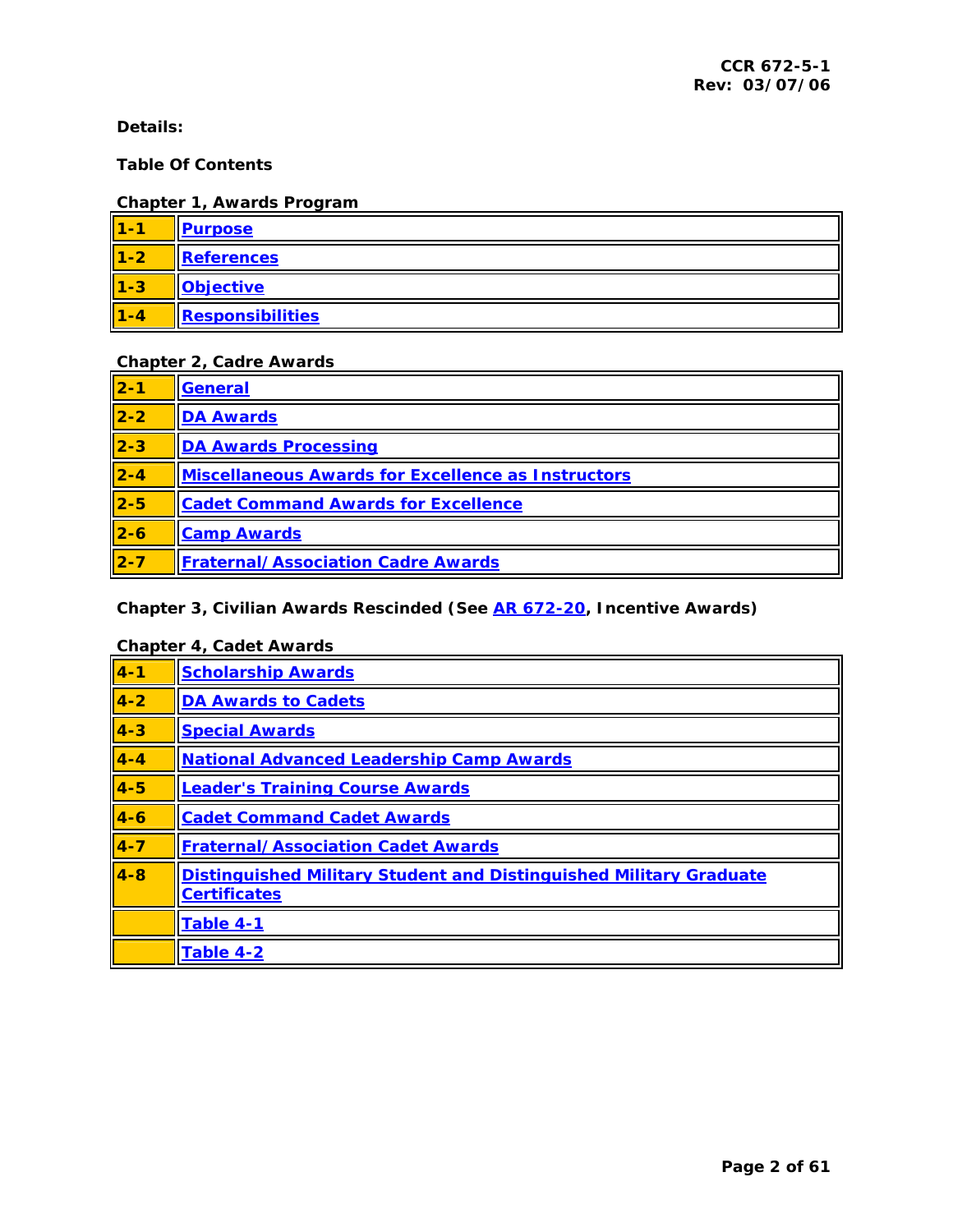## **Chapter 5, Cadet Command Program Awards**

| $5 - 1$ | General Douglas MacArthur Battalion Award              |  |  |
|---------|--------------------------------------------------------|--|--|
| $5-2$   | <b>AUSA Chapter Membership Award</b>                   |  |  |
| $5 - 3$ | <b>Top Trainer Award</b>                               |  |  |
| $5 - 4$ | <b>Chief of Staff, Army, Supply Excellence Award</b>   |  |  |
| $5 - 5$ | <b>Order of Founders and Patriots of America Award</b> |  |  |

## **Appendices**

|                         | <b>Section I, Abbreviations</b>                                                              |  |  |  |
|-------------------------|----------------------------------------------------------------------------------------------|--|--|--|
| $\overline{\mathbf{A}}$ | <b>Cadet Awards Ribbons</b>                                                                  |  |  |  |
| $\overline{A1}$         | <b>Cadet Command Instructor of the Year Worksheet</b>                                        |  |  |  |
| A <sub>2</sub>          | <b>Sample Nomination Memorandum for ROO of The Year</b>                                      |  |  |  |
| $A_3$                   | <b>Sample Nomination for Cadet Command Admin Tech of the Year Award</b>                      |  |  |  |
| A <sub>4</sub>          | <b>Sample Memorandum of Nomination for ROTC Cadet as Outstanding</b><br>(Trans, Engr, or QM) |  |  |  |
| A5                      | <b>Cadet Command Cadet Awards</b>                                                            |  |  |  |
| A6                      | <b>Precedence of Wear for Cadet Awards</b>                                                   |  |  |  |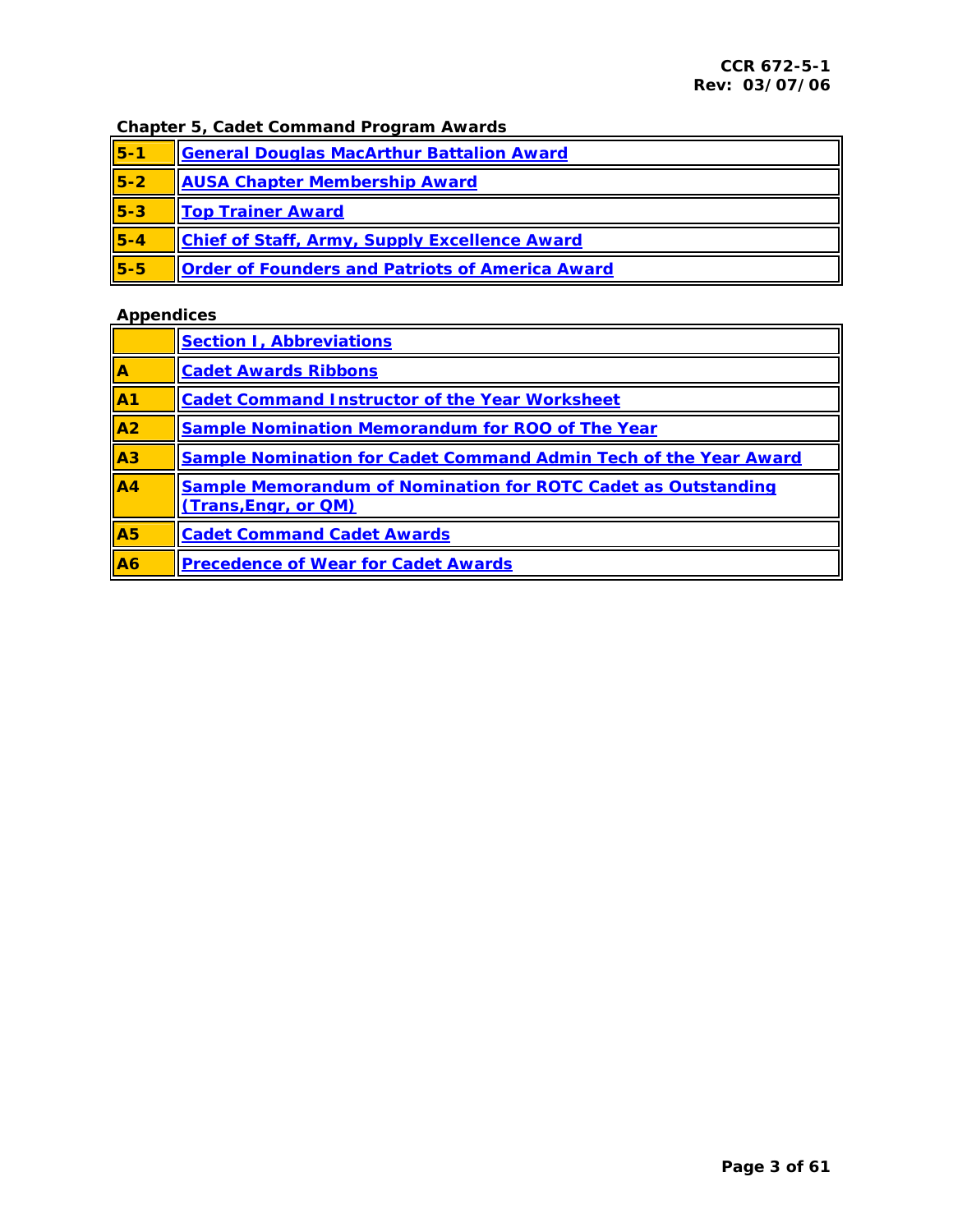#### <span id="page-3-0"></span>**Chapter 1, Awards Program**

**1-1. Purpose.** Toc This regulation prescribes Cadet Command awards policy, criteria for presentation, a[nd adm](#page-1-0)inistrative instructions for processing awards to:

- a. Cadre.
- b. Senior ROTC cadets in recognition of exceptional and outstanding acts of heroism.
- c. Senior ROTC cadets and graduates for outstanding achievement.

d. Senior ROTC cadets attending National Advanced Leadership Camp and Leader's Training Course.

- e. Cadet Command Awards.
- f. Fraternal/Association Awards.
- g. Cadet Command programs.

### **1-2. References**

- a. Required publications.
	- (1) **[AR 600-8-22](http://www.army.mil/usapa/epubs/pdf/r600_8_22.pdf)** (Military Awards) . (Cited in Paras 2-1 and 2-3a and f.)

 (2) **[AR 670-1](http://www.army.mil/usapa/epubs/pdf/r670_1.pdf)** (Wear and Appearance of Army Uniforms and Insignia). (Cited in Paras 2-1 and 2-3a.)

b. Related publications. **[AR 600-9](http://www.army.mil/usapa/epubs/pdf/r600_9.pdf)** (Army Weight Control Program).

**1-3. Objective.** To ensure deserving individuals and/or Cadet Command Programs receive tangible recognition for extraordinary performance. A good awards program increases motivation and morale for organizations by recognizing and rewarding superior performance individually or collectively. Other options (two-star congratulation letters, Cadet Command coins, or letters of appreciation) are also available. Cdrs must nominate recipients and submit a draft letter to this HQs. It is essential we recognize the positive performance of our people--soldiers and cadets. There are many ways to describe or categorize awards. This regulation will recognize two methods. The first method is by defining the recipients, or awardees. The second method is by categorizing who provides the award, or the awarders.

a. Cadet Command award recipients can be divided into three categories:

- (1) Cadre (see **[Chapter 2](#page-4-0)**).
- (2) Senior ROTC Cadets (see **[Chapter 4](#page-26-0)**).
- (3) Cadet Command Programs (see **[Chapter 5](#page-47-0)**).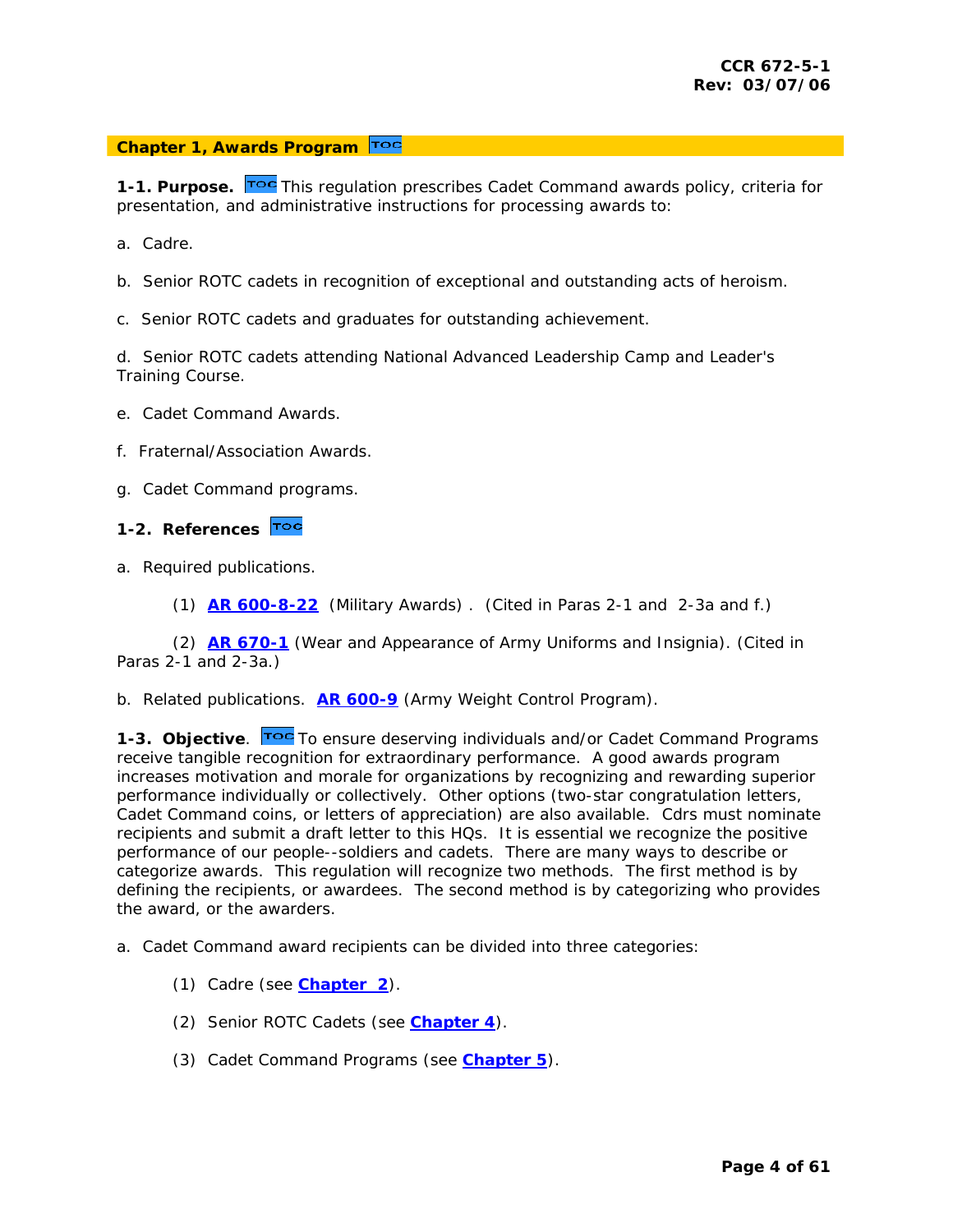- <span id="page-4-0"></span>b. Awardees or recipients may receive awards from three sources:
	- (1) Department of the Army (DA).
	- (2) Cadet Command.
	- (3) Other organizations.

#### **1-4. Responsibilities**

a. The CG, Cadet Command, is responsible for the overall awards program for military and ROTC cadets.

b. The Rgn Cdrs are responsible for the awards and the awards program delegated to them by the CG, Cadet Command.

c. The Bde Cdrs are responsible for the awards and award programs delegated to them by the CG, Cadet Command and their respective Rgn Cdr.

d. The Professors of Military Science (PMS) are responsible for the awards and award programs delegated to them by the CG, Cadet Command, and their respective Rgn and Bde Cdrs..

### **[C](#page-1-0)hapter 2, Cadre Awards**

2-1. General. Toc [C](#page-1-0)drs should present the cadre with awards for exceptional service or achievement under provisions of **[AR 600-8-22](#page-1-0)**, Military Awards.

**2-2. DA Awards.** Toc [C](#page-1-0)drs may recommend deserving cadre for the Distinguished Service Medal (DSM), Legion of Merit (LM), Meritorious Service Medal (MSM), Army Commendation Medal (ARCOM), Army Achievement Medal (AAM), the Soldier's Medal (SM), and/or the Military Outstanding Volunteer Service Medal (MOVSM).

### **2-3. DA Awards Processing**

a. DSM. Chief of Staff, U.S. Army, is the approving authority for the DSM (in accordance with **[AR 600-8-22](http://www.army.mil/usapa/epubs/pdf/r600_8_22.pdf)**, Table 3-2). Cdrs may recommend deserving individuals for the award of the DSM. Submit each recommendation on **[DA Form 638](http://www.army.mil/usapa/eforms/pureEdge/A638.XFDL)** (Recommendation for Award) with proposed citation and narrative. The recommendation must arrive at HQ Cadet Command not later than (NLT) **150 days** prior to the award presentation date. Intervening Cdrs will recommend approval or downgrade and forward with an appropriate memorandum. CG, Cadet Command, recommends approval/disapproval. Award is submitted with a memorandum and justification with the CG's signature to TRADOC, who boards recommendation. The results are forwarded for review and final approval/disapproval to the Secretary of the Army. Upon approval/disapproval, the DSM recommendation is returned to this HQ for dispatch. **[DA Form 638](http://www.army.mil/usapa/eforms/pureEdge/A638.XFDL)** serves as the official order authorizing the award and is returned to the source with a certificate and medal. The appropriate award is forwarded down the chain of command to the submitting unit.

b. LM. CG, U.S. Army Training and Doctrine Command (TRADOC), is the approving authority for the LM PCS awards. CG, U.S. Accessions Command, is the approving authority for retirement LM's. Cdrs may recommend deserving individuals for the award of the LM. Submit each recommendation on **[DA Form 638](http://www.army.mil/usapa/eforms/pureEdge/A638.XFDL)** with proposed citation and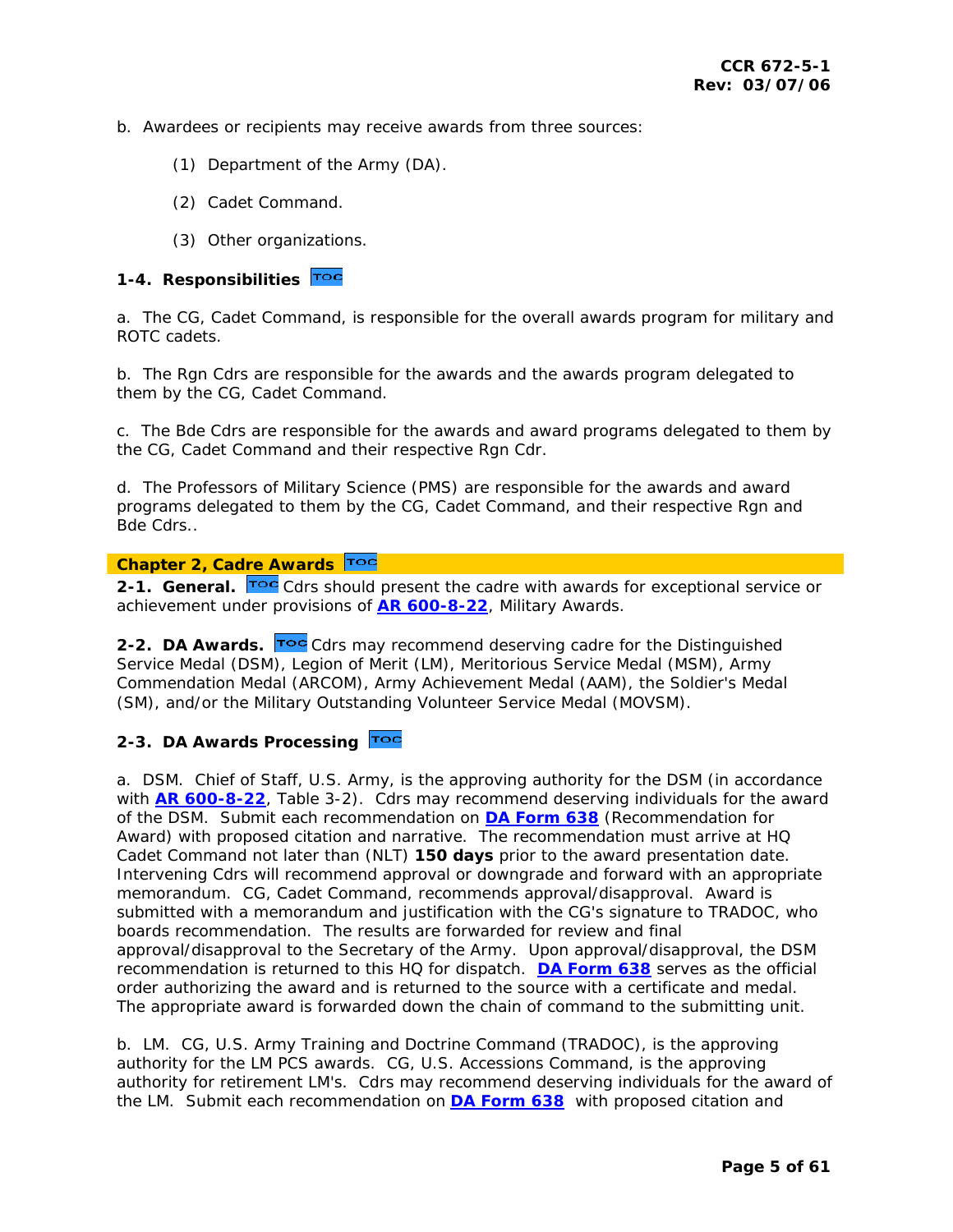<span id="page-5-0"></span>narrative. The recommendation must arrive at HQ Cadet Command NLT **120 days** prior to the award presentation date. Intervening Cdrs will recommend approval/downgrade and forward with an appropriate memorandum. CG, Cadet Command, can either recommend approval of LM or downgrade the award to MSM. Recommendation for approval is submitted by memorandum signed by the CG to TRADOC/Accessions. An enlisted recommendation is forwarded to the TRADOC Command Sergeant Major/Accessions , whose recommendation is forwarded with the packet to the CG, TRADOC/Accessions, for final approval/ disapproval. Upon approval/disapproval, the LM recommendation is returned to this HQ for dispatch. [The a](#page-1-0)ppropriate award is forwarded down the chain of command to the submitting unit. Toc

c. MSM. CG, Cadet Command, is the approval authority for the MSM. Cdrs will submit **[DA](http://www.army.mil/usapa/eforms/pureEdge/A638.XFDL)  [Form 638](http://www.army.mil/usapa/eforms/pureEdge/A638.XFDL)** recommending deserving individuals for the MSM. Submit recommendation to Cdr, Cadet Command, NLT **60 days** prior to the award presentation date. Rgn Cdrs have downgrade approval authority for the MSM as delegated to them by the CG, Cadet Command.

d. ARCOM. Rgn Cdrs have approval authority for the ARCOM and may delegate that authority to Bde Cdrs and Senior Military College PMS.

e. AAM. Rgn Cdrs have approval authority for the AAM and may delegate that authority to Bde Cdrs and PMSs in the grades of Colonel (COL), Lieutenant Colonel (LTC), and Major (MAJ) occupying LTC slot.

f. SM. DA is the approval authority for the SM. Recommendation should be submitted on **[DA Form 638](http://www.army.mil/usapa/eforms/pureEdge/A638.XFDL)** with strong justification and enclosures IAW **[AR 600-8-22](http://www.army.mil/usapa/epubs/pdf/r600_8_22.pdf)**, Paragraph 3- 12, through the chain of command to CG, Cadet Command.

g. MOVSM. Rgn Cdrs have approval authority for the MOVSM and may delegate that authority to Bde Cdrs.

### **2-4. Miscellaneous Awards for Excellence as Instructors**

a. *TRADOC Instructor of the Year Award.* Each Battalion may submit one nominee for each category, i.e., Field Grade Instructor, Company Grade Instructor, Enlisted Instructor, and civilian Instructor (civilian contractors serving as uniformed instructors). Nomination packets must go through the brigade and must be received at this headquarters (ATCC-ROD) by suspense date in order to be seen by the board. Incomplete nomination packets or packets received after the board convenes cannot be considered.

The TRADOC Memorandum of Instruction (MOI), published annually provides eligibility criteria and a worksheet for this award. Ensure nomination packets are prepared in accordance with the MOI. Completion of Distance Learning School of Cadet Command satisfies the requirement of the MOI. A board is held at Cadet Command to select one nomination from each category. The selected nominations and videos are forwarded to HQ TRADOC, ATTN: ATTG-IS, Fort Monroe, VA 23651-1047 for final competition.

b. *Leo A. Codd Memorial Award*. The National Defense Industrial Association (NDIA) provides an award annually for the three most outstanding senior ROTC instructors. The award consists of a U.S. Government Savings Bond (\$500, \$400, and \$300 for First, Second, and Third places respectively), an engraved plaque, and a one-year membership in the NDIA. This award is given in memory of the late Colonel Leo A. Codd, Ordinance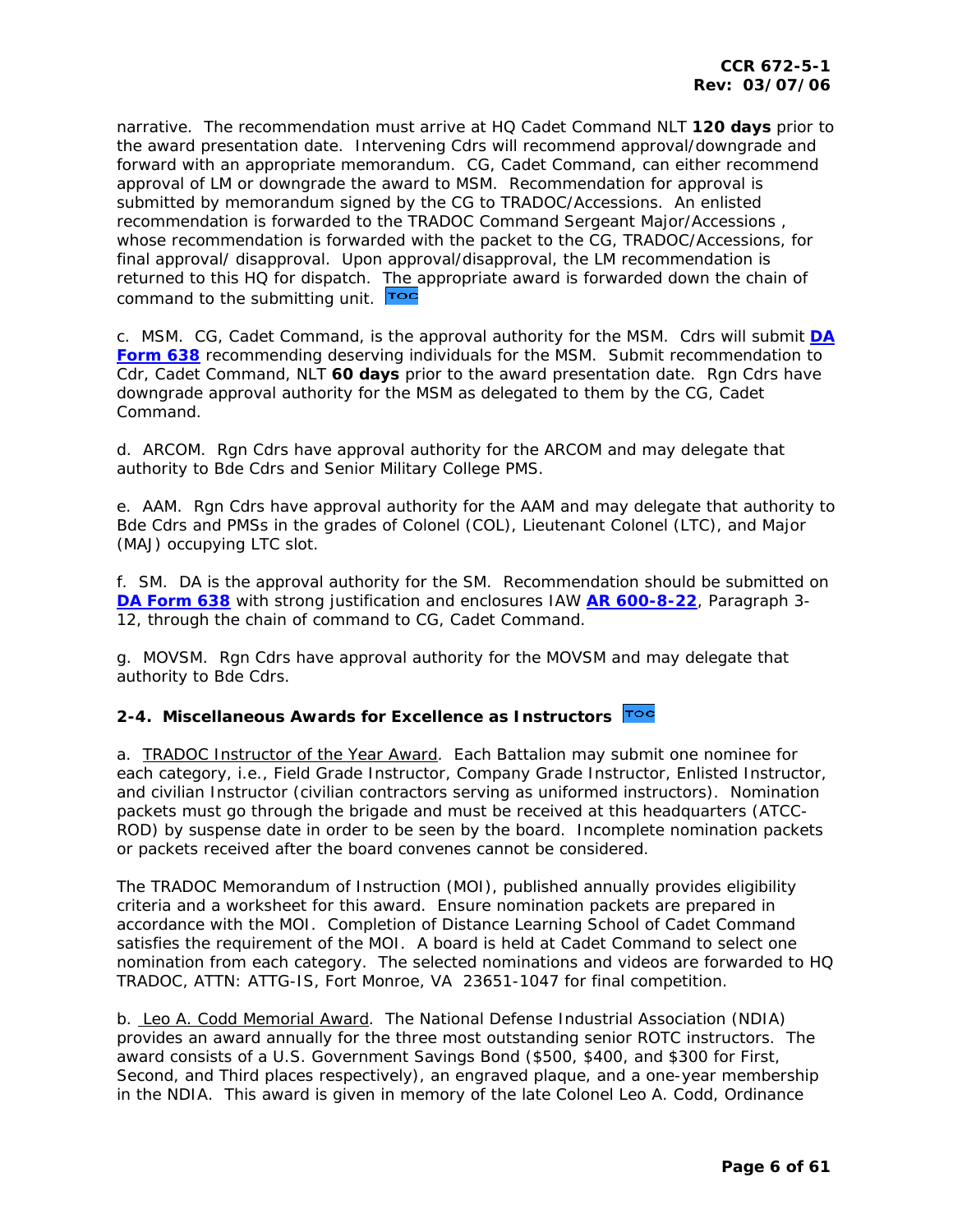Corps, who was a guiding force in the development of the Association for 40 years until his retirement in 1963. He then served as a consultant until his death in 1971. Colonel Codd was a lifelong supporter of the ROTC Program.

(1) Eligibility criteria. Instructor must be:

 (a) Serving on active duty as a commissioned officer in the grade of major or below.

(b) Carrying a full instructor load.

(2) Selection criteria. Nomination and selection will be based on: Toc

 (a) Creativeness and imagination as demonstrated by use of innovations in teaching, creation of imaginative and interesting approaches to the accomplishment of learning objectives, relation of material from other disciplines and subject areas of military science (MS) to the subject, initiation and conduct of experiments and research projects concerning ROTC instruction, and any other approaches.

 (b) Instructor ability to communicate as demonstrated by skill in verbal and written communication; friendly, enthusiastic, and dynamic personality; popularity as a speaker before cadet, student, faculty, and community formal and informal gatherings; ability as a cadet counselor; or other relevant abilities.

(3) Nomination packet will include, but is not be limited to:

- (a) Biographical sketch.
- (b) Nomination memorandum.
- (c) Two 5"x7" color head and shoulder photographs in Class A uniform.

 (d) Nominees full [name,](#page-1-0) home address, SSN, DOB, work telephone number, and university/college affiliation. Toc

 (4) Nomination and selection. Each Bde Cdr will forward nominations to CG, Cadet Command, by the **first week in January**. A board at HQ Cadet Command will evaluate the packets and rank order the nominees. The three top nominations will be forwarded to the Deputy Assistant Secretary of Defense (Education), Washington, D.C. 20301, NLT **10 February**, with copy to HQDA (DAPE-MPO). Selection of award winners of the three services will be made by NDIA.

 (5) Presentation. Commanding officers of the winners will be notified by NDIA in April. Arrangements will be made for presentation of the award by the appropriate Bn Cdr in coordination with an NDIA official. DA will dispatch a message to CG, Cadet Command, announcing the Army winner and runners-up.

c. *Tasker H. Bliss Medal.* The Society of American Military Engineers (SAME) provides a medal annually in memory of the distinguished World War I Army Chief of Staff to the engineering dean, professor, or instructor at a college or university at which an ROTC unit is established, who has made the most outstanding contribution to military engineering, education, or service in promoting recognition of the importance of technical leadership in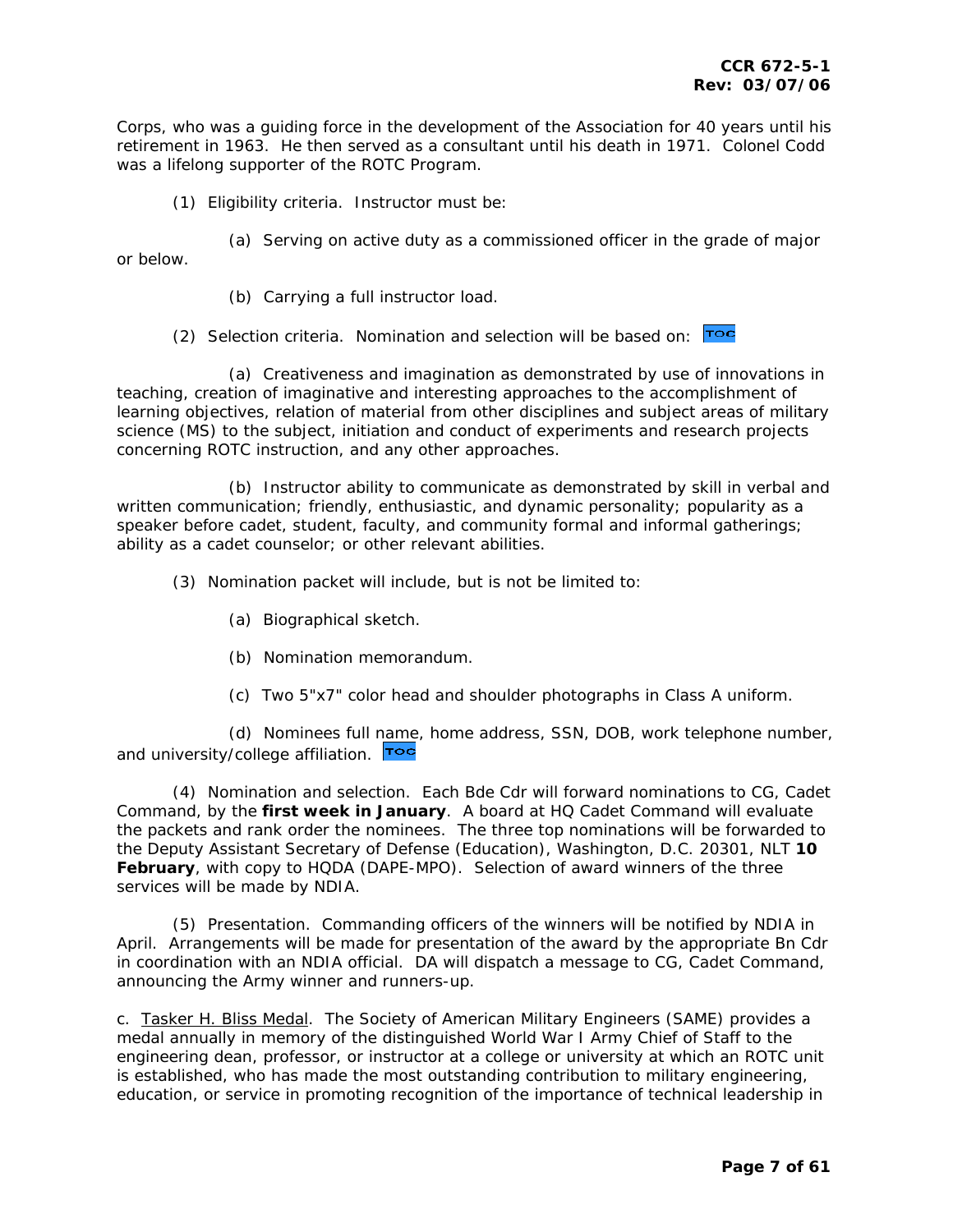<span id="page-7-0"></span>the National Defense Establishment.

 (1) Selection. The Bn Cdr will submit nominations in duplicate to SAME, 740 15th Street, NW., Suite 905, Washington, D.C. 20005, to arrive NLT **15 February**. Nominations will include:

(a) Full name, title, and address of nominee.

(b) Specific information upon which the nomination is based.

 (2) Presentation. This award is presented at the annual SAME awards dinner as announced each year by the society.

### **2-5. Cadet Command Awards for Excellence**

a. *Cadet Command Instructor of the Year Award*. Recognizes training excellence by identifying individuals in the categories of most outstanding Instructor and Assistant Professor of Military Science (APMS). Each Region will board their nominee packets and submit one nominee, annually, NLT **1 Mar**, for each applicable category to HQ Cadet Command, ATTN: ATCC-PMD, Fort Monroe, VA 23651-5000.

(1) Eligibility Criteria:

 a. Army military nominees must have passed their latest Army Physical Fitness Test and meet Army height and weight standards IAW **[AR 600-9](http://www.army.mil/usapa/epubs/pdf/r600_9.pdf)**.

b. Nominee must have served as an instructor a minimum of **nine (9)** 

**months**.

c. Nominee must be a certified instructor per **[CC Reg 145-3,](http://my.usaac.army.mil/portal/dt/usacc/HQ/library/CC_Regulations/)** Para 2-12(a-

d).

 d. Civilian contractors serving as uniformed instructors; i.e., Cadet Command Assistant Professors of Military Science, are eligible for participation if they meet all listed requirements.

 (2) Instructor performance is the focus. Cadet Command Instructor of the Year Work Sheet (see **[Appendix A-1](#page-55-0)**). Use this guide to evaluate instructor performance and consider the following: **TOC** 

- a. Tactical and technical knowledge.
- b. Communication skills.
- c. Appearance and military bearing.
- d. Training literature development, research, and publication of articles.

 (3) Nomination Procedure: Memorandum of recommendation from the Battalion Commander, through Brigade, and Region Commanders. Headquarters, (ATCC-TT) Cadet Command will convene a board to select a winner. The narrative, not to exceed one page, will comment on the individual's achievements and exceptional performance in areas noted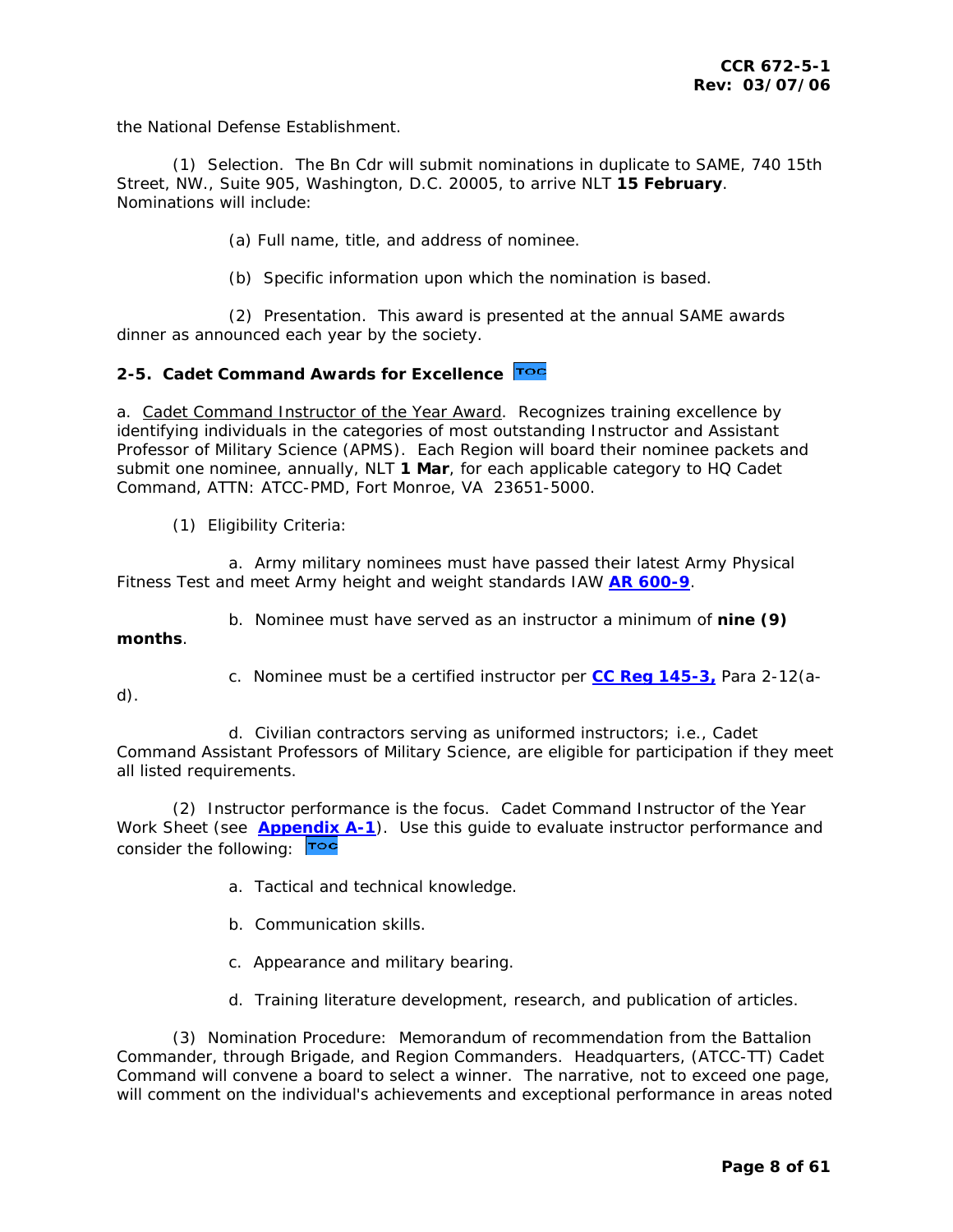above. In addition each packet will contain:

 a. Letter of transmittal that includes school POC's name, mailing address, DSN telephone nu[mber,](#page-1-0) and statement that nominee(s) meets requirements outlined in Paragraphs **3b-d**.

b. Tab A, single-spaced, typewritten, one-page narrative of:

- (1) Nominee's view on meeting the challenge of being an instructor.
- (2) Nominee's view on his/her greatest contribution as an instructor.

 c. Tab B, one standard DA color photo of nominee in service Class A uniform or, for civilian nominees, appropriate civilian attire.

 d. VHS 1/2 inch, 10-15 minute videotape of each nominee teaching a regularly scheduled class. Videotape of a 10-15 minute segment should cover items on the enclosed worksheet.

 e. Nominations should be packaged in a manila file folder with white label centered on front of folder. The label should contain the standard name line of the nominee, category, and installation/service school represented. Videotapes should be in sleeve or case with identical label. Incomplete nominations will not be considered.

(4) Approval Authority: Commanding General, Cadet Command.

 (5) Frequency and Presentation: Annually. The award will be presented by the Commanding General, Cadet Command at appropriate ceremony.

(6) Merit:

 (a) Military, While no military award is ever automatically granted, Cadet Command will consider awarding an impact The Army Commendation Medal [\(ARC](#page-1-0)OM)/Plaque to the soldier selected as the Cadet Command Instructor of the year. TOC

- (b) Civilian, Superior Civilian Service Award/Plaque.
- (c) Contract, Cadet Command Certificate of Achievement/Plaque.

 (d) While no military award is ever automatically granted, Cadet Command will consider awarding an impact Army Achievement Medal (AAM)/Plaque or Equivalent to the nominees not selected at HQ level.

b. *Cadet Command Recruiting Operations Officer (ROO) of the Year Award*. Recognizes recruiting and operations excellence by identifying individuals who achieve/overachieve in their duties as Recruiting Operations Officer. Each Region will board their nomination packets and submit one nomination, Annually, NLT **1 Mar**, in memorandum format, to HQ Cadet Command, ATTN: ATCC-PMD, Fort Monroe, VA 23651-5000.

(1) Eligibility Criteria: Toc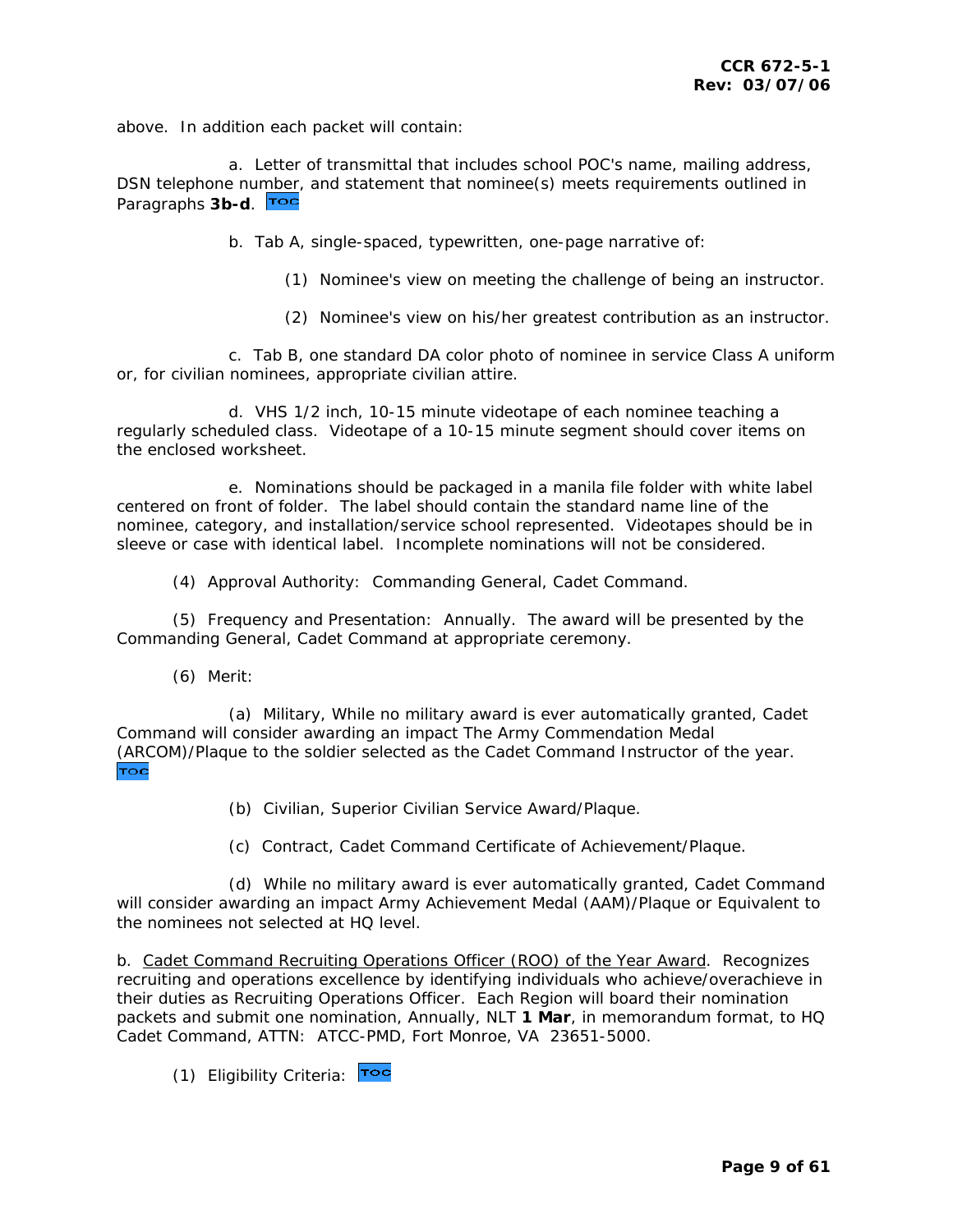(a) Officer must have been serving in the ROO position for at least nine (9) months at time of nomination.

 (b) Officer serving in a position designated as ROO/Enrollment Officer/Scholarship Advisor.

 (c) Completion of Cadet Command ROO Course (unless initial assignment was prior to 1 Mar 2001).

 (2) Selection Criteria. Criteria for nominating and selecting ROO of the Year should include both objective and subjective evaluations for outstanding performers:

- (a) Suggested objective standards:
	- Achievement/overachievement of assigned Contract Mission to include Nurse Mission.
	- Improvement upon last year's Contract Mission accomplishment.
	- Contracts for Leader's Training Course.
- (b) Suggested subjective standards:  $\overline{P}^{\bullet}$ 
	- Effort in recruiting/enrolling SALs (as measured by SAL Criteria).
	- Effective use of allocated scholarships.
	- USAREC partnership cooperation.
	- Impact on Retention.
	- Impact on Commission Mission.
	- Development of and adherence to a comprehensive Battalion Marketing Action Plan. To include use of the automated National Referral List.
	- Development of relationships with campus Centers of Influence.

 (3) Nomination Procedure. The memorandum of recommendation must be endorsed through the Brigade and Region Commanders (see **[Appendix A-2](#page-56-0)**, Sample Nomination Memo). The narrative, not to exceed one page, will comment on the individual's achievements and exceptional performance as noted above. The memorandum must include nominee's name, grade, SSN, position, and statement that officer meets the height/weight standards of **[AR 600-9](http://www.army.mil/usapa/epubs/pdf/r600_9.pdf)** and passed the APFT. Headquarters, Cadet Command (ATCC-OT) will convene a board to select a winner. Incomplete nominations will not be considered.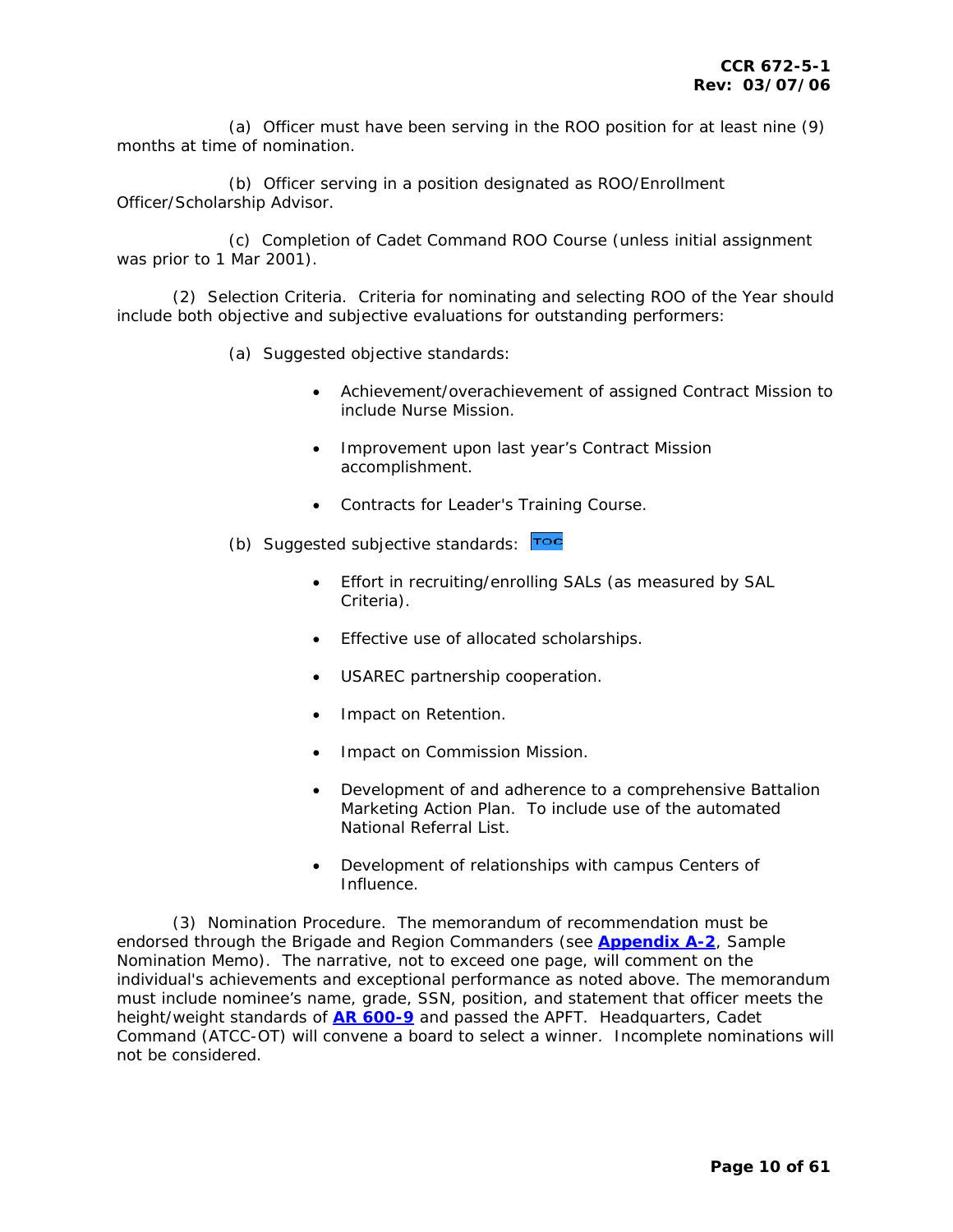(4) Approval Authority: Commanding General, Cadet Command.

 (5) Frequency and Presentation: Annually. The award will be presented by the Commanding General, Cadet Command at an appropriate ceremony.

(6) Merit:  $\overline{r}$ oc

 (a) Military. While no military award is ever automatically granted, Cadet Command will consider awarding an impact The Army Commendation Medal (ARCOM)/Plaque to the soldier selected as the Cadet Command Instructor of the year.

- (b) Civilian, Superior Civilian Service Award/Plaque.
- (c) Contract, Cadet Command Certificate of Achievement/Plaque.

 (d) While no military award is ever automatically granted, Cadet Command will consider awarding an impact Army Achievement Medal (AAM)/Plaque or Equivalent to the nominees not selected at HQ level.

c. *Cadet Command Brigade Nurse Counselor of the Year Award*. The Brigade Nurse Counselor of the Year award provides an award annually for the outstanding Brigade Nurse Counselor within U.S. Army Cadet Command who has made the greatest contribution to nurse recruitment, and to the promotion of the profession of nursing and nursing leadership within the campus setting. Each Region will board their nomination packets and submit one nominee Annually, NLT **1 Mar** by memorandum to HQ Cadet Command, ATTN: ATCC-PMD, Fort Monroe, VA 23651-5000.

 (1) Eligibility Criteria: Serving as a Brigade Nurse Counselor for at least **nine (9) months**.

(2) Selection Criteria (subjective):

 (a) Promotion of effective nurse recruitment and retention throughout all battalions within the brigade via coaching of cadre and cadets, energetic marketing techniques, and instilling in the cadets the professional values of nursing.

 (b) Fostering an innovative and creative approach to educating battalion cadre and staff on unique aspects of the recruitment and retention of nursing students.

 (c) Exhibits exceptional qualities in the ability to individualize recruiting techniques to each school within the Brigade.

(3) Selection Criteria (objective):  $\overline{r}$ 

 (a) Promotion of programs and activities that enhanced a positive, collaborative relationship between school of nursing faculty and battalion cadre, and increased the relevance of Army ROTC and the Army Nurse Corps for their students.

 (b) Improved performance of battalions within the brigade toward nurse contracting mission.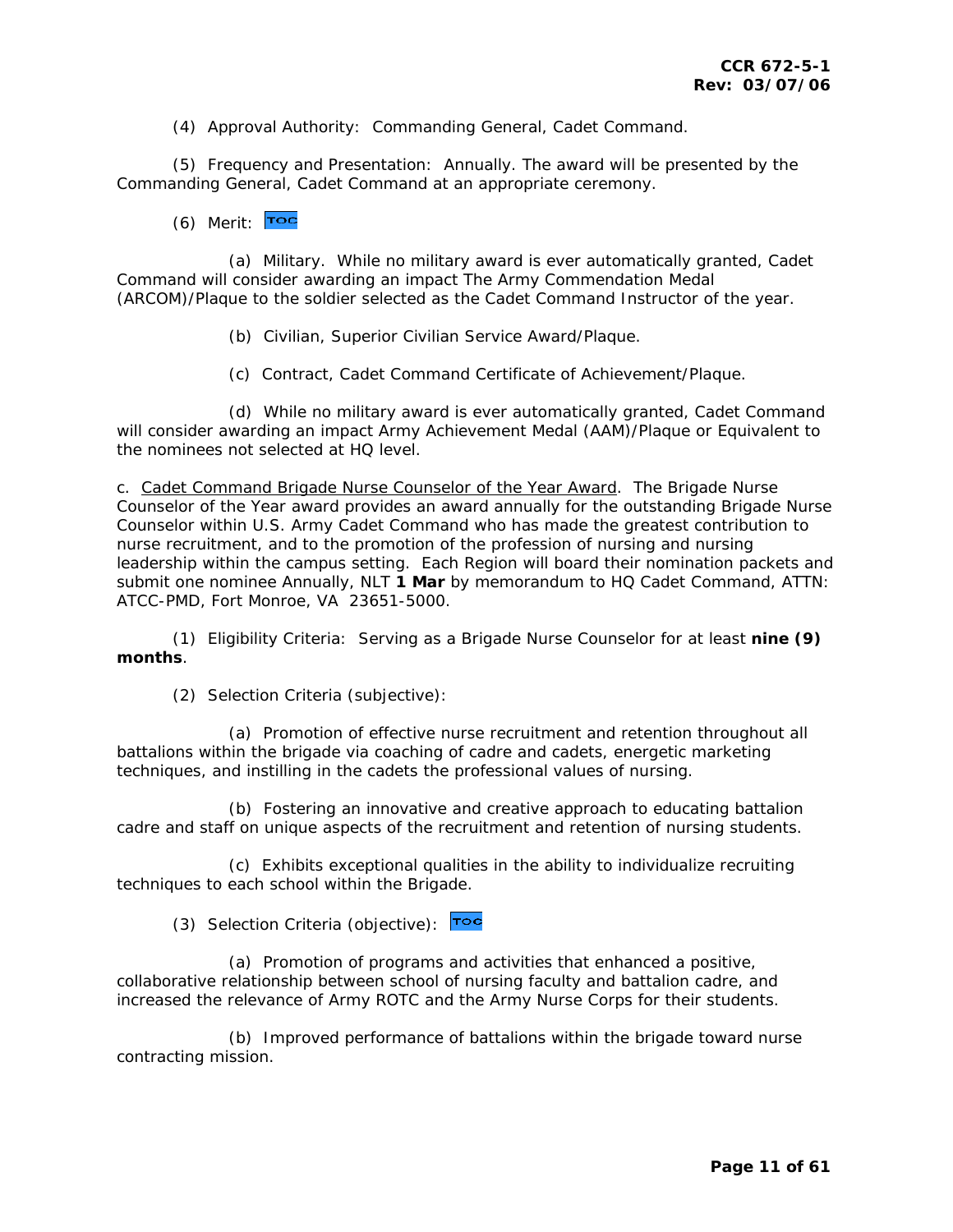(4) Nomination Procedure: Memorandum of recommendation from the Brigade Commander, through the Region Commander. The narrative, not to exceed one page, will comment on the individual's achievements and exceptional performance as noted above. Headquarters, Cadet Command (ATCC-N) will convene a board to select a winner. Incomplete nominations will not be considered.

 (5) Frequency and Presentation: Annually. The award will be presented by the Commanding General, Cadet Command at an appropriate ceremony.

(6) Merit: Toc

 (a) Military, While no military award is ever automatically granted, Cadet Command will consider awarding an impact The Army Commendation Medal (ARCOM) /Plaque to the soldier selected as the Cadet Command Instructor of the year.

 (b) While no military award is ever automatically granted, Cadet Command will consider awarding an impact Army Achievement Medal (AAM)/Plaque or Equivalent to the nominees not selected at HQ level.

d. *Cadet Command Human Resource Assistant of the Year Award*. This award is presented to recognize the Reserve Officers' Training Corps (ROTC) Battalion Human Resource Assistant that bests exemplifies exceptional performance and standards in the accomplishment of the ROTC Battalion's mission. Each Region will board their nomination packets and submit one nominee, annually, NLT **1 Mar** by memorandum to HQ Cadet Command, ATTN: ATCC-PMD, Fort Monroe, VA 23651-5000.

(1) Eligibility Criteria:

- (a) Battalion Human Resource Assistant, civilian or military personnel.
- (b) Service time at the Battalion must be for at least **nine (9) months**.
- (2) Selection Criteria: Toc

 (a) Overall job performance (Management of Cadet Records, Management of the Cadet Corporate Database, etc.)

(b) Additional administrative duties in support of the Battalion's mission.

 (c) Completion of Job Enhancement Training (Professional Development Courses, Working on Bachelor Degree, etc.).

- (d) Error rate on EPSQ's.
- (e) Management of Evaluations and Awards Program.
- (f) Management of Accessions Packets.
- (g) CCIMs Management.
- (h) Other documentation that supports selection of the nominee.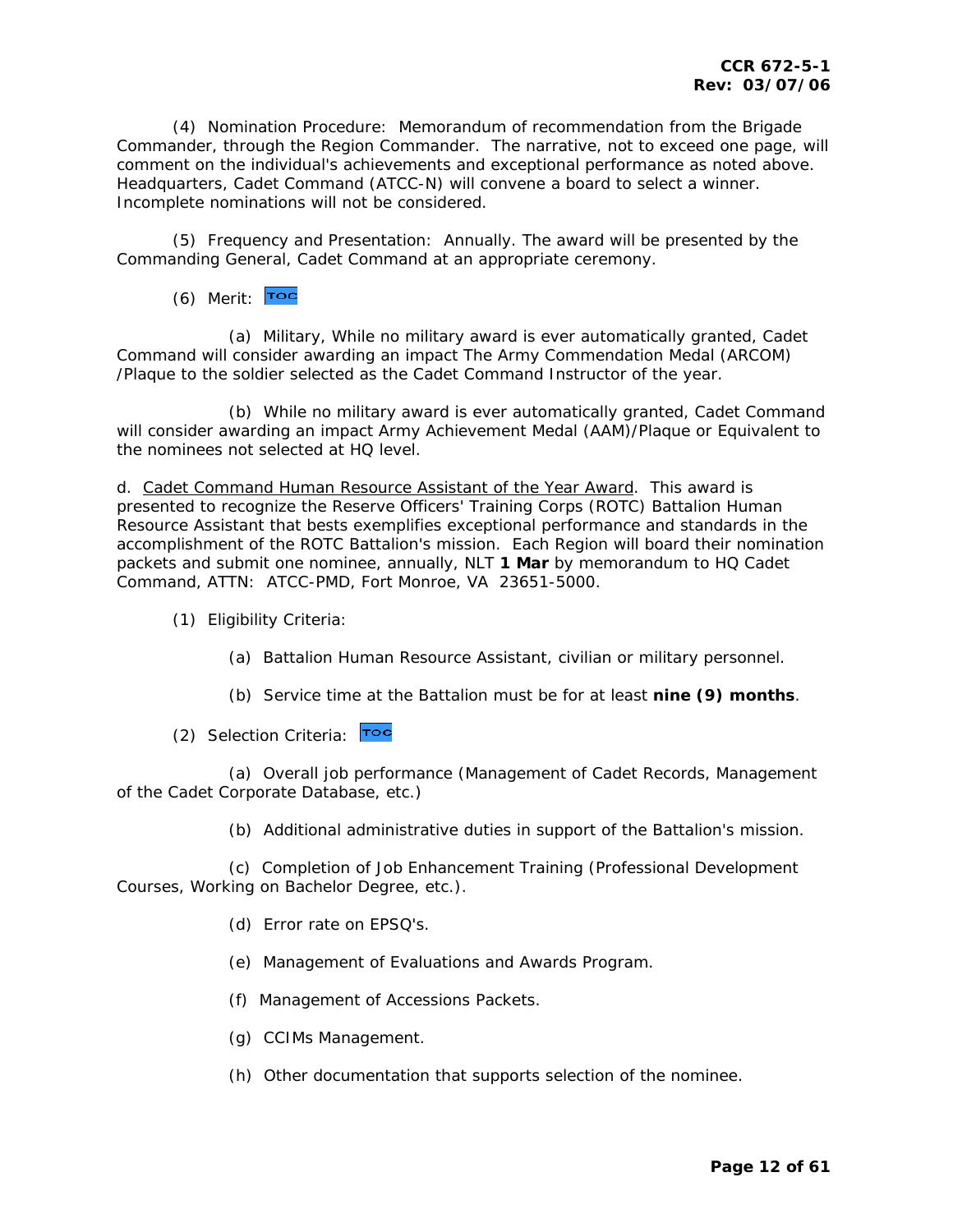(3) Nomination Procedure: Memorandum of recommendation from the Battalion Commander, through Brigade, and Region Commanders. The narrative, not to exceed one page, (see **[Appendix A-3](#page-57-0)**) will comment on the individual's achievements and exceptional performance as noted in numbers one, two and three above. Each Region Commander selects one nominee to represent the Region. Headquarters, Cadet Command (ATCC-PC) will convene a board to select a winner. Incomplete nominations will not be considered.

(4) Approval Authority: Commanding General, Cadet Command.

 (5) Frequency and Presentation: Annually. The award will be presented by the Commanding General, Cadet Command at an appropriate ceremony.

 $(6)$  Merit:  $\overline{P^{\bullet}C}$ 

 (a) Military, While no military award is ever automatically granted, Cadet Command will consider awarding an impact The Army Commendation Medal (ARCOM) /Plaque to the soldier selected as the Cadet Command Instructor of the year.

- (b) Civilian, Superior Civilian Service Award/Plaque.
- (c) Contract, Cadet Command Certificate of Achievement/Plaque.

 (d) While no military award is ever automatically granted, Cadet Command will consider awarding an impact Army Achievement Medal (AAM)/Plaque or Equivalent to the nominees not selected at HQ level.

e. *Cadet Command Supply Technician of the Year Award*. This award is presented to recognize the Reserve Officers' Training Corps (ROTC) Battalion Supply Technician that best exemplifies exceptional performance and standards in accomplishment of the ROTC Battalion's mission. Each Region will board their nomination packets and submit one nominee, ann[ually,](#page-1-0) NLT **1 Mar** to HQ Cadet Command, ATTN: ATCC-PMD, Fort Monroe, VA  $23651 - 5000$ . Toc

 (1) Eligibility Criteria: Must be active duty personnel (92Y), civilian Supply Technician or contract employees performing the following logistic duties:

(a) Service time at the Battalion as supply tech must be at least **nine (9)** 

**months**.

- (b) Maintains Supply Room.
- (c) Monitors CTA, TDA equipment authorizations.
- (d) Maintains document registers.
- (e) Maintains sub-hand receipts.

 (f) Conducts inventories (i.e. monthly weapons, quarterly sensitive and annual equipment inventories).

(g) Manages Cadet uniforms.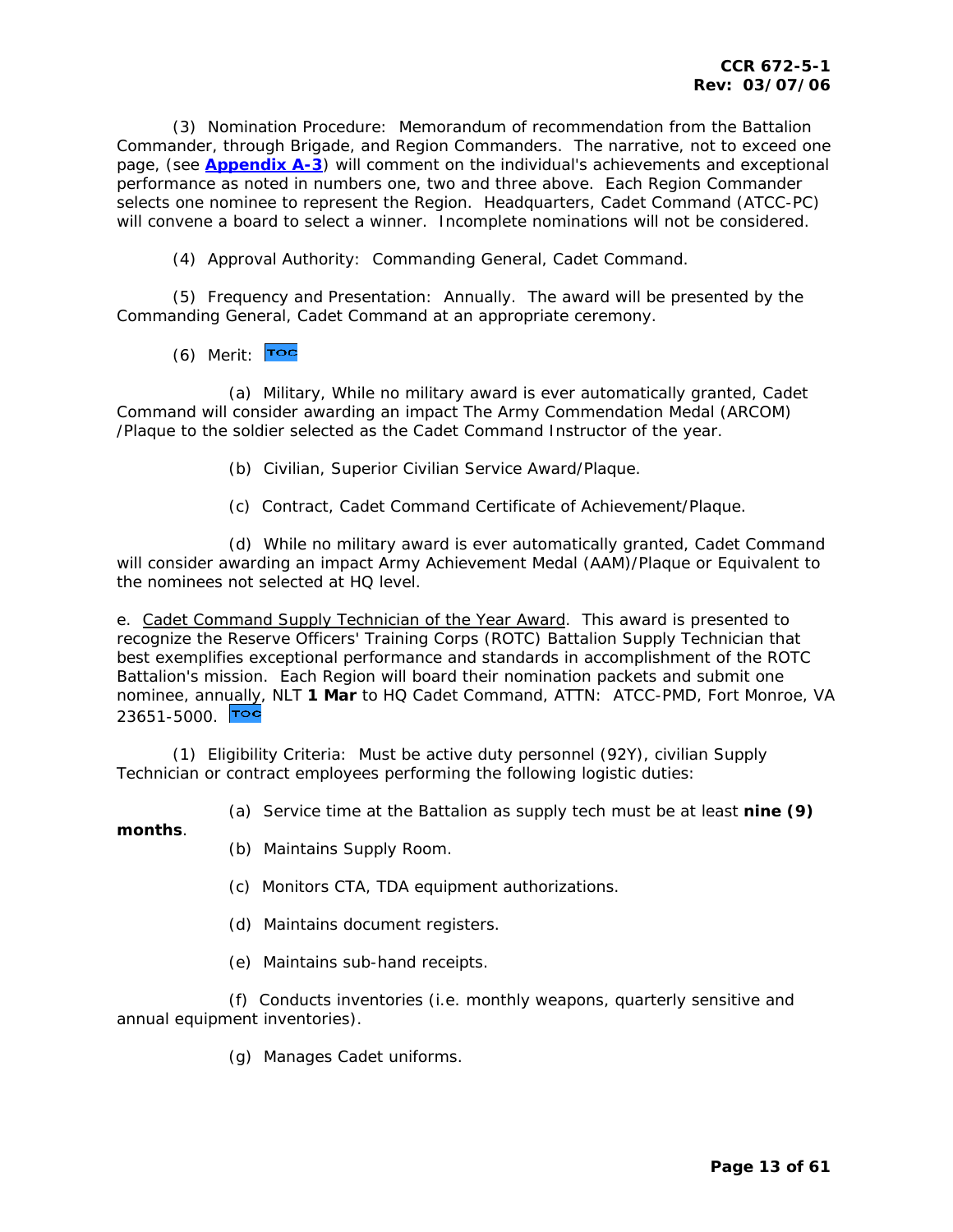- (h) Manages Cadet OCIE.
- (i) Knowledge of equipment reporting requirements.
- (j) Forecasts, orders and accounts for ammunition.
- (k) Oversees unit GSA vehicle fleet use and requirements.

 (l) Conducts JROTC supply assistance visits, inspects JROTC units. Inspectors are required to have knowledge of the JROTC bonding/insurance program.

(2) Selection Criteria:

 (a) Overall job performance (Maintain reference documents as required by **[CCR 700-1](http://my.usaac.army.mil/portal/dt/usacc/HQ/library/CC_Regulations/)**, Appendix A, Files established and maintained IAW MARKS, Maintain current hand receipts from support i[nstalla](#page-1-0)tion, appearance, layout, and storage procedures IAW log checklist (**[CCR 700-1](http://my.usaac.army.mil/portal/dt/usacc/HQ/library/CC_Regulations/)**)).

(b) Reports of survey processed within time allowed.

 (3) Nomination Procedure: Memorandum of recommendation from the Battalion Commander, through Brigade for endorsement, and Region Commanders for endorsement and selection. The separate cover sheet will include pertinent information on individual to include name and address of school, nominee's name, home address, years of service, service time at school and rank or grade. The narrative, not to exceed two pages, will comment on the individual's achievements and exceptional performance in each area noted in numbers one and two above. In addition, each packet should contain a copy of the most recent Command Inspection Checklist. Each Region Commander selects (after boarding) one nominee to represent the Region. Headquarters, Cadet Command (ATCC-RM) will als[o conv](#page-1-0)ene a board to select a winner. Incomplete nominations will not be considered. **TOC** 

(4) Approval Authority: Commanding General, Cadet Command.

 (5) Frequency and Presentation: Annually. The award will be presented by the Commanding General, Cadet Command at an appropriate ceremony.

(6) Merit:

 (a) Military. While no military award is ever automatically granted, Cadet Command will consider awarding an impact The Army Commendation Medal (ARCOM)/Plaque to the soldier selected as the Cadet Command Instructor of the year.

- (b) Civilian, Superior Civilian Service Award/Plaque.
- (c) Contract, Cadet Command Certificate of Achievement/Plaque.

 (d) While no military award is ever automatically granted, Cadet Command will consider awarding an impact Army Achievement Medal (AAM)/Plaque or Equivalent to the nominees not selected at HQ level.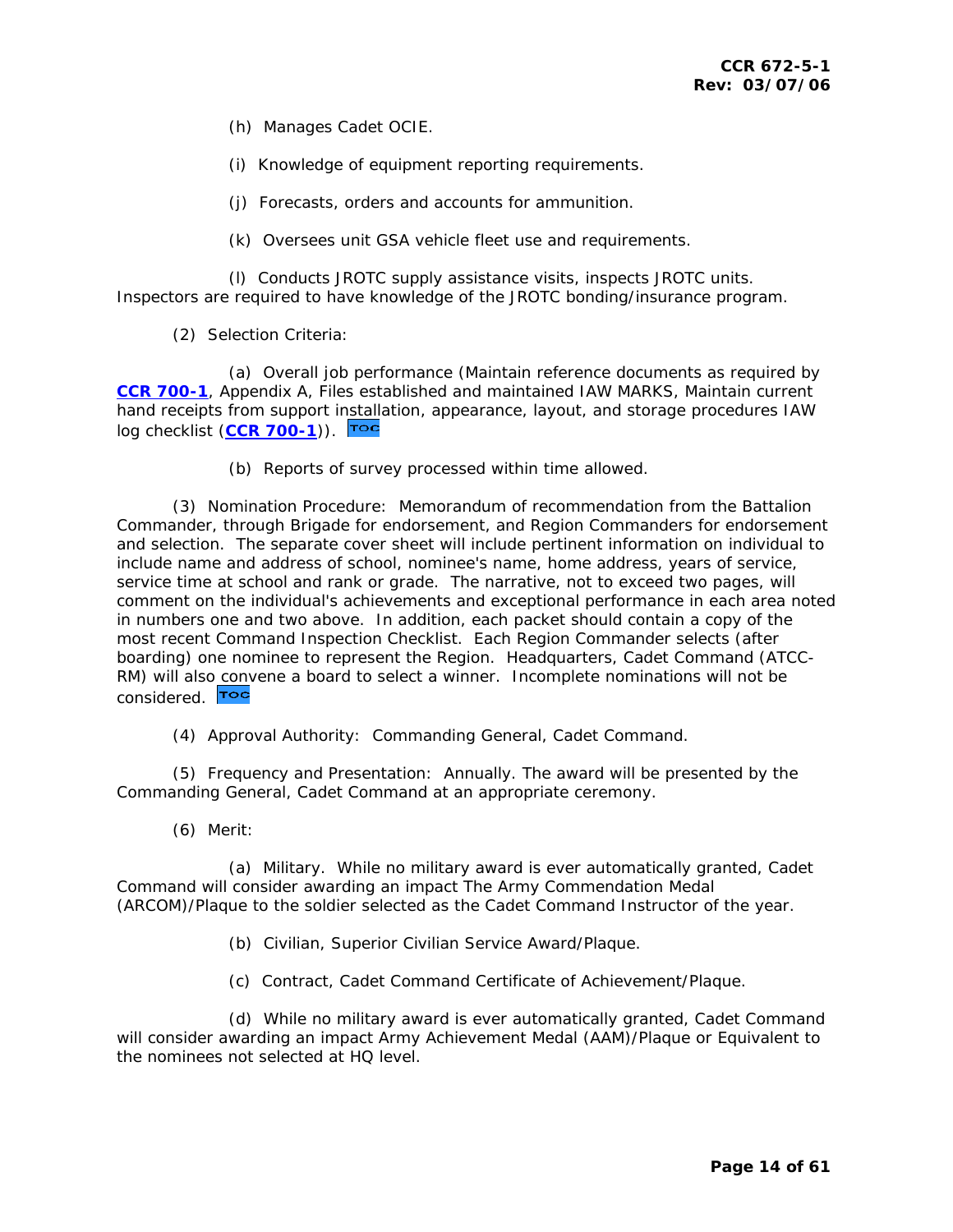f. *Cadet Command Junior ROTC Instructor of the Year Award*. The United States Army Cadet Command (USACC) Junior ROTC Instructor of the Year Award honors effective and dedicated Junior ROTC Senior Army Instructors (SAI) and Army Instructors (AI). Each Region will board their nomination packets and submit one SAI nominee and one AI nominee, annually, NLT **1 Mar** by m[emora](#page-1-0)ndum to HQ Cadet Command, ATTN: ATCC-PMD, Fort Monroe, VA 23651-5000.

(1) Eligibility Criteria:

(a) Service time as JROTC Instructor must be at least **nine (9) months**.

 (b) Certified as a Junior ROTC instructor and have met all JROTC requirements with no adverse actions taken against him/her.

 (c) Meet the eligibility criteria for the award of the Junior ROTC Instructor's Gold Badge.

 (2) Selection Criteria: Nominations for the award will be based on the assessment of the school principal of the following areas:

- (a) Effectiveness in the classroom and community.
- (b) Examples of dedication to the profession of teaching.
- (c) How the nominee compares to the school's top classroom instructor.

 (d) What activities other than Junior ROTC, is the nominee an active participant (member of a school committee, community involvement or advisory panel).

(e) Increased enrollment or retention rate of the Junior ROTC program.

 (f) Significant events that would weigh in the selection process; (Teacher of the Week, Teacher of the Year and other unique training initiatives).

(g) Is new curriculum in use by the instructor. Toc

(h) How automated oriented is the instructor.

 (3) Nomination Procedure: Memorandum of recommendation from Principal, through Brigade, and Region Commanders (ATTN: High School Division). HQ, Cadet Command (ATCC-JROTC) will convene a board to select a winner. Each nomination packet will also include a full length photograph taken in the Class B uniform within **30 days** of the application (does not have to be of professional quality and can be a regular sized photograph). Who can nominate an Instructor? The nomination for the award must be from the instructor's principal with the recommendation of the immediate supervisor (if applicable). A principal may nominate only one instructor per school. Individual instructors will not nominate themselves. Nominations will also include the assessment of the immediate supervisor of the following areas:

(a) Contributions made to the achievements of the mission of Junior ROTC.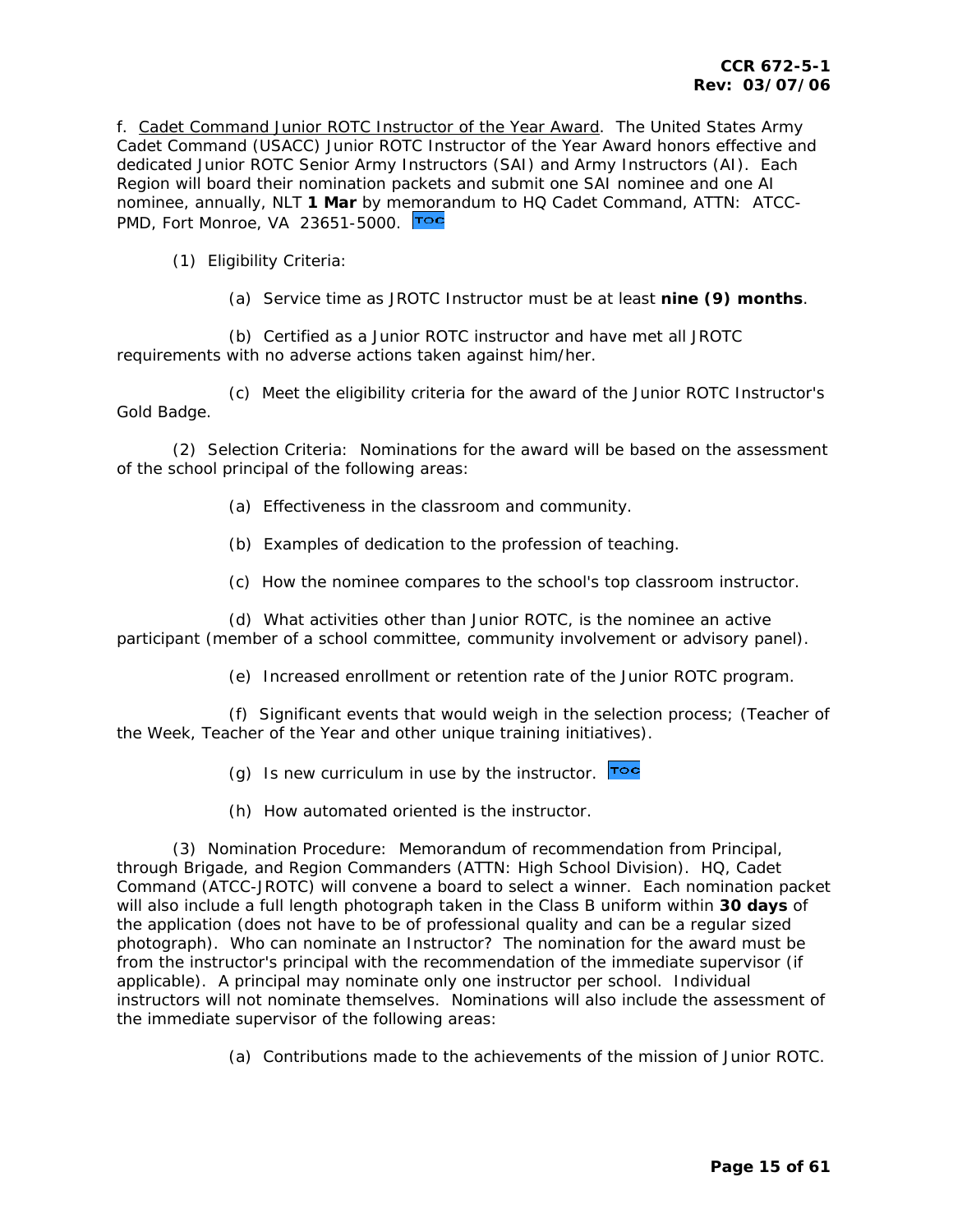(b) Results of the last formal inspection and unit report.

(c) Enrollment and retention rate of the Junior ROTC unit.

(d) Completion of professional development courses/classes.

 (e) Competency in techniques and current instructional techniques/methodologies to instruct JROTC course material.

(f) Examples of how the instructor has had impact on cadets.  $\overline{r}$ 

(4) Approval Authority: Commanding General, Cadet Command.

 (5) Frequency and Presentation: Annually. The award will be presented by the Commanding General, Cadet Command at an appropriate ceremony.

(6) Merit:

 (a) The Junior ROTC Instructor of the Year will receive a The Outstanding Civilian Service Medal and plaque.

 (b) Nominees not selected at HQ level will receive Certificate of Appreciation for Patriotic Civilian Service.

g. *Cadet Command Professor of Military Science (PMS) of the Year Award*. Recognizes excellence by identifying individuals in the category of most outstanding Professor of Military Science (PMS). Each Region will board their nominee packets and submit one nominee, ann[ually,](#page-1-0) NLT **1 Mar** to HQ Cadet Command, ATTN: ATCC-PMD, Fort Monroe, VA 23651-5000 **Toc** 

#### (1) Eligibility Criteria:

 a. Nominee must have passed their latest APFT and meet Army height and weight standards IAW **[AR 600-9](http://www.army.mil/usapa/epubs/pdf/r600_9.pdf)**.

 b. Nominee must have served as PMS and MS IV instructor for a minimum of twenty-four months.

c. Nominee must have attended the resident Pre-Command Course.

d. Battalion must have made commission mission (line and nurse, if applicable) for the past school year and be projected to make commission mission (line and nurse if applicable) for the next school year and have a performance ranking in the top 25 percent.

e. Battalion must have achieved 100 percent LTC contracting for previous summer and 100 percent graduation rate for NALC attendees.

f. Achieve at least a satisfactory rating in all evaluated areas of the Command Inspection Program.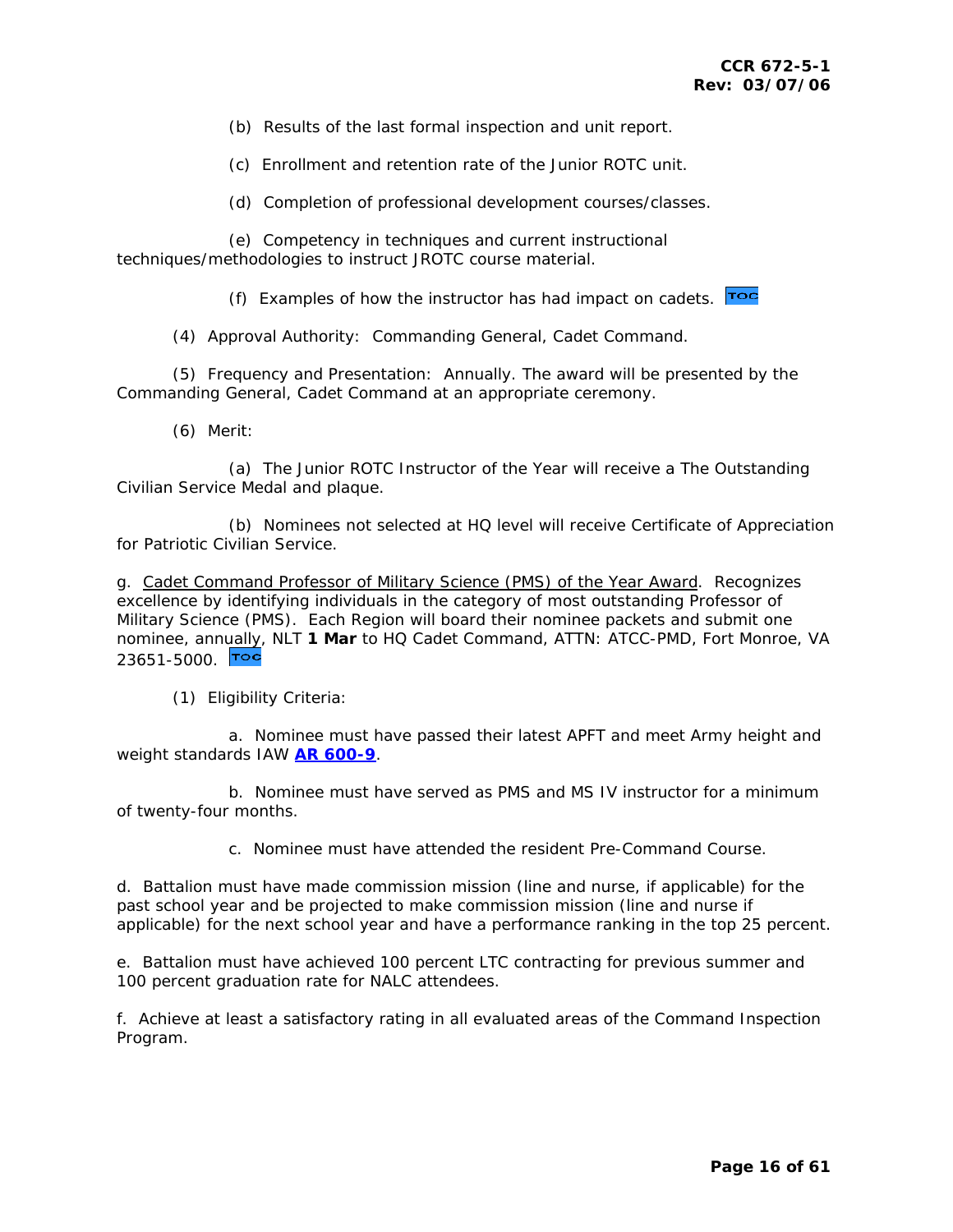g. Nominee must have made an [outsta](#page-1-0)nding contribution to the efficiency and effectiveness of Cadet Command. Toc

 (2) Selection Criteria: The performance of the Battalion, the quality of the cadets and commissionees and individual contributions of the PMS to Cadet Command are the focus.

a. Mission performance:

 1. Unit Visits Report (RROD) -- Comparative performance ranking, SAL assessment, assigned mission(s) and mission accomplishment, enrollment and retention/progression history.

 2. BMSR (RROD) -- Data from the monthly BMSR with narrative comments to analyze the accuracy of the commissioning and contracting forecasts.

3. Mission Management Briefer -- Current enrollment data.

b. Cadet training performance (DOT) -- Data for cadet performance at NALC (APFT, BRM, land navigation, manner of performance) against [Brigade](#page-1-0), Region and Cadet Command averages, CPDT/CTLT utilization and performance. Toc

c. Quality of cadets and accessions satisfaction -- Accessions results for past four school years, cadre award nominations/selections (P&A), civilian-sponsored (cadet) scholarship nominations/selections (P&A/RROD), other cadet selections for awards and internships (DOT).

d. Contributions to Cadet Command -- Support for Cadet Command tests, status of cadre training, performance at camps, service as instructor at SOCC, input to best practices, other awards, recognition or service as PMS.

 (3) Nomination Procedure: The memorandum of recommendation must be endorsed by the Brigade Commander through Region Commander (see **[Appendix A-2](#page-56-0)**, Sample Nomination Memo). The narrative, not to exceed one page, will comment on the individual's achievements and exceptional performance as outlined in Paragraph 2. The memorandum must include nominee's name, grade, SSN, position, and statement that officer meets the height/weight standards of **[AR 600-9](http://www.army.mil/usapa/epubs/pdf/r600_9.pdf)** and passed the APFT. The packet must include one standard DA color photo of nominee in service Class A uniform. HQ, Cadet Command (ATCC-TT) will con[vene](#page-1-0) a board to select a winner. Incomplete nominations will not be considered. **Too** 

(4) Approval Authority: Commanding General, Cadet Command.

 (5) Frequency and Presentation: Annually. The award will be presented by the Commanding General, Cadet Command at appropriate ceremony.

 (6) Merit: Military, While no military award is ever automatically granted, Cadet Command will consider awarding an impact The Army Commendation Medal (ARCOM)/plaque to the soldier selected as the Cadet Command PMS of the Year.

h. *Cadet Command Civilian of the Year Award, GS 5 – 8*. Recognizes excellence by identifying individuals in the category of Civilian Employee, GS-5-8, that best exemplifies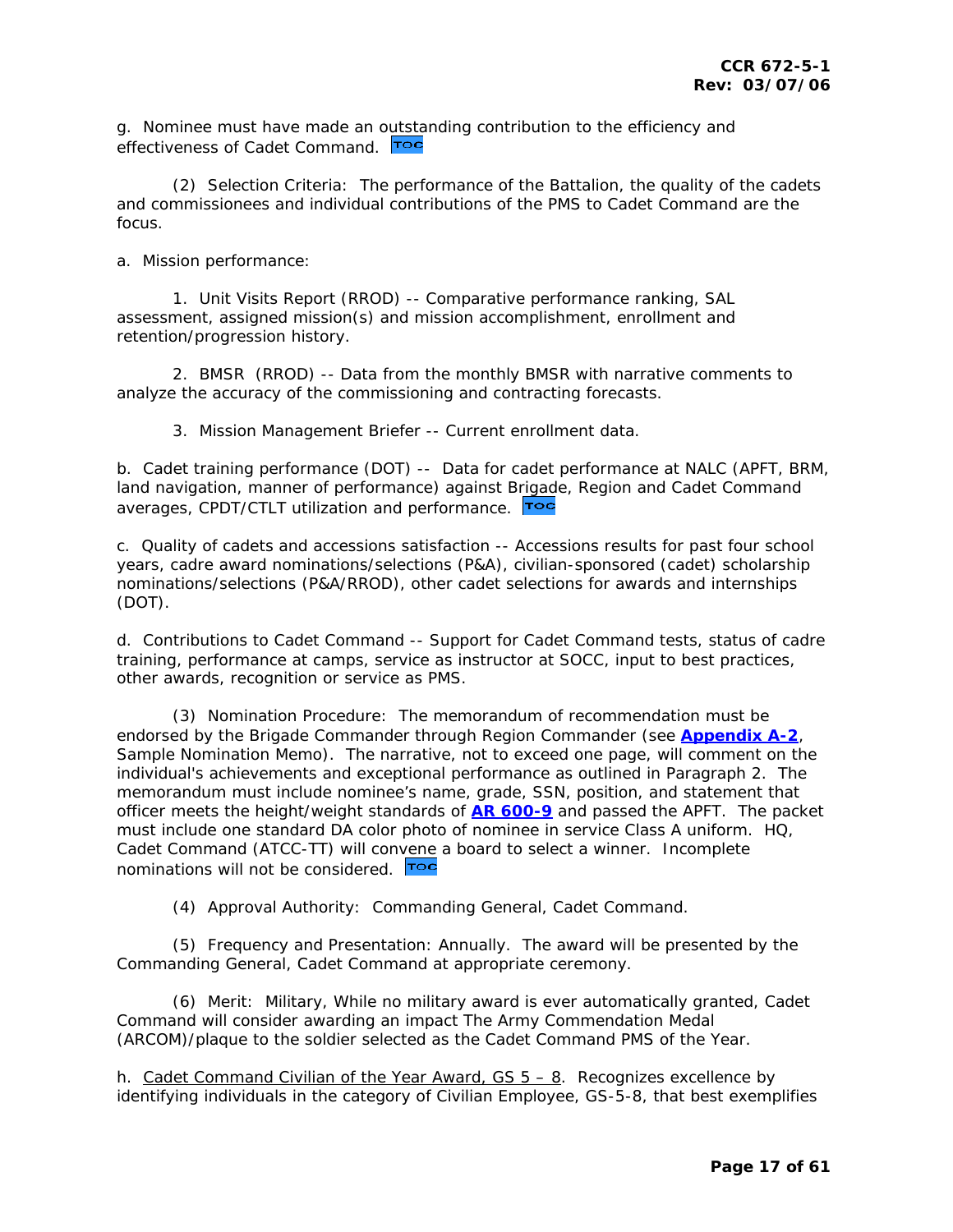exceptional performance and standards in the accomplishment of the Cadet Command mission. Each Region will board their nomination packets and submit one nominee. Headquarters, Cadet Command (HQCC) Directors will submit one nominee. This recommendation will be submitted NLT **1 Mar** by [memor](#page-1-0)andum to HQ Cadet Command, ATTN: ATCC-PMD, Fort Monroe, VA 23651-5000.

(1) Eligibility Criteria:

- (a) Civilian employees,  $GS$   $5 8$ .
- (b) Service time in the position must be at least nine (9) months.
- (c) Bn Human Resource Assistant and Supply Techs are not eligible.

 (d) No disciplinary actions (e.g. counselings or memorandum of admonishment) in the past **9 months**.

 (e) Must have received an overall performance rating of Successful Level 1 on their previous performance appraisal.

(2) Selection Criteria

 (a) Overall job performance (nominations should include those employees who demonstrated outstanding characteristics in the categories of job performance and proficiency, ethical conduct and motivation, discipline and dedication, and most significant contribution to job performance).

 (b) Other documentation that supports selection of the nominee, (service oriented community activities (i.e., volunteering for the Red Cross, coaching, etc) to include projects that were above and beyond normal duties.

(3) Nomination Procedure: Toc

 (a) Bde, and Region: Memorandum of recommendation from Commander, through Region Commander. Each Region Commander selects one nominee to represent the respective Region.

 (b) HQCC: Memorandum of recommendation from Director. HQCC Chief of Staff will select one nominee to represent HQCC.

 (c) Narrative not to exceed one page, will comment on the individual's achievements and exceptional performance, as noted above. Nomination must clearly reflect what the individual did that was above and beyond normal duties.

 (d) HQCC, PMD will convene a board to select an overall winner. The HQCC winner will compete with the three Region winners.

(e) Incomplete nominations will not be considered.

(4) Approval Authority: Commanding General, Cadet Command.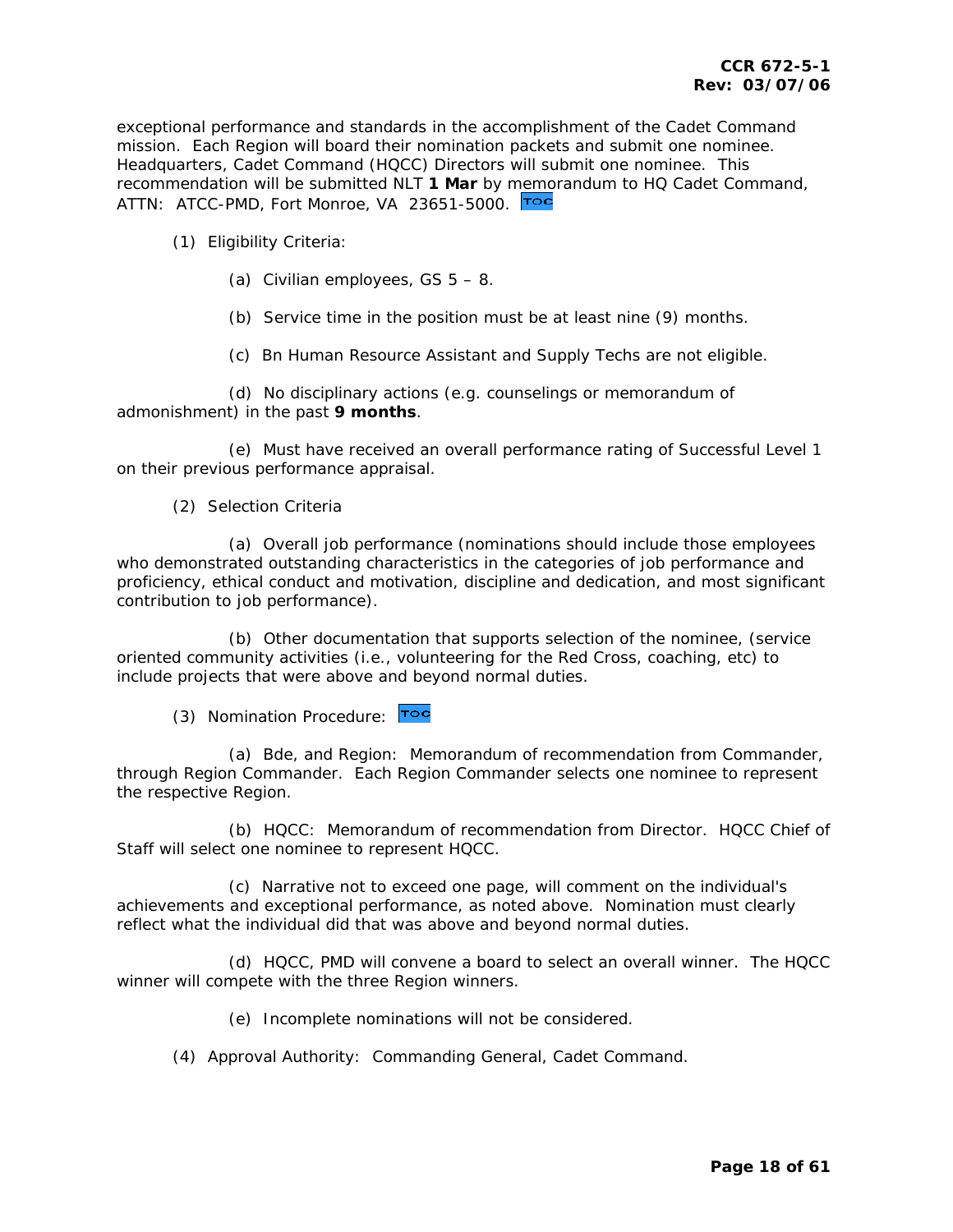(5) Frequency and Presentation: Annually. The Commanding General, Cadet Command, will present the award at an appropriate ceremony.

(6) Merit: Superior Civilian Service Award/Plaque. Toc

i. *Cadet Command Civilian of the Year Award, GS 9 – 11*. Recognizes excellence by identifying individuals in the category of Civilian Employee, GS 9 – 11, that best exemplifies exceptional performance and standards in the accomplishment of the Cadet Command mission. Each Region will board their nomination packets and submit one nominee. This recommendation will be submitted NLT **1 Mar** by memorandum to Headquarters, Cadet Command, ATTN: ATCC-PMD, Fort Monroe, VA 23651-5000.

- (1) Eligibility Criteria:
	- (a) Civilian employees, GS 9 -- 11.
	- (b) Service time in the position must be at least nine (9) months.

 (c) No disciplinary actions (e.g. counselings or memorandum of admonishment) in the past **9 months**.

 (d) Must have received an overall performance rating of Successful Level 1 on their previous performance appraisal.

(2) Selection Criteria: Toc

 (a) Overall job performance (nominations should include those employees who demonstrated outstanding characteristics in the categories of job performance and proficiency, ethical conduct and motivation, discipline and dedication, and most significant contribution to job performance).

 (b) Other documentation that supports selection of the nominee , (service oriented community activities (i.e., volunteering for the Red Cross, coaching, etc) to include projects that were above and beyond normal duties.

(3) Nomination Procedure:

 (a) Bde, and Region: Memorandum of recommendation from Commander, through Region Commander. Each Region Commander selects one nominee to represent the respective Region.

 (b) HQCC: Memorandum of reco[mmend](#page-1-0)ation from Director. HQCC Chief of Staff will select one nominee to represent HQCC. Toc

 (c) Narrative not to exceed one page, will comment on the individual's achievements and exceptional performance, as noted above. Nomination must clearly reflect what the individual did that was above and beyond normal duties.

 (d) HQCC, PMD will convene a board to select an overall winner. The HQCC winner will compete with the three Region winners.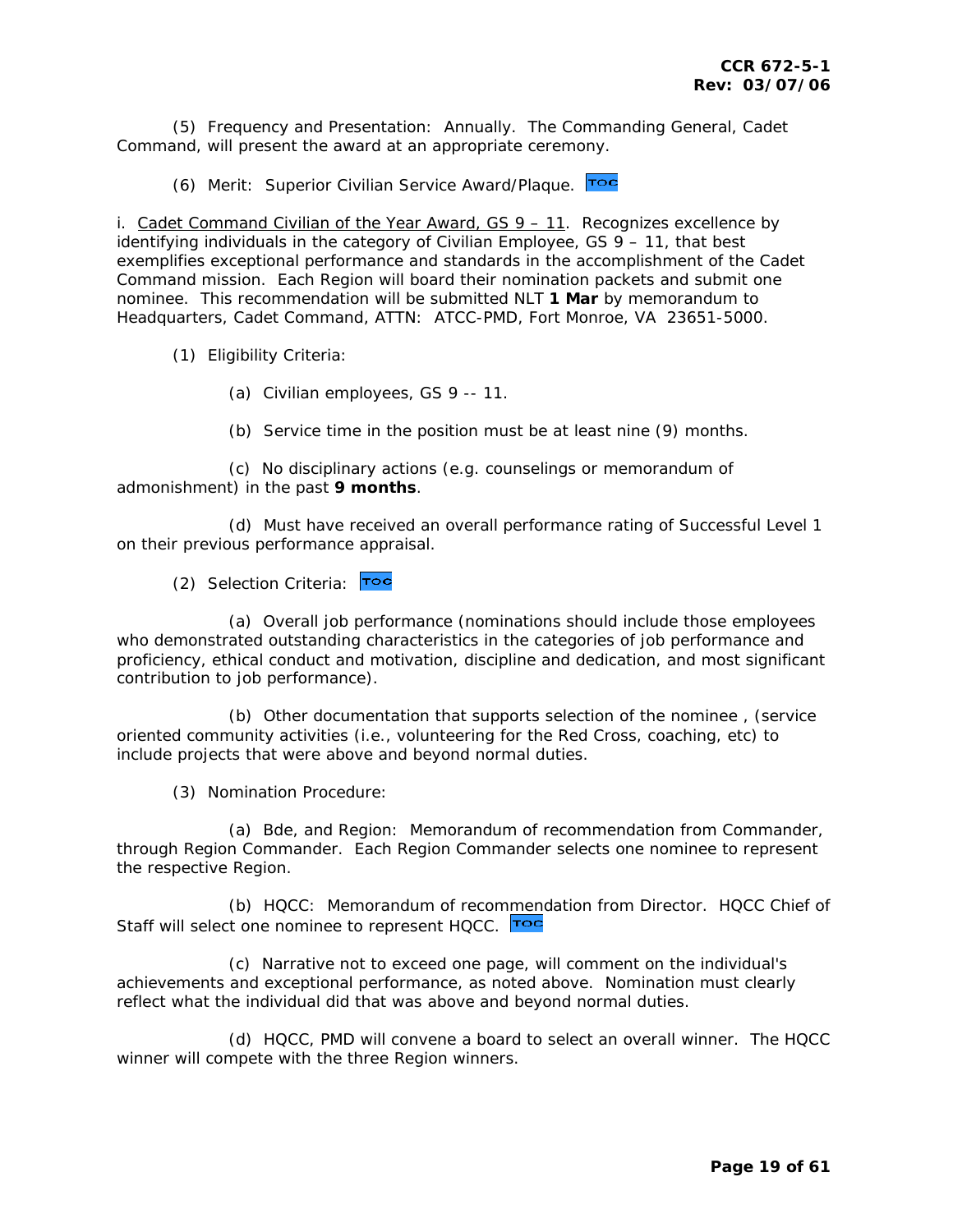(e) Incomplete nominations will not be considered.

(4) Approval Authority: Commanding General, Cadet Command. Toc

 (5) Frequency and Presentation: Annually. The Commanding General, Cadet Command, will present the award at an appropriate ceremony.

(6) Merit: Superior Civilian Service Award/Plaque.

J. *Cadet Command Civilian of the Year Award, GS 12 – 14*. Recognizes excellence by identifying individuals in the category of Civilian Employee, GS 12 – 14, that best exemplifies exceptional performance and standards in the accomplishment of the Cadet Command mission. Each Region will board their nomination packets and submit one nominee. This recommendation will be submitted NLT **1 Mar** to Headquarters, Cadet Command (HQCC), ATTN: ATCC-PMD, Fort Monroe, VA 23651-5000.

(1) Eligibility Criteria:

- (a) Civilian employees, GS 12 14.
- (b) Service time in the position must be at least **nine (9) months**.

 (c) No disciplinary actions (e.g. counselings or memorandum of admonishment) in the past **9 months**.

 (d) Must have received an [overa](#page-1-0)ll performance rating of Successful Level 1 on their previous performance appraisal. Toc

(2) Selection Criteria:

 (a) Overall job performance (nominations should include those employees who demonstrated outstanding characteristics in the categories of job performance and proficiency, ethical conduct and motivation, discipline and dedication, and most significant contribution to job performance).

 (b) Other documentation that supports selection of the nominee, (service oriented community activities (i.e., volunteering for Red Cross, coaching, etc) to include projects that were above and beyond normal duties.

(3) Nomination Procedure:

 (a) Bde, and Region: Memorandum of recommendation from Commander, through Region Comm[ander.](#page-1-0) Each Region Commander selects one nominee to represent the respective Region. Toc

 (b) HQCC: Memorandum of recommendation from Director. HQCC Chief of Staff will select one nominee to represent HQCC.

 (c) Narrative not to exceed one page, will comment on the individual's achievements and exceptional performance, as noted above. Nomination must clearly reflect what the individual did that was above and beyond normal duties.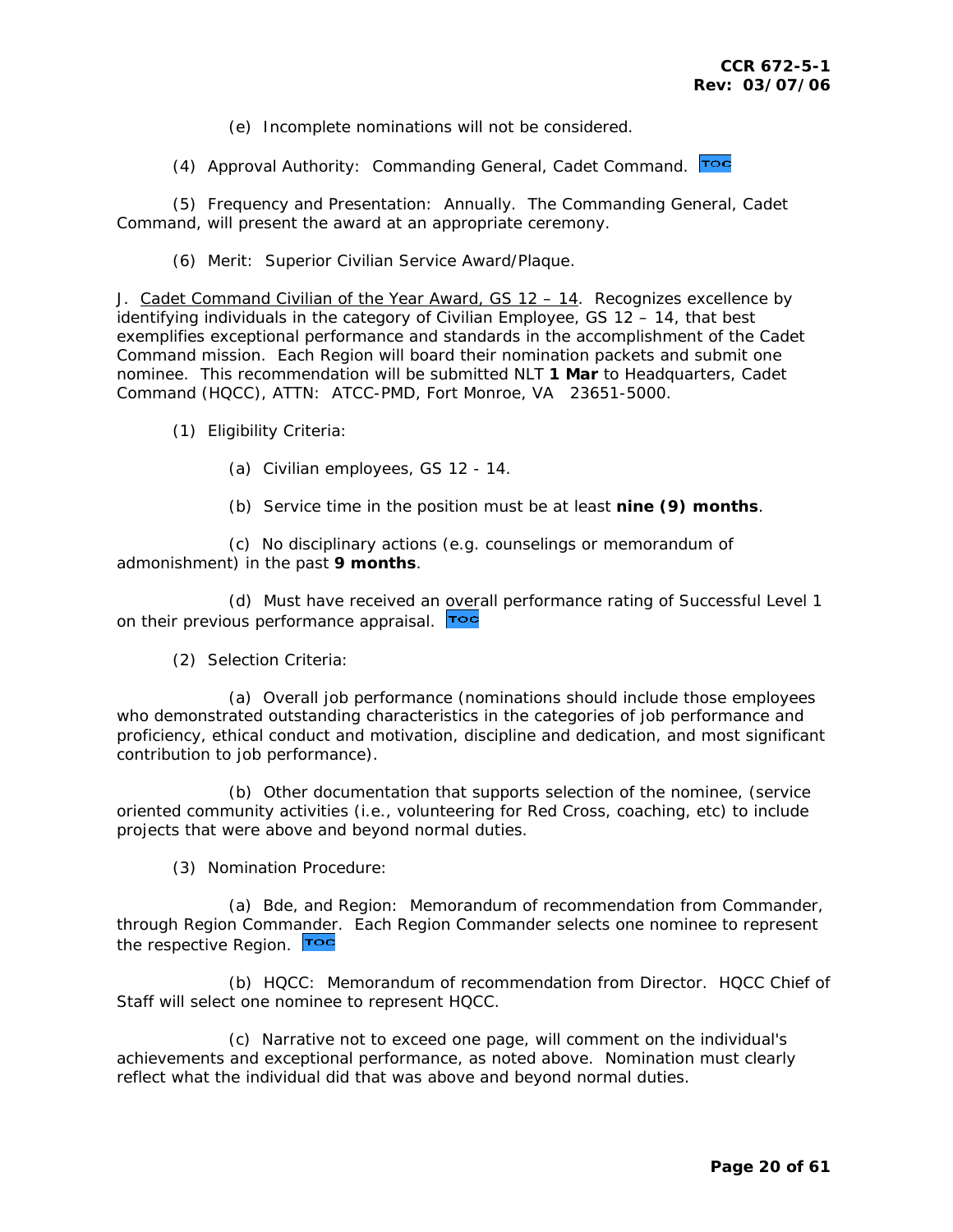<span id="page-20-0"></span> (d) HQ CC, PMD will convene a board to select an overall winner. The HQCC winner will compete with the three Region winners.

(e) Incomplete nominations will not be considered.

(4) Approval Authority: Commanding General, Cadet Command.

 (5) Frequency and Presentation: Annually. The Commanding General, Cadet Command, will present the award at an appropriate ceremony.

(6) Merit: Superior Civilian Service Award/Plaque.

#### **2-6. Camp Awards**

a. CG, Cadet Command, has the authority to approve the MSM award for military personnel assigned or attached for duty to all camps.

b. Rgn Cdrs have the authority to approve ARCOM and AAM awards for military personnel assigned or attached for duty (TDY orders) to their specific camps. If the Rgn Cdr is the Camp Commander, he should sign awards as the Rgn Cdr. TDY orders should reflect the following for personnel going TDY to camp that are not assigned to that Region: "Additional Instructions: Soldier is attached to (specify region) with further duty at (specify camp) for the period specified above for UCMJ and award authority. This authority ends upon completion of duty at specified camp. Authority: **[AR 600-8-22](http://www.army.mil/usapa/epubs/pdf/r600_8_22.pdf)**." Camp Commanders do not have authority to approve camp awards as they do not meet the definition of commander as described in JCS Publication, **[AR 145-1](http://www.army.mil/usapa/epubs/pdf/r145_1.pdf)**, and **[AR 27-10](http://www.army.mil/usapa/epubs/pdf/r27_10.pdf)**.

### **2-7. Fraternal/Association Cadre Awards**

a. *General Douglas MacArthur Leadership Award*. The General Douglas A. MacArthur Foundation, in coordination with DA, established a leadership award in 1986 which is given annually to a company grade officer in each major Army command (MACOM), the United States Army Reserve (USAR), and the Army National Guard (ARNG), who demonstrates the ideals for which General MacArthur stood--Duty, Honor, Country. The award promotes, sustains, and recognizes effective junior officer leadership in the U.S. Army. Period of award is from **1 December** of previous year through **30 November** of current year. Nominees must be company-grade officers throughout nomination period. Nominees cannot be on major's promotion list as of **31 December** of current year. Each Bde Cdr will submit one nomination to HQ Cadet Command NLT than **October**.

(1) Criteria. The nominee must have demonstrated:

(a) An active leadership role.

(b) Actions and performance that exemplify the "Duty, Honor, Country"

creed.

 (c) Specific action or event that significantly enhanced accomplishment of school's mission.

(d) Exceptionally high standards of professionalism and dedication.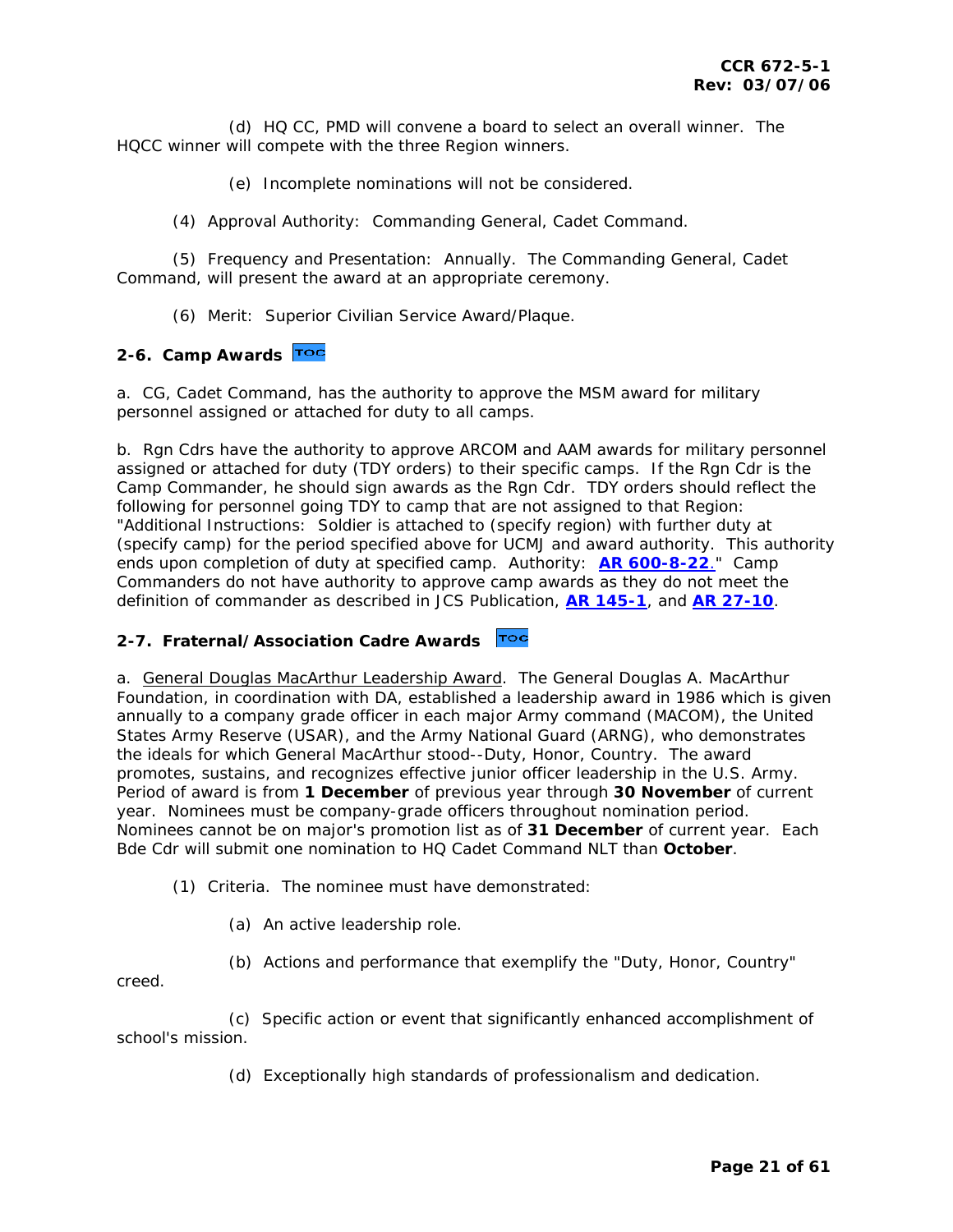- (e) Personal values of candor, courage, commitment, and competence.
- (f) Involvement in community activities.
- (g) Tactical and technical knowledge.
- (2) Nomination packet will include, but is not be limited to:

 (a) Memorandum to include the nominee's name, grade, SSN, security clearance, position, unit mailing address and phone number (DSN if available), e-mail address, home address and phone number, and statement t[hat off](#page-1-0)icer meets the height/weight standards of **[AR 600-9](http://www.army.mil/usapa/epubs/pdf/r600_9.pdf)** and passed the APFT.

 (b) Double-spaced typewritten narrative (two-page maximum) providing scope of responsibility, number of individuals (military and civilian) supervised directly and indirectly, dollar value of assets controls, programs for which nominee has direct responsibility; professional leadership in which nominee demonstrates exceptional leadership traits in accomplishing the mission and overcoming unique problems and emergencies; leadership image in which nominee inspires others by personal example, character, conduct displayed as leaders, and eagerness to assist in accomplishing goals; and community involvement demonstrated by their leadership in the private community. This may be evidenced by the nominee's assumption of leadership roles in social, cultural, religions, as well as other community service activities. Primary emphasis, however, should be on responsibility, leadership, and leadership image.

- (c) One-page single-spaced, typewritten biography.
- (d) Official color photo, 3/4 length, in Class A uniform without headgear.
- (e) Officer Record Brief (**DA Form 4037**).

 (3) Presentation. TRADOC will board packets and forward top nominations to DA for selection of winner. The General Douglas A. MacArthur Foundation arranges for presentation and provides award elements that consist of a bust of General MacArthur, wristwatch, and memorandum of commendation.

b. *NAACP's Roy Wilkins Renown Service Award*. As part of its national convention, the National Association for the Advancement of Colored People (NAACP) presents the NAACP's Roy Wilkins Renown Service Award to outstanding military personnel who have made significant contributions to equal opportunity in the services and/or local community.

(1) Criteria. Nominations will be based on:

 (a) Significant contribution to the country in the area of civil/human rights, race relations, equal opportunity, affirmative actions, human resources, and/or public service.

 (b) Support of the full integration and promotion of minorities and women within the Armed Forces.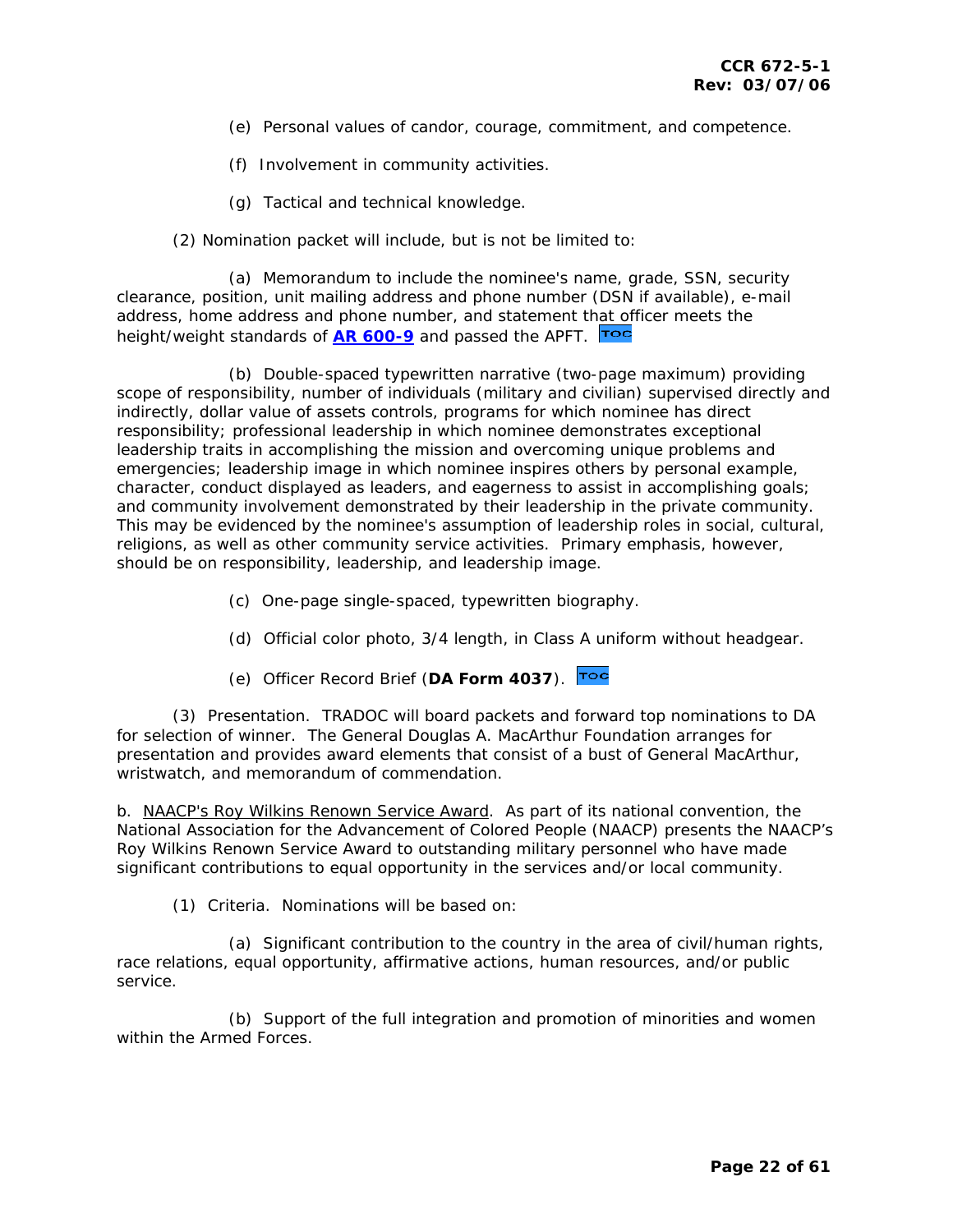(c) Fostered support and understanding of the Armed Services among and between minority and non-minority members of the military and civilian population.

 (d) Fostered a better understanding between the races both within and without the Armed Forces.

 (e) Fostered an innovative and creative involvement within a community (military or civilian).

 (f) Promotion of programs and activities that advocate equal opportunity based on individual merit.

 (g) [Display](#page-1-0) of exceptional qualities that distinguish the individual as an outstanding leader. Toc

(2) Nomination packet will include:

 (a) Double-spaced (two-page maximum) narrative outlining specific accomplishments and contributions.

(b) Single-spaced, one-page biography.

 (c) One 8"x10" color or black and white, head and shoulders photograph in military Class A uniform.

 (d) Single-spaced citation not to exceed 18 lines of narrative summarizing the nominee's accomplishments.

 (3) Bde Cdrs will forward nominations to CG, Cadet Command, to be boarded. Top nomination will be forwarded to TRADOC. HQDA approves the nominations to the NAACP.

 (4) Presentation. NAACP will arrange for presentation during its national convention.

c. *Government Employees Insurance Company (GEICO) Military Service Award*. This award recognizes mili[tary e](#page-1-0)nlisted members for their contributions to military and/or civilian communities. Toc

(1) Areas of Eligibility:

- (a) Drug and alcohol prevention.
- (b) Fire prevention and fire safety.
- (c) Traffic safety and accident prevention.

(2) Eligibility Criteria:

 (a) Enlisted soldiers in grades of E4 through E9 with four or more years of active duty.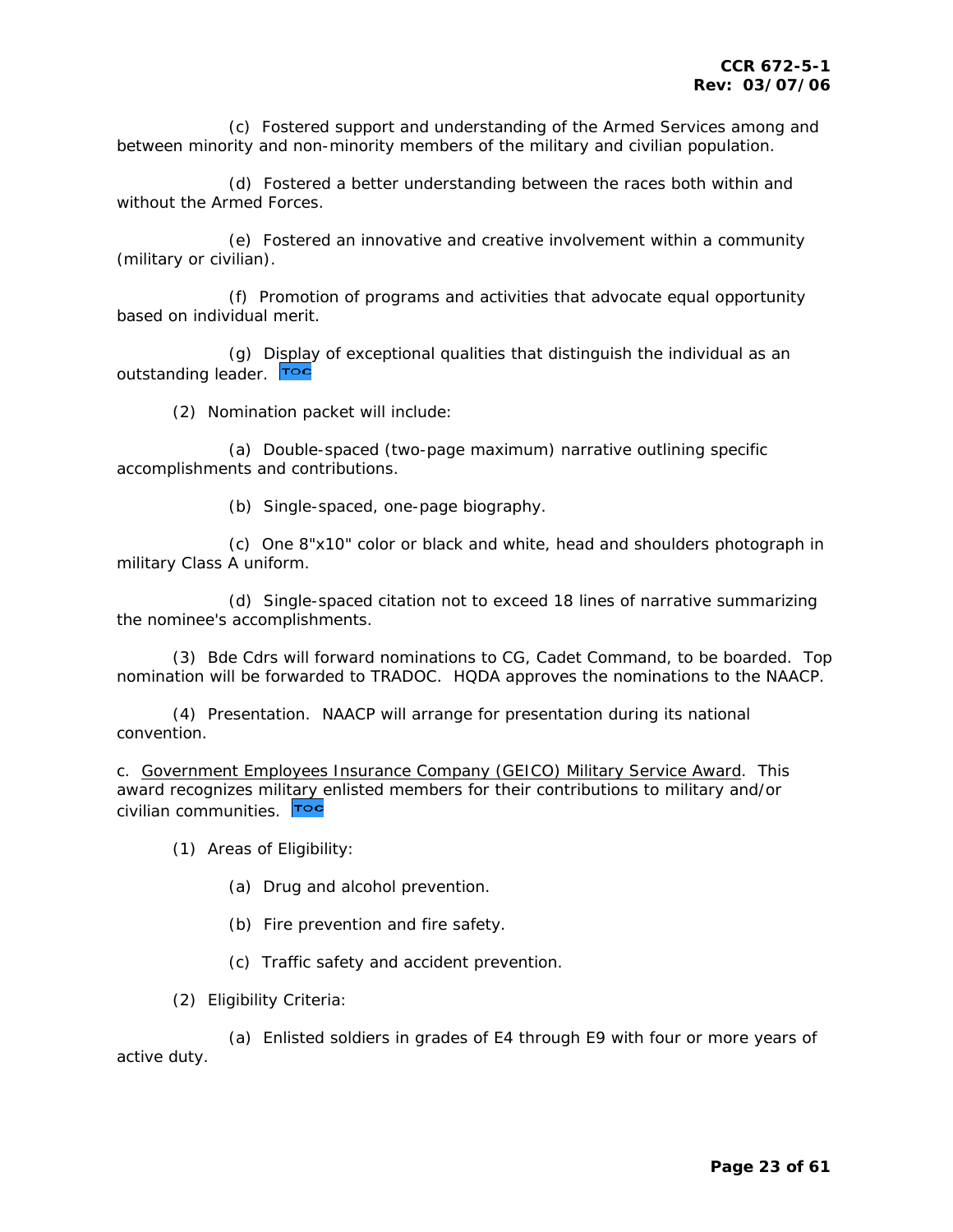(b) Nominee must have at least one year of retainability/obligated service as of **30 September**.

(3) Nomination packet will include:

 (a) Single-spaced typewritten one-page narrative stating facts and clearly outlining specific accomplishments, on and/or off duty, describing how the military and/or civilian communities benefited in one of the areas of eligibility.

 (b) Single-spaced typewritten (two-page maximum) biography to include family, military history, military/civilian education, and awards. Also include the nominee's unit/organization, com[mander](#page-1-0), unit mailing address, and office telephone number (commercial and DSN). Too

 (c) One color 8"x10" photograph, head and shoulders (without headgear) in Class A uniform.

 (4) Bde Cdrs will forward nominations to CG, Cadet Command, to be boarded. Top nomination will be forwarded to TRADOC. HQDA approves nominations to GEICO.

 (5) Presentation. GEICO provides cost of transportation and lodging for soldier and spouse to attend a ceremony in Washington, D.C. where soldier is presented a plaque and a \$2,500 cash award.

d. *National Image, Inc, Meritorious Service Award.* The National Image, Incorporated, is a national Hispanic organization committed to improving employment, education, and civil rights. This meritorious service award recognizes outstanding military personnel who have contributed to increased opportunities for Hispanic Americans.

(1) Criteria. Nominations will be based on:

 (a) Promotion of the tenets of civil/human rights, race relations, equal opportunity, affirmative actions, human resources, and public service programs.

 (b) Suppor[t of th](#page-1-0)e full integration and promotion of minorities and women within the Armed Forces. Toc

 (c) Promotion of a positive understanding of the Armed Forces among and between minority and non-minority members of the military and civilian population.

 (d) Fostered an innovative and creative environment between the military and civilian communities of all races and ethnic backgrounds that benefits the employees and/or residents.

 (e) Promotion of programs and activities that advocate equal opportunity based on individual merit.

 (f) Display of exceptional qualities that distinguish the individual as an outstanding leader.

(2) Nomination packet will include: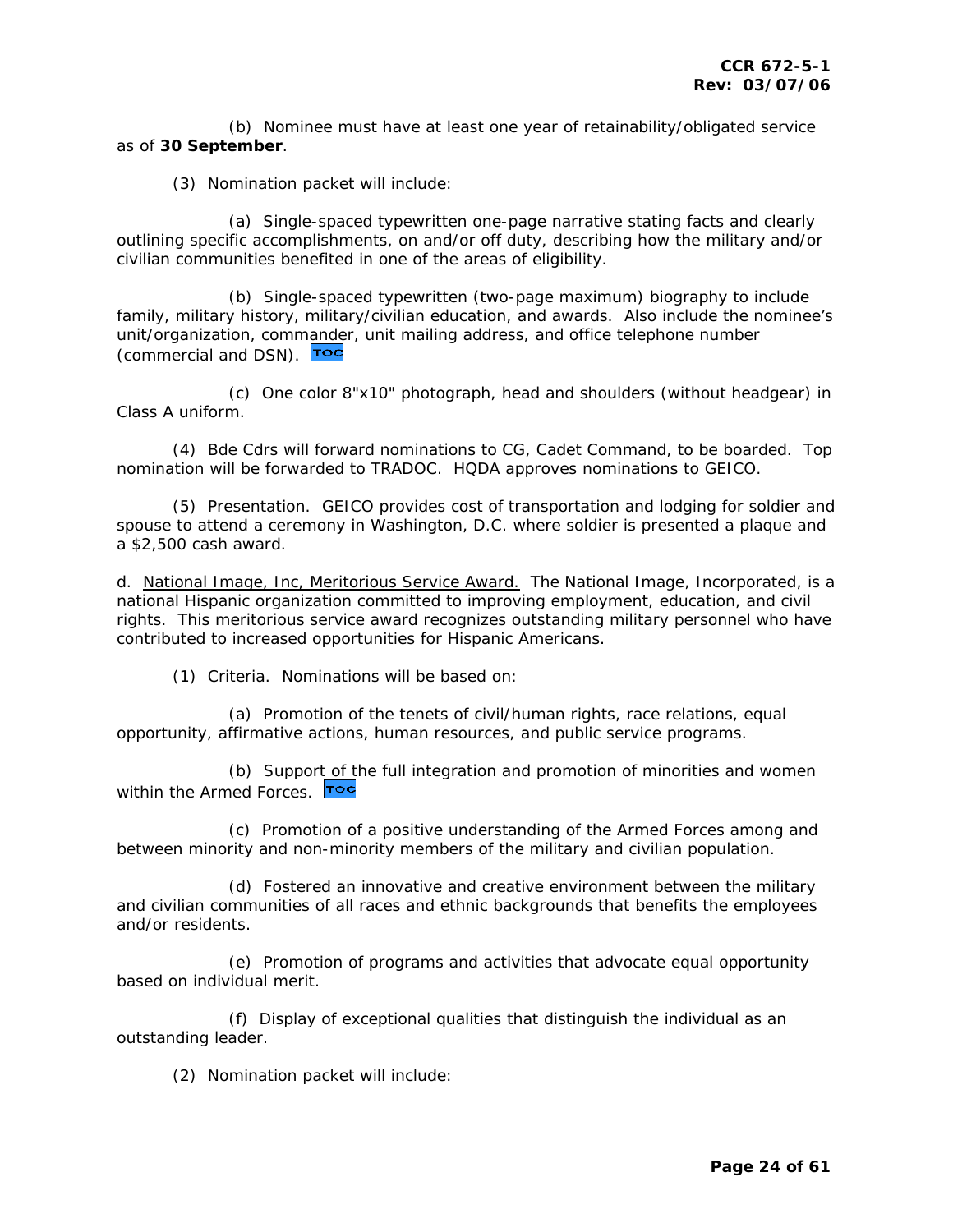(a) Double-spaced (two-page maximum) narrative outlining specific accomplishments and contributions.

(b) Single-spaced, one-page biography.

 (c) One 8"x10" color or black and white, head and shoulders photograph in military Class A uniform.

 (3) Bde Cdrs will forward nominations to CG, Cadet Command, to be boarded. Top nom[inatio](#page-1-0)n will be forwarded to TRADOC. HQDA approves nominations to National Image, Inc. **Toc** 

 (4) Presentation. The National Image, Inc., will arrange for presentation of its Meritorious Award during its national conference.

e. *American Legion's Spirit of Service Award*. This award is given to recognize a member from each of the Armed Forces of the United States for their outstanding military performance and volunteer service that he/she performs off-duty in a local community.

 (1) Eligibility Criteria: In the selection process, it is recommended that the soldier was recommended for and was awarded the Military Outstanding Volunteer Service Medal (MOVSM) within the past year. Nominee must be in the grade of E5 and below.

(2) Nomination packet will include:

 (a) One single-spaced typewritten page with one-inch margins. Narrative should state facts and clearly outline specific accomplishments, on and/or off-duty, that describes how the military and/or civilian community has benefited.

 (b) Single-spaced (two-page maximum) typewritten biography. Include nominee's unit/organization commander, unit/office mailing address, office telephone number (commercial and DSN), and a brief biographical sketch of the n[omine](#page-1-0)e to include family, military history, and military and civilian education and awards. **Too** 

 (3) Bde Cdrs will forward nominations to CG, Cadet Command, to be boarded. Top nomination will be forwarded to TRADOC. HQDA approves nominations to the American Legion.

 (4) Presentation: The National Commander of the American Legion will present this award on-stage at the annual National Convention.

f. *Ten Outstanding Young Americans (TOYA) Award*. The United States Junior Chamber of Commerce (JAYCEES) annually selects and honors ten Americans who exemplify the best attributes of the Nation's young people. Military and civilian personnel are eligible for this award. Winners are selected based on their achievement or contribution in at least three of the areas of eligibility.

- (1) Areas of eligibility:
	- (a) Personal improvement or accomplishment.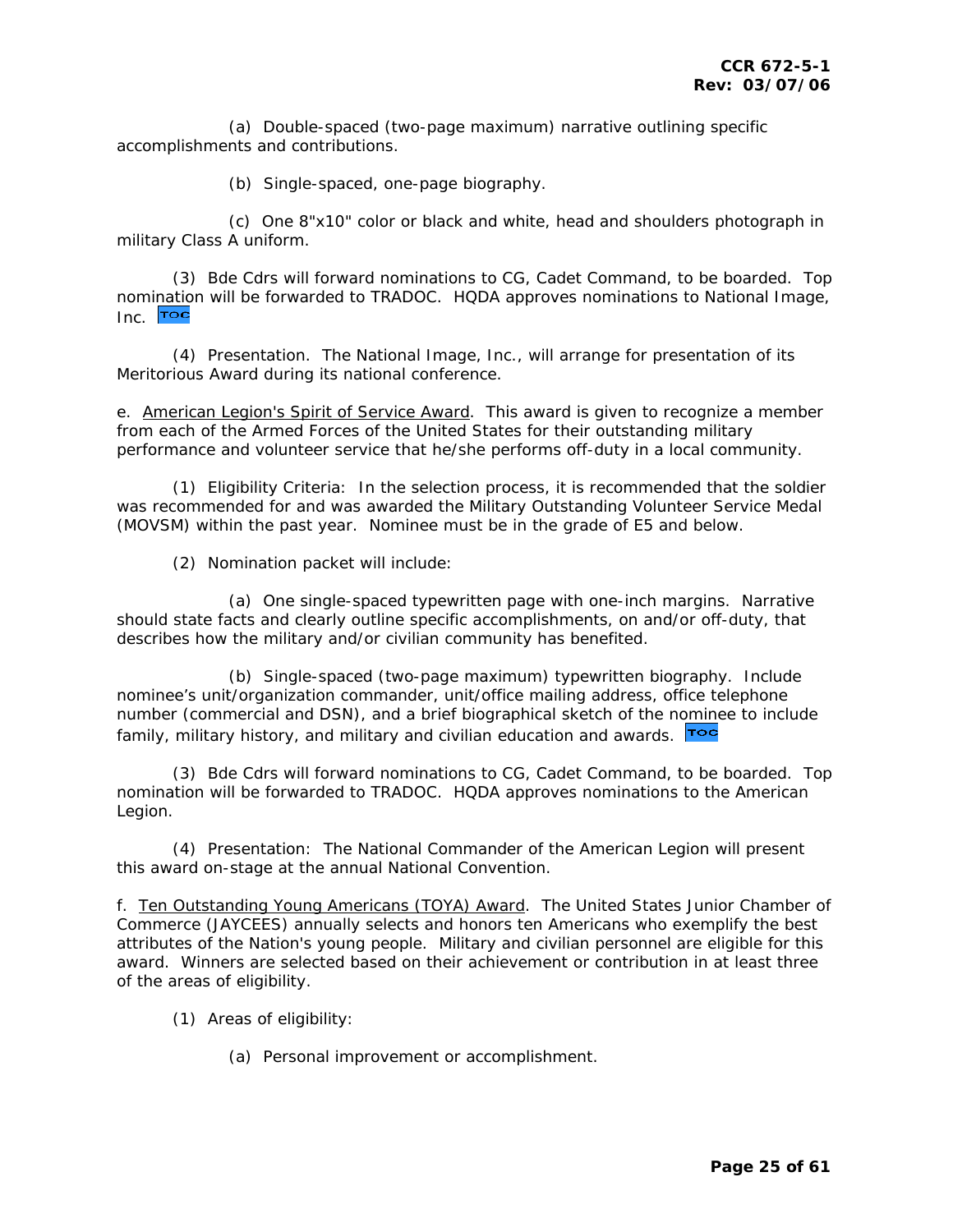- (b) Financial success and economic innovation.
- (c) Social Improvement to major contemporary problems.
- (d) Philanthropic contribution or voluntary service.
- (e) Politics or government service.
- (f) Scientific or technological contributions.
- (g) Legal reform.

 (h) Cultu[ral ac](#page-1-0)hievement (to include contributions in literature, history, education, or the arts). **Too** 

- (i) Academic leadership or accomplishment.
- (j) Moral and religious leadership.
- (k) Athletic accomplishment.
- (l) Success in the influence of public opinion (news media and other

means).

 (m) Any other important contributions to community, state, or Nation, at the discretion of the judges. Judges will also consider nominee's record of adherence to the principles embodied in the JAYCEES Creed (printed on nomination form).

(2) Eligibility Criteria: Nominees must:

 (a) Be within the ages of 21 through 39. A nominee is not eligible if he/she becomes 40 before **1 January**.

 (b) Be a US citizen (native born or naturalized), or must have applied for citizenship by 1 January.

 (c) Sign the nomination form personally. The signature will attest to all facts contained on the form; give permission for publication of the facts; and indicate willingness to attend the TOYA Awards Congress.

 (3) Nomination must be submitted on JAYCEES nomination form obtained at website **[www.usjaycees.org](http://www.usjaycees.org/)** and include one good quality 8"x10" or 5"x7" color or black and white head and shoulders photograph (without headgear) in Class A uniform or appropriate civilian attire.

 (4) Bde Cdrs will forward nominations to CG, Cadet Command, to be boarded. Top nomination will be forwarded to TRADOC. HQDA approves nominations to the JAYCEES.

 (5) Presentation: The JAYCEES award a silver medallion and the silver TOYA "Touching Hands" trophy at an awards ceremony arranged by the organization.

### **Chapter 3, Civilian Awards**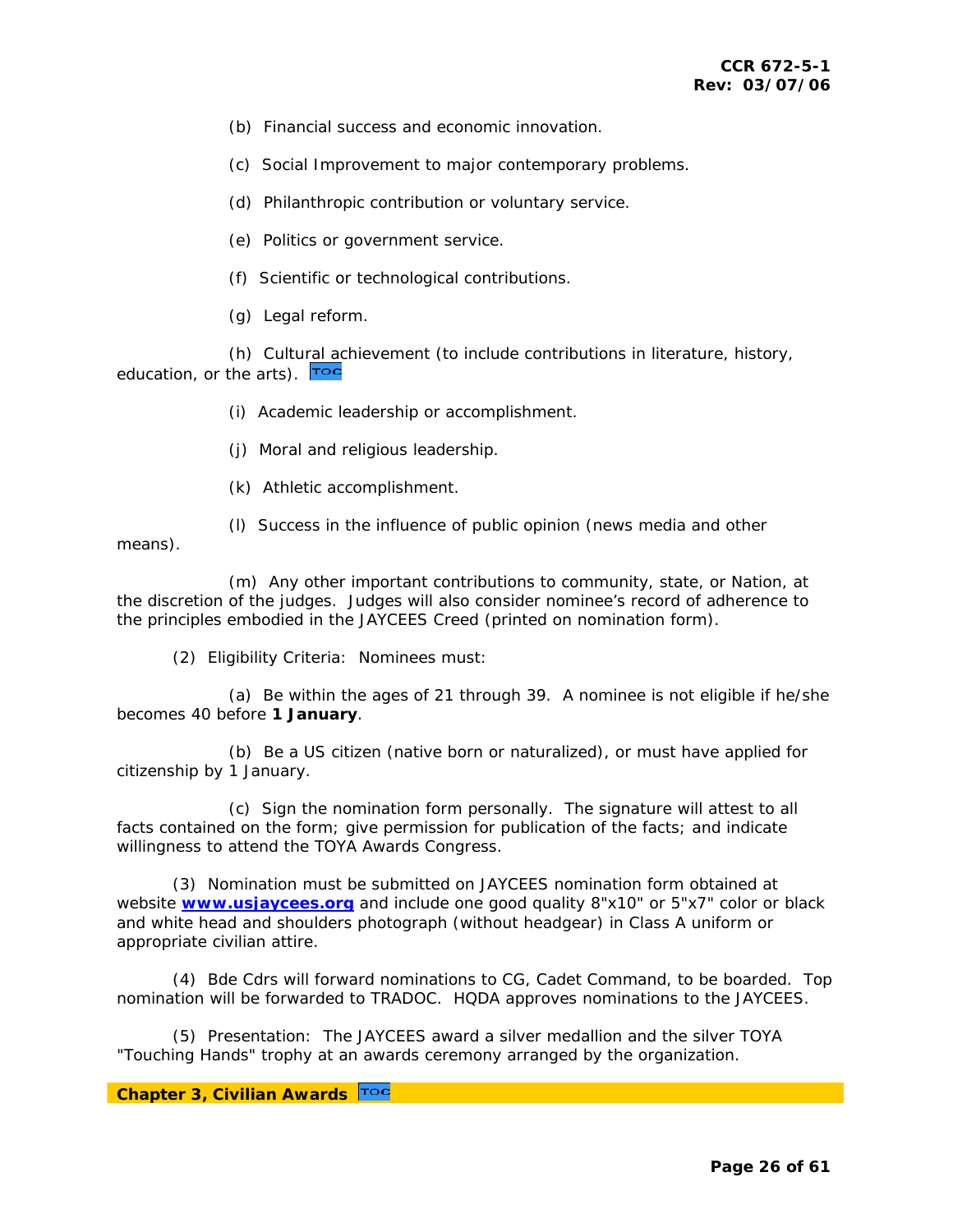<span id="page-26-0"></span>Rescinded. See **[AR 672-20](http://www.army.mil/usapa/epubs/pdf/r672_20.pdf)**, Incentive Awards.

## **Chapter 4, Cadet Awards**

## **4-1. Scholarship Awards**

See **[CCR 145-1](http://my.usaac.army.mil/portal/dt/usacc/HQ/library/CC_Regulations/)**, Army ROTC Scholarship Policy, Administrative and Procedural Instructions.

### **4-2. DA Awards to Cadet**

a. *ROTC Medal for Heroism*. DA provides this award, a silver medal pendant with ribbon bar, for ROTC cadets who distinguish themselves by acts of heroism performed on or off campus. (The SM may be given for acts of heroism performed by cadets at National Advanced Leadership Camp).

(1) Criteria:

 (a) The achievement must result in an accomplishment so exceptional and outstanding as to clearly set the individual apart from fellow students or from other persons in similar circumstances.

 (b) The performance must involve the acceptance of danger or extraordinary responsibilities, exemplifying praiseworthy fortitude and courage.

 (2) Selection: The Bn Cdr will submit nominations to the Bde Cdr NLT **45 days** prior to the end of the academic year. Nominations are based on achievements believed to warrant award of the medal and are presented in format required by the Cdr. Statements by eyewitnesses, preferably in the form of certificates, affidavits, or sworn statements, extracts from official records, sketches, maps, diagrams, or photographs, will be attached to support and amplify stated facts.

 (3) Source: The Bn Cdr will submit a requisition for the medal to Defense Support Center Philadelphia, 2800 South 20th Street, P.O. Box 8419, Philadelphia, PA 19101- 8419.

 (4) Presentation: CG, Cadet Command, approves the award. The Bn Cdr will arrange a suitable ceremony for presentation of the medal.

b. *DA Superior Cadet Decoration Award*. DA provides this award annually to the outstanding ROTC cadet in each year of Military Science (MS) at host institution and extension centers. The award consists of lapel button, medal pendant with ribbon bar, clip with case, and **DA Form 1773** (Citation for the Superior Cadet Decoration Award) signed by the CG, Cadet Command. Appurtenances for attachment to ribbon of initial award are provided for subsequent awards.

(1) Criteria:

 (a) The recipient must be a regularly enrolled ROTC cadet (MS-IV cadets scheduled for midyear graduation will be considered).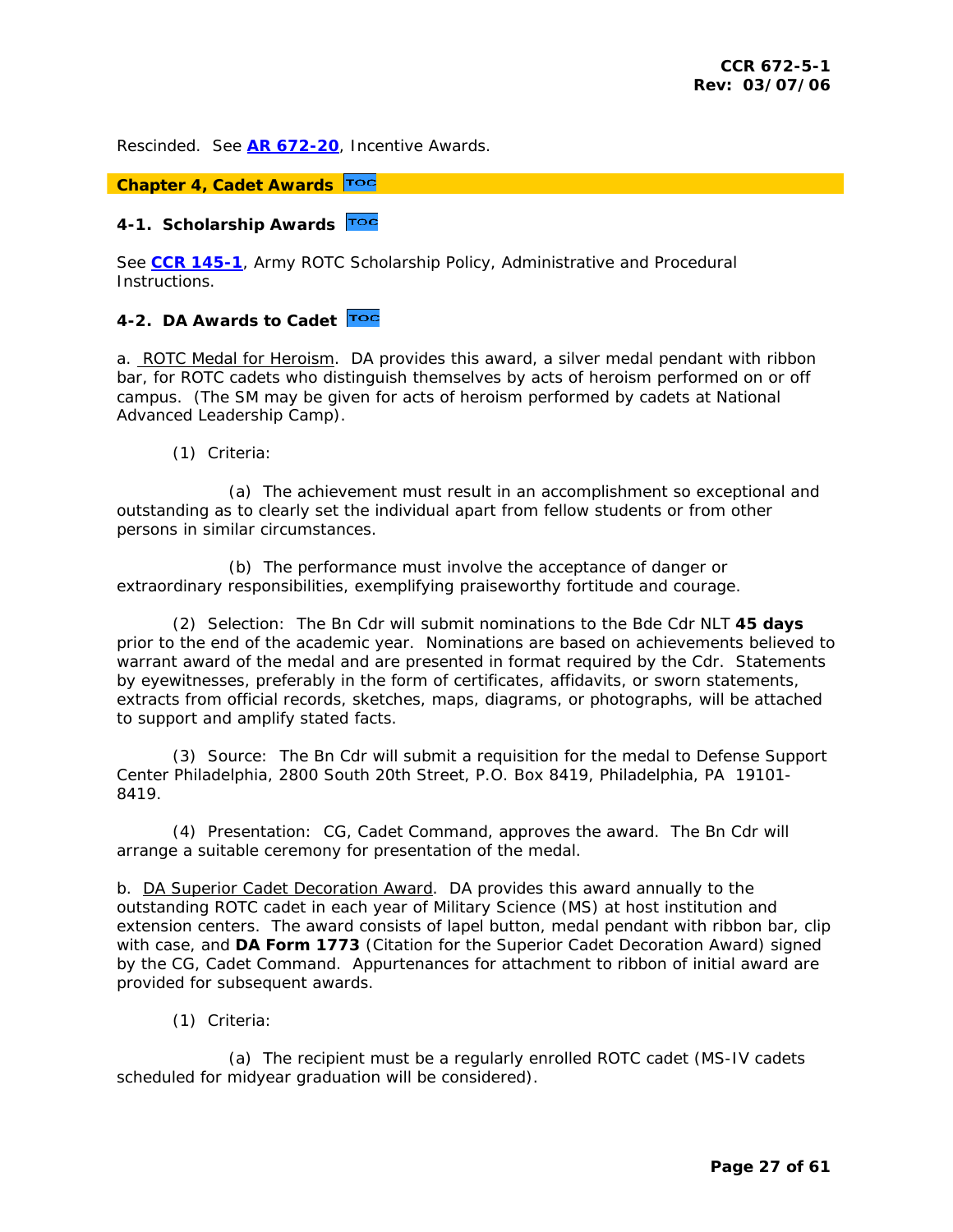<span id="page-27-0"></span> (b) The cadet must be in the top 25 percent in ROTC and academic standing.

 (c) Selection is based on demonstrated officer potential. For selection criteria, see **[Table 4-1](#page-47-0)**.

(2) Selection:

 (a) The selection board will be appointed and convened by the Bn Cdr. Suggested membership: Bn Cdr as president, commissioned and enlisted ROTC instructors as members, and selected civilian faculty or school officials (to include deans, if appropriate) as members, in numbers not to exceed one-third of board's membership.

 (b) The board will be convened at the beginning of the school year and briefed on the criteria for selection.

 (c) The board members will observe performances of the cadets during the year so that sound selections may be made.

 (d) The board will be reconvened to review the cadets' records in each year of MS and select the winners not less than **1 month** prior to the end of the school year.

(3) Source of Supply:

 (a) Bn Cdr requisitions for the awards, to include items referenced in **[4-2b](#page-26-0)** above (except certificate), to Defense Support Center Philadelphia, 2800 South 20th Street, P.O. Box 8419, Philadelphia, PA 19101-8419

 (b) **DA Form 1773**, DA Superior Cadet Decoration Award certificate, will be provided by HQ Cadet Command.

(4) Presentation:

.

(a) Awards will be presented by the Bn Cdr at the close-of-year ceremony.

 (b) Notify appropriate news agencies so that suitable news releases may be given to hometown and local papers. Names of recipients will be provided to HQ Cadet Command. It is not necessary to advise DA of the names of recipients.

### **4-3. Special Awards**

a. *The Simultaneous Membership Program Activation Award*. This award will be presented by the Bde Cdr or his designated representative to cadets, to include MS-I and MS-II cadets, who serve with their Reserve Component unit for **30 or more days** during a presidential Reserve Unit call-up. This is a cadet award and may not be worn with active duty awards. Bn Cdr requisitions for the award to Defense Support Center Philadelphia, 2800 South 20th Street, P.O. Box 8419, Philadelphia, PA 19101-8419.

b. *Cadet Troop Leader Training (CTLT) Ribbon*. This ribbon is awarded to those ROTC cadets who successfully participate in CTLT. The ribbon is a silver gray ribbon 1 3/8" width and 3/8" in height bearing a 3/16" wide black stripe at each end and a 1/8" wide blue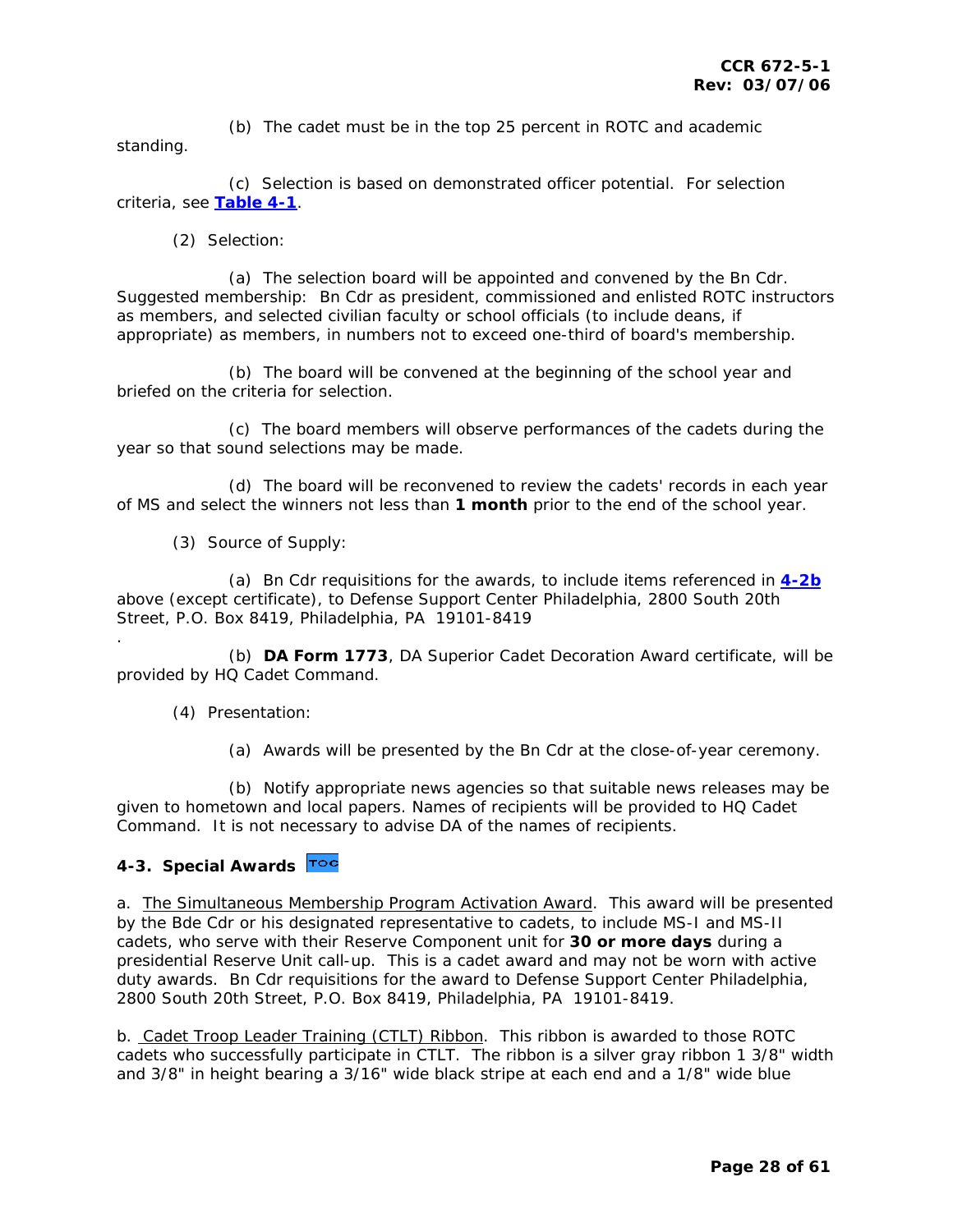<span id="page-28-0"></span>stripe centered on the ribbon.

### **4-4. National Advanced Leadership Camp Awards**

a. *Certificate of Training*. Each cadet who earns camp completion credit receives a certificate presented at Regiment.

b. *AUSA Leadership Excellence Award*. Top cadet, as determined by Regimental Board, is presented a saber and coin at graduation.

c. *Reserve Officer Association Award*. Top cadet, as determined by Regimental Board, is presented a medallion and certificate at graduation.

d. *Sinclair L. Melner Award*. Second top cadet, as determined by Regimental Board, is presented a plaque at graduation.

e. *Camp Commander's Leadership Award*. Top cadet, as determined by Company Board, is presented a ribbon and certificate at Regiment.

f. *Platoon Leadership Award*. Top cadet, as determined by TAC Team, is presented a ribbon and certificate at Regiment.

g. *Leader Stakes*. Platoon with highest leader stakes scores in each Company of a Regiment receives a Cities of Tacoma and Olympia Trophy at graduation. Each Platoon member receives a certificate at Regiment.

h. *Military Proficiency Award*. Criteria is minimum of 90 points per event on APFT score; 80 percent on written, day, and night Land Navigation; and Go for BRM. Each cadet who meets criteria receives a ribbon at Regiment.

i. *ROTC RECONDO*. Criteria is minimum of 90 points per event on APFT score; Go on Confidence Course; Go on Water Safety; 80 percent on written, day, and night Land Navigation; "S" for SQD STX; Go for MG Assault Course; Go, 80 points for HG: Go for ITT Assault Course; Go for BRM; no dimensional "N"; and no non-medical waivers. Each cadet who meets criteria receives a badge and certificate from Regiment.

j. *One-Shot-One-Kill Award*. Each cadet with a perfect BRM Score 40 of 40 receives a coin from Regiment.

k. *Maximum Fitness*. Male and Female cadets with highest APFT "raw" score in each Regiment receives a coin from Regiment.

l. *DA Certificate of Achievement*. Each cadet who scores 300 on APFT receives a certificate from Regiment.

m. *Army PT Patch*. Each cadet who earns at least 90 points in each event on the APFT receives the Army PT Patch from Regiment.

n. *Machine Gun Assault Course Top Time*. Fastest three-person team in each Regiment receives a coin from Regiment.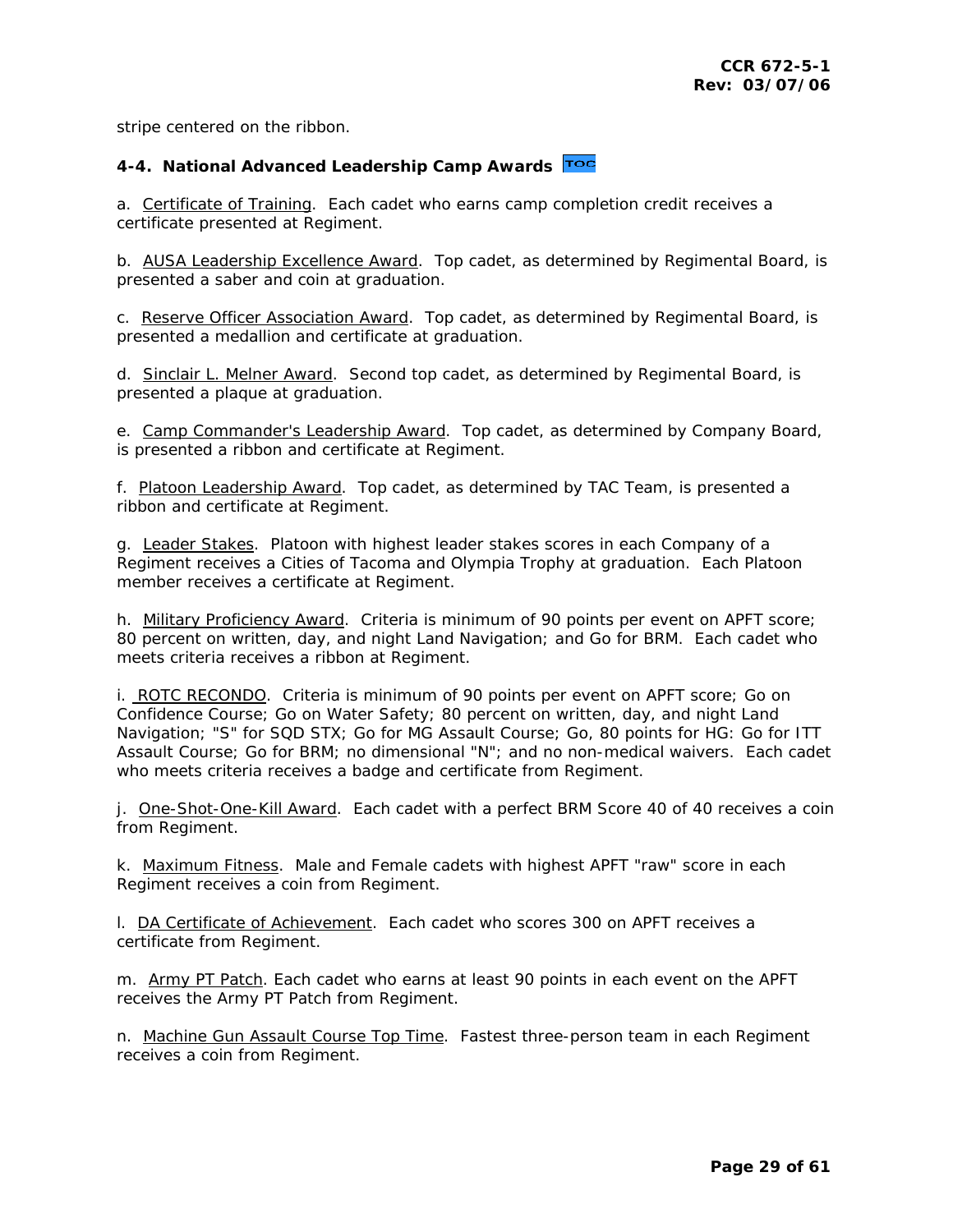## <span id="page-29-0"></span>**4-5. Leader's Training Course Awards**

a. *Society of American Military Engineers Award*. Presented to an outstanding cadet who is enrolled I an engineering curriculum for military excellence.

b. *The Military Order of the Purple Heart Award*. Presented to one cadet in each company who meets all standards and shows the most improvement in leadership and military skills.

c. *High Physical Fitness Test Award*. Presented to the top male and top female cadets in each company who achieve the highest score for the final Army Physical Fitness Test (APFT).

d. *High Rifle Marksmanship Award*. Presented to the cadet in each company who achieved the highest score on the rifle range during Basic Rifle Marksmanship (BRM).

e. *Iron Leader Award*. Presented to the top cadet in each platoon as shown by the platoon's Order of Merit List (OML).

f. *Gauntlet Award*. Presented to those cadets scoring at or above the company average on the APFT, Land Navigation, BRM, and Cadet Common Tasks Test..

g. *High Physical Fitness Test Award*. Presented to cadets who score 290 and above on the final APFT.

h. *Leader's Training Course Certificate/Ribbon*. Presented to all cadets who successfully complete Camp Challenge.

i. *Bold Challenge Participation Ribbon*. Presented to all cadets who successfully complete the end of camp field training exercise.

j. *Cadet Common Task Test Ribbon*. Presented to any cadet who achieves a score of 270 or higher.

k. *Camp Completion Packet*. Presented to each cadet who graduates and contains the Leader's Training Course Ribbon and Certificate, a letter from the Camp Commander and, when appropriate, a Bold Challenge Ribbon.

l. *Bold Leader Warrior Spirit Award*. Presented to the outstanding cadet in each company who demonstrated inspirational leadership, warrior spirit, and high Cadet Evaluation System (CES) ratings.

m. *Association of the United States Army Award*. Presented to one cadet in each company for demonstrated excellence in leadership, military performance, and a high degree of teamwork and initiative.

n. *Reserve Officers' Association Award*. Presented to one cadet in each company for military excellence, leadership, and moral character.

o. *The Military Order of the World Wars (MOWW) Award*. Presented to one cadet in each company for consistent excellence in leadership, and whose achievements are in the honored traditions of the United States Army.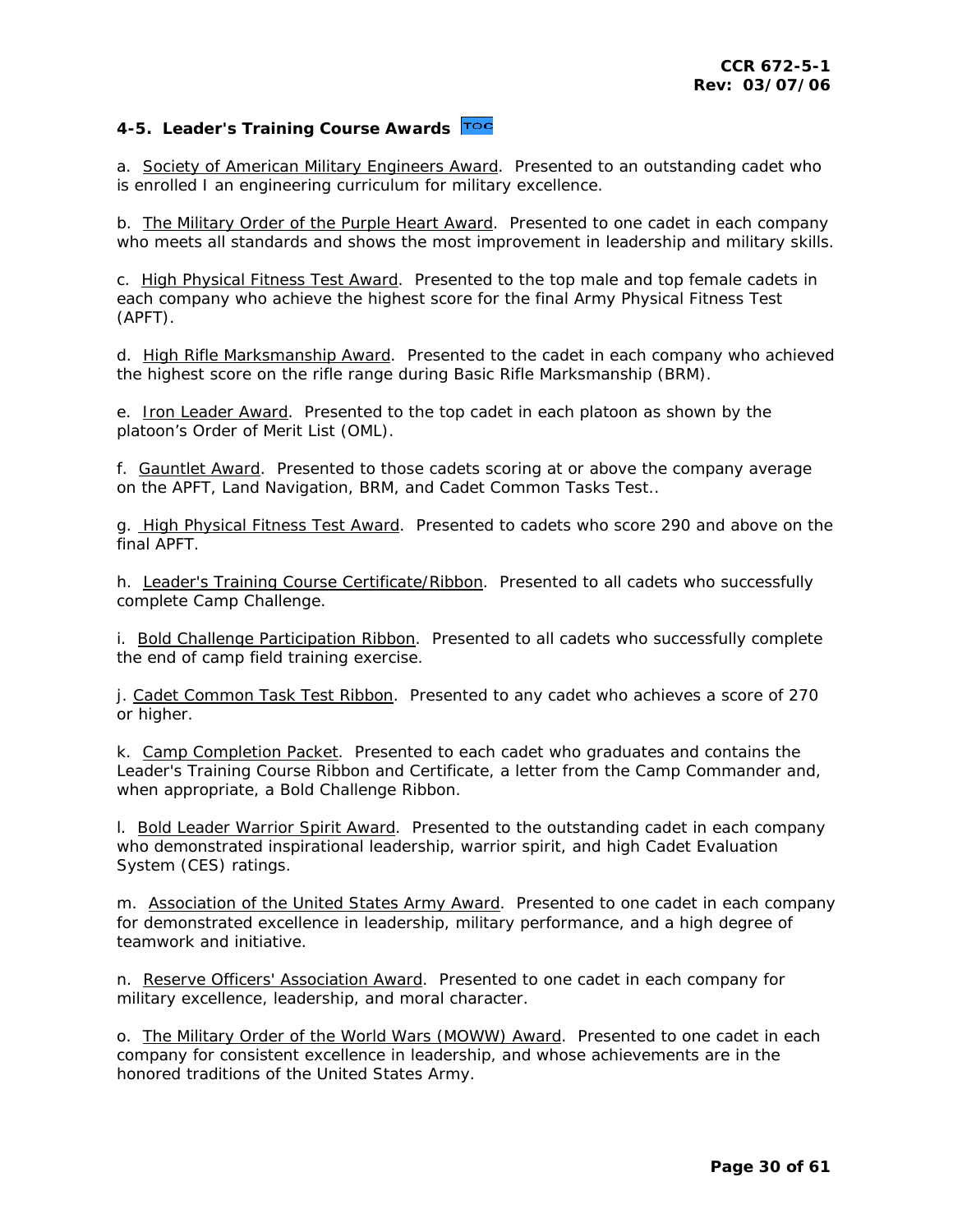p. *National Sojourners' Award*. Presented to one cadet in each company for Americanism and military excellence and a potential for outstanding leadership as demonstrated by scores in physical conditioning, leadership, and the CCTT.

q. *The Retired Officers' Association Award*. Presented to one cadet from each company for demonstrated exceptional leadership and performance.

r. *The Armed Forces Bank Performance Award*. Presented to a top cadet (as determined by the CES) of each company who successfully passed events and is medically eligible to enter the U.S. Army ROTC Advanced Course. This award is sponsored by the Armed Forces Bank, Fort Knox, KY.

s. *United Service Planning Association and Independent Research Agency Award*. Presented to one cadet in each company for outstanding leadership, strong moral character, and excellent physical fitness training.

t. *Challenger Stakes*. (Platoon-Level Camp Challenge Incentive Awards Program.)

 (1) The Challenger Stakes incentive program promotes cohesion, teamwork, and esprit de corps among all cadets as they meet the rigors of camp challenge. It is one of the keys to successful training.

 (2) The program is designed to recognize platoon-level achievement within each company. No charts, statistics, etc., will be maintained higher than [comp](#page-1-0)any level on Challenger Stakes. The following are events for Challenger stakes. Toc

- (a) Record APFT.
- (b) Inspection (awarded weekly).
- (c) Land navigation.
- (d) Obstacle course.
- (e) LRC.
- (f) BMST.
- (g) M16 qualification.
- (h) Stream crossing.
- (i) Platoon of the Week (awarded weekly).
- (j) Combat assault course (record run).
- (k) Swim test.

 (3) Guidon streamers will be awarded by the Company TAC Officer to the outstanding platoon in each event and for the platoon of the week.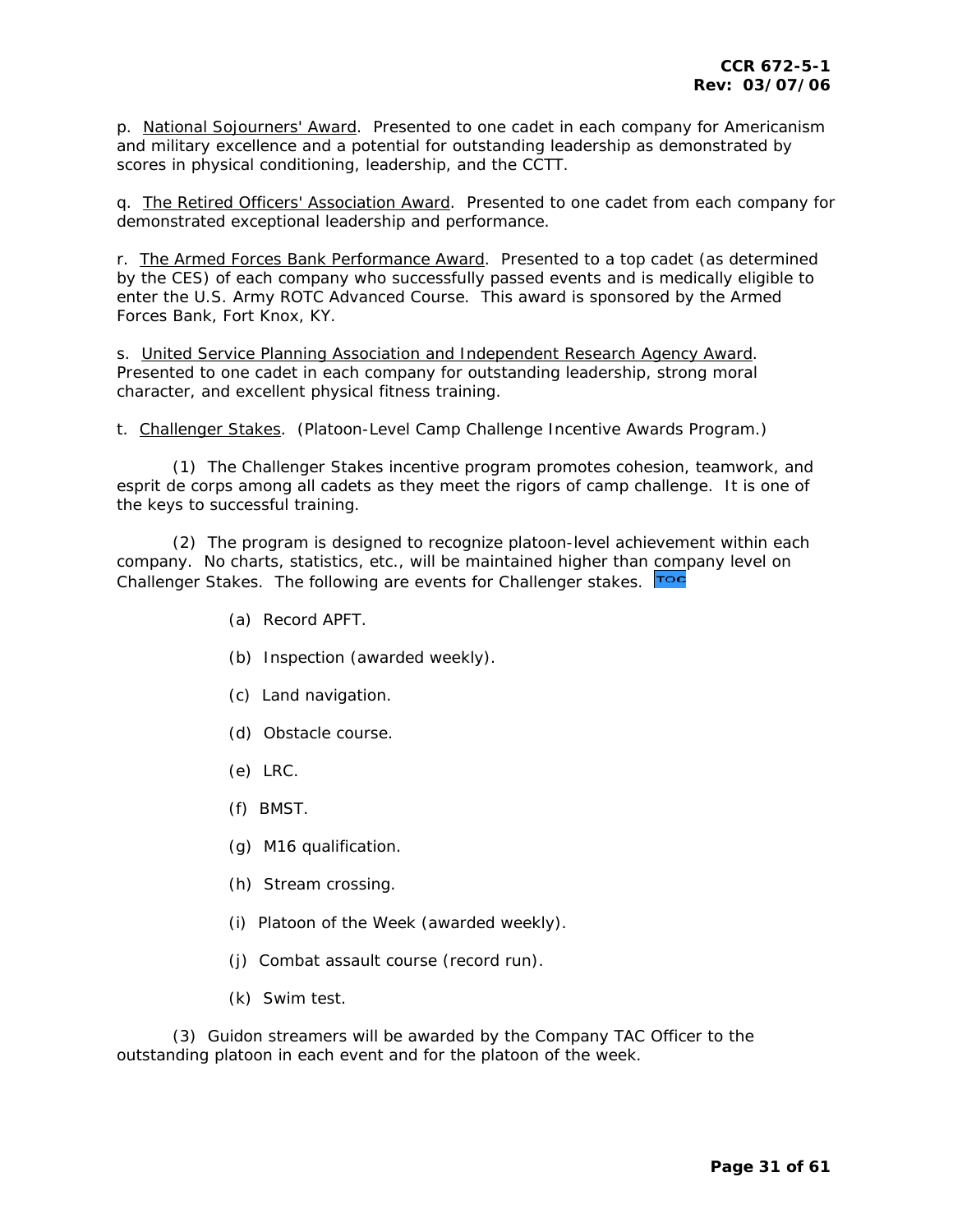<span id="page-31-0"></span>**4-6. [C](#page-1-0)adet Command Cadet Awards.** Toc Cadet awards are authorized by the CG, Cadet Command, in the categories of recruiting, academic, athletic, military, and miscellaneous awards. Information concerning qualifications, approval authority, and frequency with which the award may be presented are contained in **[Appendix A](#page-52-0)**. The awards are depicted in **[Appendix A-1](#page-55-0)**.

## **4-7. Fraternal/Association Cadet Awards**

a. *Legion of Valor Bronze Cross for Achievement*. The Legion of Valor of the United States of America, Inc., provides an award annually for achievement of scholastic excellence in military and academic subjects to stimulate the development of leadership. This award, a bronze cross and certificate, is awarded to outstanding MS-III cadets. One award is authorized for each 1,000 MS-III cadets enrolled within a Rgn or overseas command plus one additional for each fraction thereof (examples: 5,543 MS-III cadets, authorized six awards or 3,113 MS-III cadets, authorized four awards or 331 MS-III cadets, authorized one award).

(1) Criteria:

 (a) The recipient must be a regularly enrolled MS-III ROTC cadet (MS-IV cadets scheduled for mid-year graduation will be considered).

standing.

(b) The cadet must be in the top 25 percent in ROTC and academic

 (c) Selection will be based on demonstrated officer potential. See **[Table 4-](#page-47-0) [1](#page-47-0)** for selection criteria.

 (2) Selection: The selection board convened for the Superior Cadet Decoration Award will recommend one MS-III cadet for the Legion of Valor Cross for Achievement. The Bn Cdr will submit the nomination, in duplicate, to include a memorandum from the dean of the school, to Cadet Command NLT **one month** prior to the end of the academic year. CG, Cadet Command, will forward the nominations of those determined best qualified in the numbers indicated in **[4-7a](#page-31-0)** above to the Adjutant, Legion of Valor of the USA, Inc., 92 Oak Leaf Lane, Chapel Hill, NC 27516-9440, NLT **one month** after the end of the academic year. The Legion of Valor will send Bronze Crosses and certificates to the appropriate Bn Cdrs.

(3) Nomination packet will include: Toc

 (a) Memorandum of nomination by the Bn Cdr containing the full name of cadet, address of the school, school point of contact (POC) and phone number, cadet's academic major, graduation date, overall GPA, ROTC GPA, scholarship type, class ranking (if available), ROTC class ranking, academic achievements and honors, Army schools attended, and extracurricular activities.

- (b) Letter of nomination by the dean of the school.
- (c) Transcripts.
- (d) Color photo in Army uniform (Class A, B, or BDU).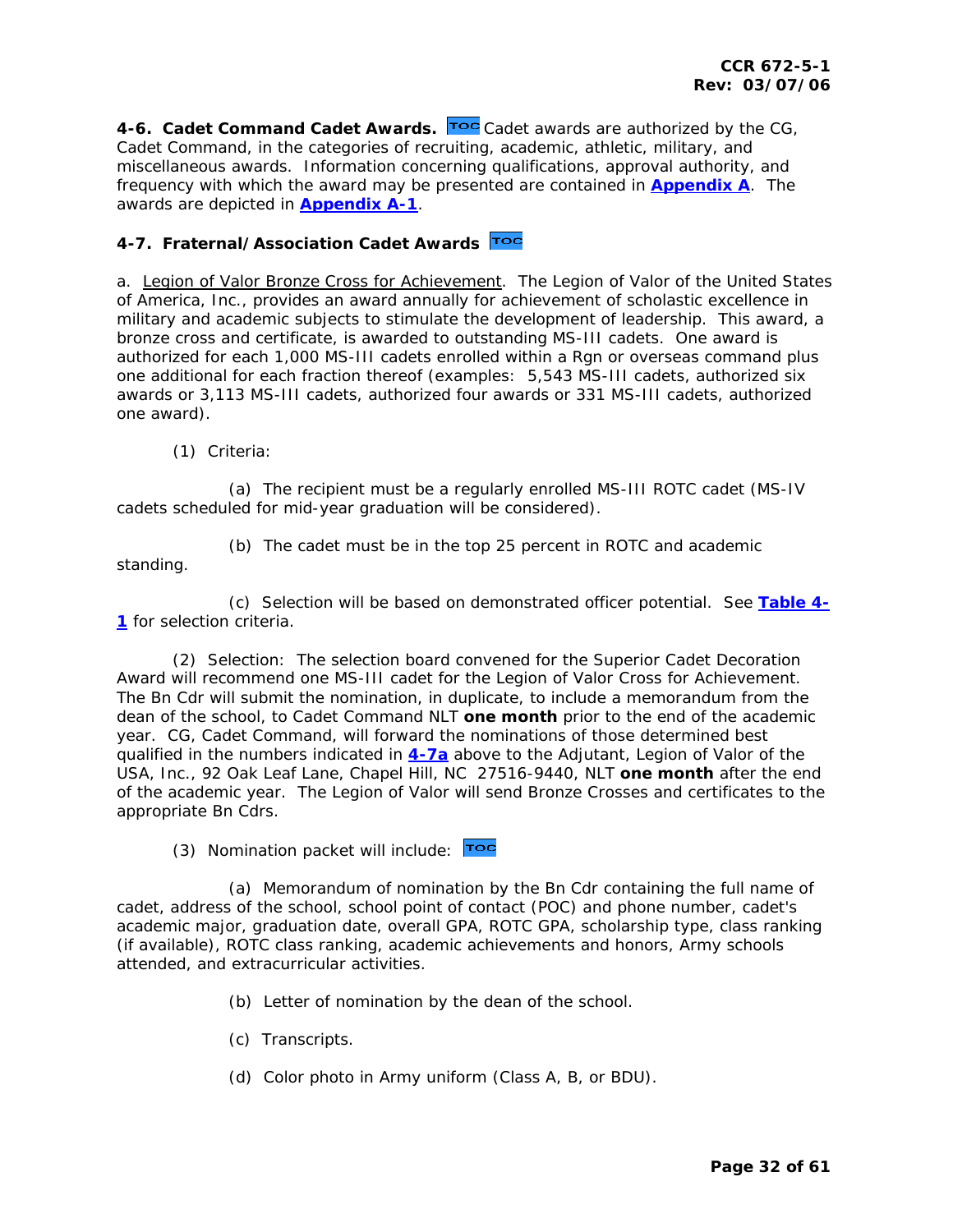(e) Optional letters of recommendation.

 (4) Presentation. These awards are presented in early fall during the cadet's last year in school by members of the Legion of Valor. The Legion of Valor will send names of members residing in the vicinity of the institution having winners when forwarding awards. The Bn Cdr will invite one or more Legion of Valor members to participate in the presentation. If member is not available, award will be made by active military personnel who are recipients of the Medal of Honor, Distinguished Service Cross, Navy Cross or Air Force Cross, or who occupy positions of appropriate prestige. ROTC parades or similar traditional school events if held early in the school year are considered suitable occasions for presentation.

b. *Society ROTC Award of Merit, Society of American Military Engineers (SAME)*. The purpose of this award is to impress upon undergraduate engineering students the importance of engineering to national security, by appropriate recognition of meritorious promise of achievement in the field.

### (1) Criteria: Toc

 (a) The school must offer an undergraduate engineering curriculum accredited by the Accrediting Body for Engineering and Technology in the student's discipline and award baccalaureate degrees.

 (b) The cadet must be pursuing either a four-year or five-year engineering program. Cadets in five-year programs are eligible during their fourth and fifth years only. The cadet must be in the upper 25 percent of engineering class. If order of merit is not available, then the cadet must have at least a "B" average in his/her math/science engineering courses. The cadet must be enrolled in either the last or next-to-last year of an accredited engineering curriculum. The cadet need not be in the corresponding ROTC class. Curricula should be reasonably allied to military engineering but, if accredited, need not be civil, electrical, or mechanical engineering. For example, petroleum or architectural engineering would be acceptable, but management engineering would not. The school must still meet the requirement of (a) above. The cadet must be in the upper 25 percent of ROTC class.

(2) Nomination packet will include:

 (a) Nomination memorandum containing the full name of cadet, address of the school, and date of presentation.

 (b) Recommendation as the "outstanding military engineering student of the year" of his/her year group by both the Bn Cdr and the Dean of Engineering.

(3) Selection:

 (a) Each Bn Cdr may submit one last year and one next-to-last year nominee. Nominations will be submitted to respective Bde Cdrs by **15 January**. Bde Cdr will make recommendation and forward packets to HQ Cadet Command for review and consideration. A list of winners will be submitted to Director, SAME, for processing NLT **1 February.**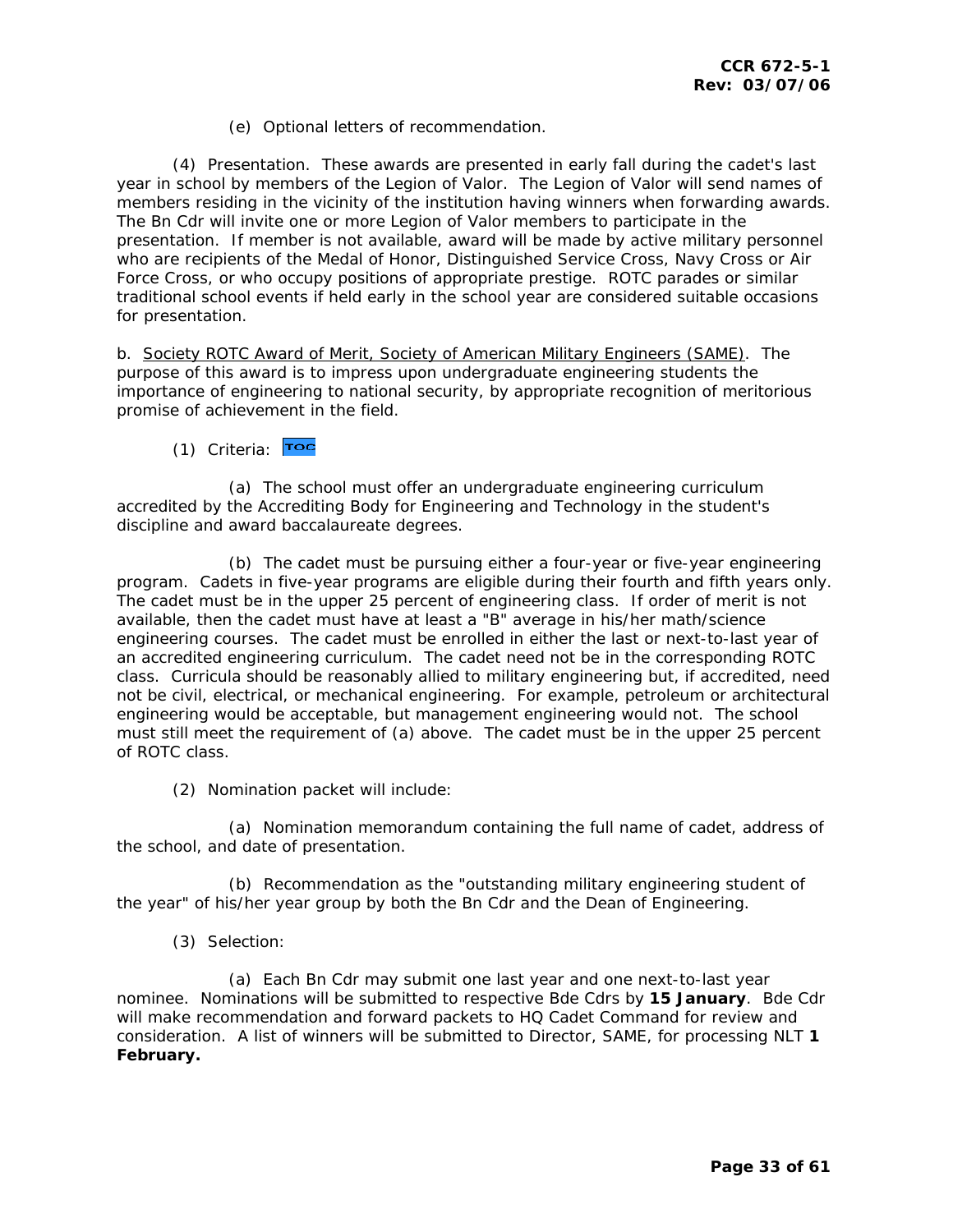(b) Director, SAME, will prepare the medals and citation for each winner. SAME will send these to the respective Bn Cdrs together with the name of the nearest SAME Post President and Regional Vice President.

 (3) Presentation and Publicity: The Bn Cdr will arrange an appropriate ceremony for presentation of the awards and contact the nearest SAME Post and/or Regional HQ to invite one of their senior engineer officers to make the presentation. If a student post of SAME exists on campus, invite the faculty advisor to the presentation.

c. *Raytheon/Hughes Trophy Award*. This trophy, provided by the Raytheon/Hughes Aircraft Company, will be awarded each year to the previous year's most outstanding comm[ission](#page-1-0)ed graduate. The "production year" **1 September** through **31 August** will be used. Toc

 (1) Criteria: Nominees are selected from the Order of Merit List (OML). HQ Cadet Command will notify Bn Cdrs of the top OML candidates (two per Region) and request nomination packets.

(2) Nomination packets will include:

(a) Memorandums of recommendation by the Bn Cdr and dean of the

school.

- (b) Biography.
- (c) Officer Record Brief.
- (d) List of scholastic and academic achievements and honors.
- (e) Official transcript.
- (f) Full length photo in uniform.
- (g) Optional supporting letters.
- (h) Memorandum of recommendation by Bde Cdr.

 (3) Selection: Nominations will be boarded at HQ Cadet Command and CG, Cadet Command, as President of the board, will select nominee. DA DCSPER has final approval.

 (4) Presentation: The Secretary of the Army presents the award in Washington, DC. Raytheon/Hughes Aircraft personnel will be in attendance and will provide the trophy. Subsequent to this ceremony, an award will again be presented at a ceremony at the institution from which the winner graduated. The trophy will remain on display at the institution until the following year. A miniature replica of the trophy will be presented to the winner for permanent retention, and a second replica will be presented to the institution.

d. *Pallas Athene Award*. The Pallas Athene Award, a medallion symbolizing the Women's Army Corps, a \$500 cash award, and a three year membership in the association, will be awarded annually to the outstanding graduating MS-IV female cadet in each Rgn.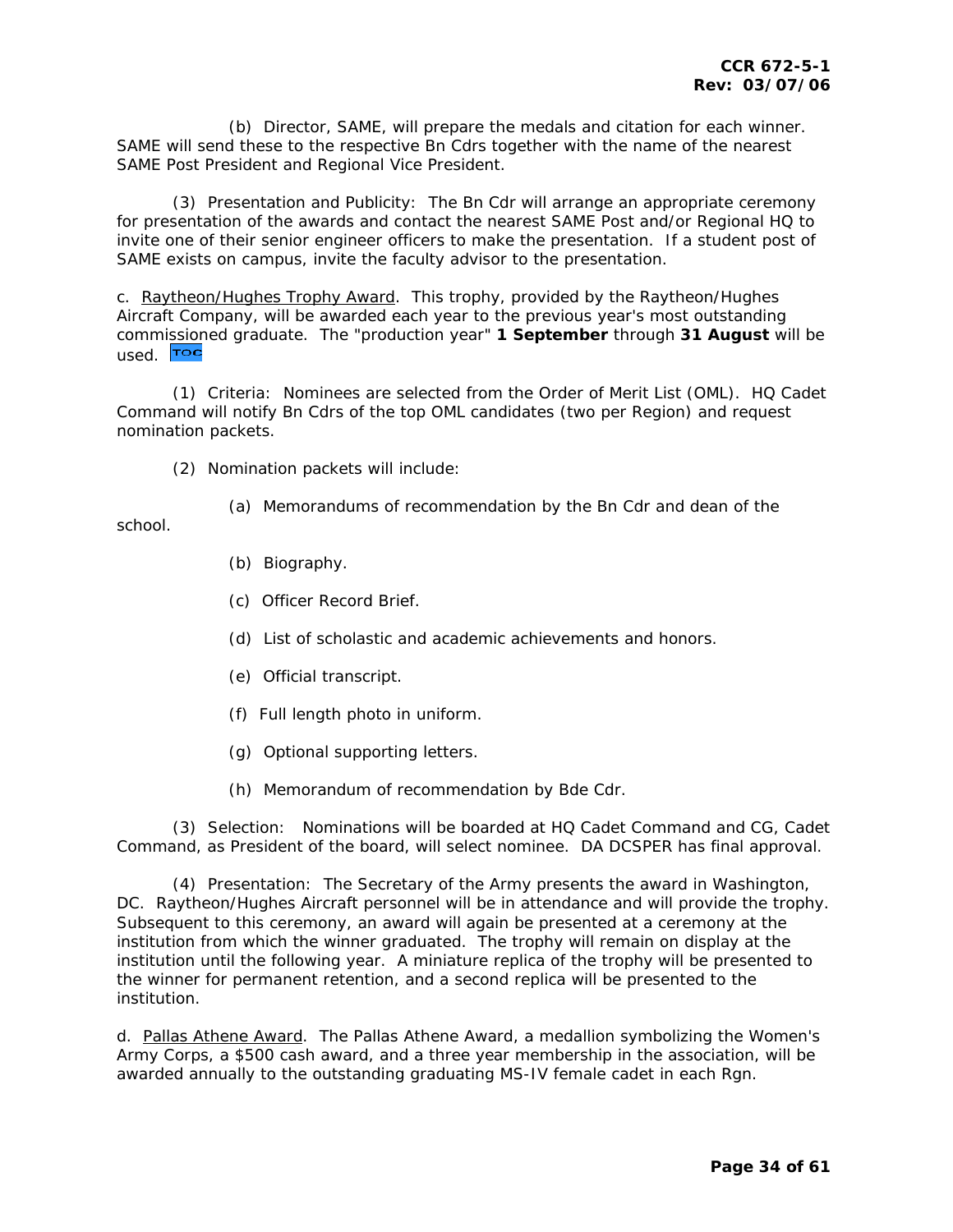(1) Criteria: Recipient of the Pallas Athene Award must--

(a) Be an outstanding female MS-IV ROTC cadet.

 (b) Be graduating from undergraduate or graduate school at the end of the school year.

Camp.

(c) Have successfully completed the ROTC National Advanced Leadership

(d) Be in the top 50 percent of her MS and academic class.

 (2) Nomination packet will contain a narrative description of the cadet's accomplishments (ROTC, college, community, etc.); complete name, mailing address and telephone number of the Bn Cdr; presentation date, and recommendation of Bde Cdr. Nominations will be forwarded to HQ Cadet Command to arrive NLT **1 February**.

 (3) Selection: Nominations will be boarded at HQ Cadet Command. Winners (one per Region) will be forwarded to the Pallas Athene Chairperson. The Women's Army Corps Veterans Association should be invited to participate in the awards ceremony.

 (4) Presentation: The Women's Army Corps Veterans Association will mail award to the designated Bn Cdr and will attempt to have a member present for the awards ceremony. Within **30 days** subsequent to award presentation, Bn Cdr is requested to provide the Women's Army Corps Veterans Association Pallas Athene Award Committee copies o[f all pr](#page-1-0)ess releases, photographs, and other publicity generated by the individual awards. Toc

e. *United States Field Artillery Association Award*. The United States Field Artillery Association provides an award for the top-ranking Field Artillery graduate cadet. The award consists of a brass cannon, mounted on a tiered, walnut base containing a brass plaque engraved with the candidate's name and explanation of the award. Accessions Division, Personnel and Administration Directorate, HQ Cadet Command, provides the name of the top field artillery graduate to Personnel Management Division who notifies the United States Field Artillery Association. The association makes arrangements for the presentation.

f. *Army Aviation Association of America Award*. The Army Aviation Association of America provides an award for the most outstanding ROTC Cadet who has been selected for the Army Aviation Branch. Accessions Division, Personnel and Administration Directorate, HQ Cadet Command, provides the name of the top aviation graduate to Personnel Management Division who notifies the United States Army Aviation of America Association. The association makes arrangements for the presentation.

g. *The Armed Forces Communication and Electronics Association (AFCEA) Award for Distinguished Performance*. The AFCEA provides an award for the top-ranking Signal Corps graduate cadet. The award consists of a personally engraved Seth Thomas "Corsair" clock (worth \$350) plaque engraved with the candidate's name and explanation of the award. Accessions Division, Personnel and Administration Directorate, HQ Cadet Command, provides the name of the top signal corps graduate to Personnel Management Division who notifies the AFCEA. The association makes arrangements for the presentation.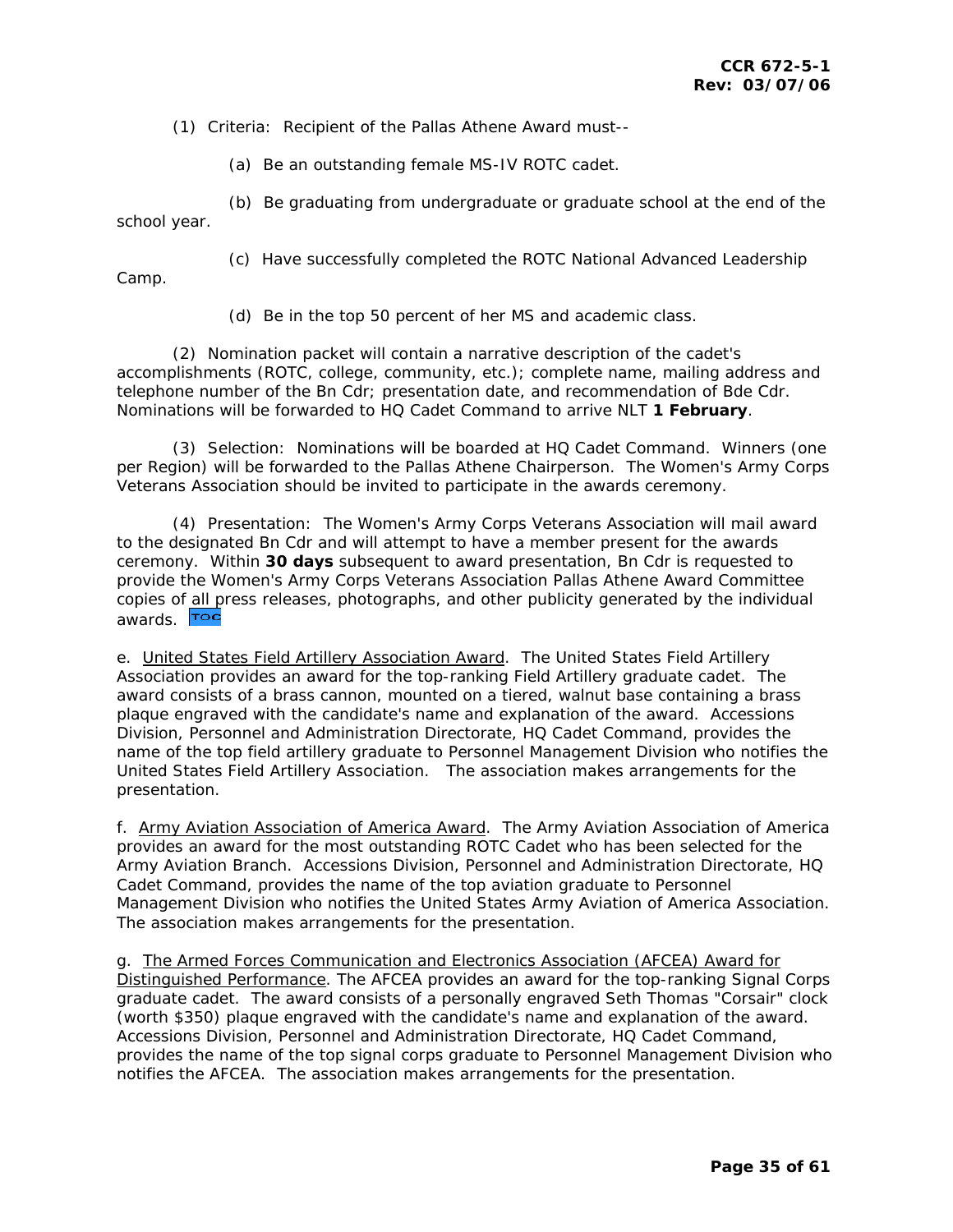h. *National Defense Transportation Association (NDTA) Award*. This award, which consists of a medal pendant, is presented annually to approximately 20 of the most outstanding MS-III cadets enrolled in ROTC units.

(1) Criteria: The nominee from each school must be:

 (a) Enrolled in MS-III year in an academic course the main portion of which is of particular interest to the Transportation Corps. (Engineering and Computer Science majors are included in this category.).

(b) In the top 25 percent in ROTC and academic standing.

 (c) Recommended by Bn Cdr and dean of the institution as an outstanding student and cadet.

 (2) Selection: The Bn Cdr may submit one nomination (see **[Appendix A3](#page-57-0)**), with transcript of cadet's academic record attached, to Director, Office of the Chief [of](#page-1-0)  Transportation (ATZF-OCT), Fort Eustis, VA 23604-5407, NLT **15 December**.

 (3) Presentation: The Director, Office of the Chief of Transportation, will notify the winner through the Bn Cdr and will provide the award for the Bn Cdr to present at an appropriate ceremony. All non-winners will receive appropriate notification from the Director, Office of the Chief of Transportation.

i. *National Defense Industrial Association (NDIA) Award*. The NDIA Award is presented annually to the top ROTC cadet at each institution who meets the eligibility criteria. It consists of a certificate, a defense medal, and a service ribbon to be worn on the uniform.

- (1) Criteria: The cadet must:
	- (a) Be in the upper half of their class in academic grades.
	- (b) Have received B or above in all ROTC course grades.

 (c) Be rated in the top 20 percent of platoon and company in ROTC camp evaluation scores. A cadet who is otherwise eligible for this award but who will not attend camp until after completion of academic studies may be considered for the award provided ROTC course standing is in the top 20 percent of the total ROTC enrollment at the institution.

- (d) Participate actively in athletics and/or campus activities.
- (e) Demonstrate outstanding leadership qualities.

 (2) Selection: The Bn Cdr will make final selection. The above criteria will be applied as a minimum for determining eligibility, and the cadet selected will be the best of all eligible cadets.

 (3) Source: The Bn Cdr will send a photograph and a biographical sketch of the selectee to the NDIA, 2111 Wilson Boulevard, Suite 400, Arlington, VA 22201. The NDIA will mail the award directly to the Bn Cdr.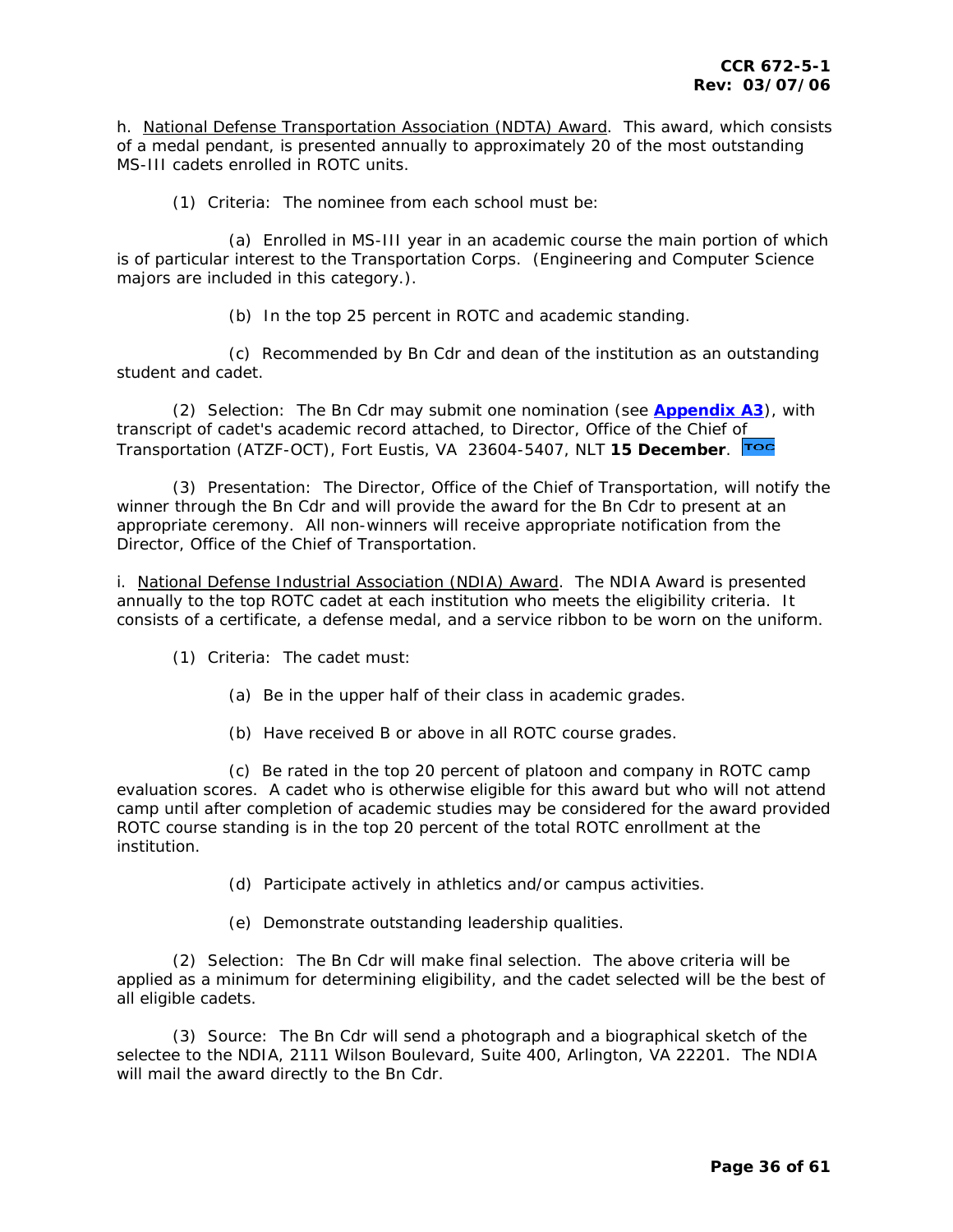(4) Presentation: Arrangements for presentation will be made by the Bn Cdr.

j. *Association of the United States Army (AUSA) Award*. This award, consisting of a medal pendant with ribbon bar and certificate, is provided annually for the outstanding MS-III cadet of each unit who contributes most toward advancing the standing of the MS Department at the institution[. AUS](#page-1-0)A will supply medals based on Advanced Course enrollment (see **[Table 4-2\)](#page-47-0)**.

(1) Criteria: The cadet must:

- (a) Be enrolled in MS-III.
- (b) Be in the top 10 percent in ROTC grades.
- (c) Be in the top 25 percent in academic grades.

 (d) Have contributed the most, through leadership, to advancing the standing of the MS Department at the institution. This requirement is sufficiently flexible to include a variety of acts and achievements that may have significance at a particular institution, although not necessarily applying to all institutions.

 (2) Selection: Selection will be made by the Bn Cdr or a committee appointed by the Bn Cdr.

 (3) Source: Requests for medals (supplied for local engraving) and certificates will be made by the Bn Cdr to AUSA, ATTN: Director of the Regional Activities, 2425 Wilson Boulevard, Arlington, VA 22201. One medal for permanent display may be requested by each host institution and official extension center.

 (4) Presentation. Presentation will be made at an appropriate ceremony. AUSA will furnish to each Bn Cdr [name](#page-1-0)s of representatives who may upon request participate in awards presentations. Toc

k. *The Armed Forces Communications and Electronics Association (AFCEA) ROTC Honor Certificate Award*. This award recognizes one outstanding ROTC cadet who achieves in leadership and academics. The award includes a framed parchment certificate with the honoree's name prominently inscribed and a ribbon bar. This program is separate and distinct from the AFCEA Scholarship Program, but an ROTC student may apply for and receive both. Each interested ROTC unit may make one Honor Award nomination annually.

(1) Criteria: The nominee from each school:

- (a) Must be a U.S. citizen.
- (b) Must be a junior preparing to enter their senior year (rising senior).

 (c) Must be majoring in electronics, electrical, aerospace, or communications engineering, mathematics, physics, computer science or technology, information management systems or related technical disciplines.

(d) Should demonstrate high academic achievement.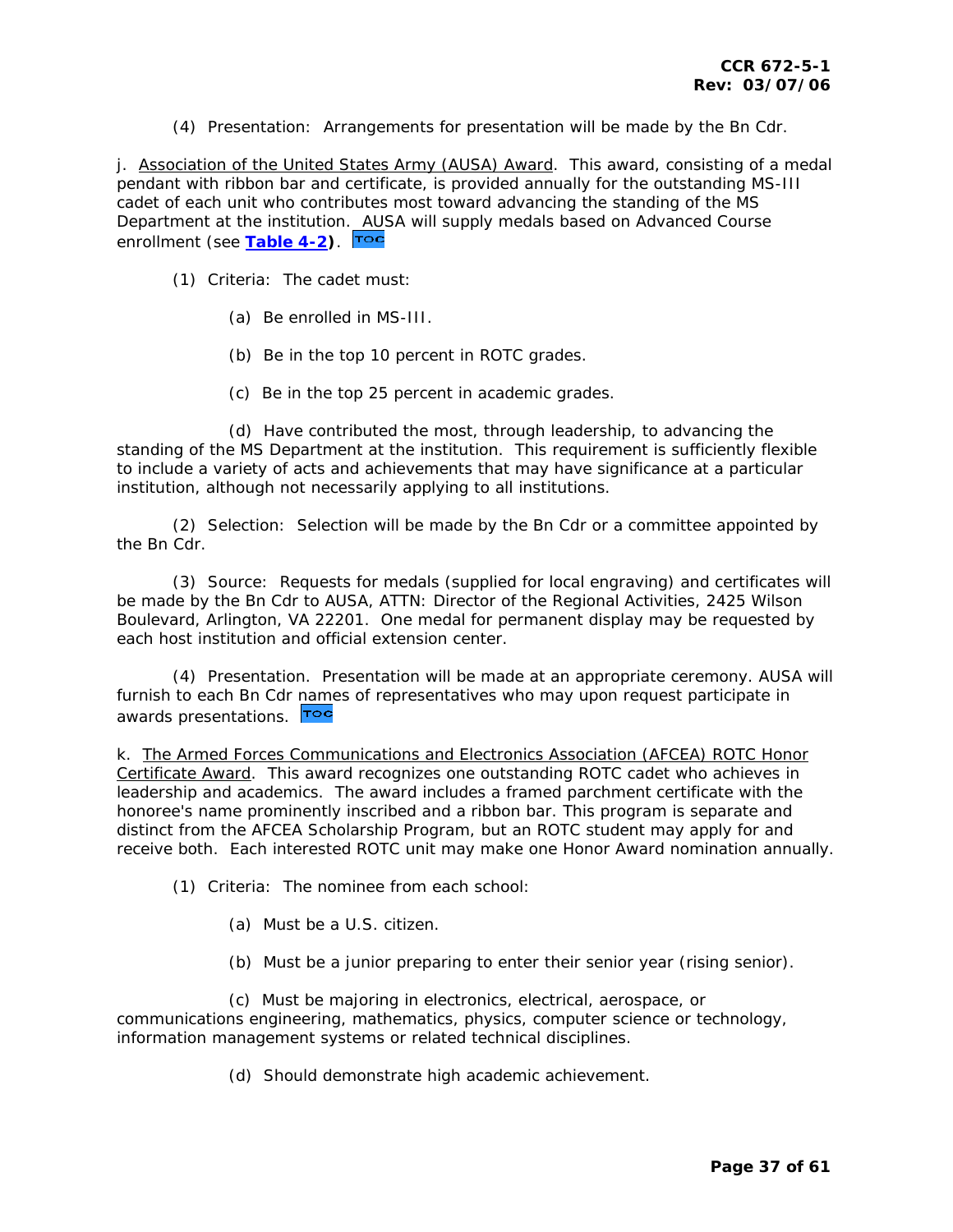(2) Selection: Recipients of the award will be selected by individual Professors of Military Science. The Nomination for the ROTC Honor Certificate Award form must be completed and forwarded directly to the AFCEA Educational Foundation, either by mail to 4400 Fair Lakes Court, Fairfax, Virginia 22033-3899, or by FAX to 703/631-4693. Please do not retype the Nomination form; it may be photocopied as needed. For questions, please call Suzanne Harmon by phone at 703.631.6147 or 800.336.4583 ext. 6147 or by e-mail at: **[edfoundation@afcea.org](mailto:edfoundation@afcea.org)**.

 (3) The completed nomination form must be received by the AFCEA Educational Foundation at least 20 days prior to the presentation date.

l. *Reserve Officers' Association (ROA) Award*. This award, presented annually at each institution to outstanding MS-II, MS-III and MS-IV cadets, consists of medal pendant and certificate. The medal is gold for MS-IV cadets, silver for MS-III cadets, and bronze for MS-II cadets. A certificate may be awarded in conjunction with or in lieu of the medal.

(1) Criteria. Selectees must: Toc

(a) Be enrolled in ROTC.

 (b) Have indicated a desire to continue in the ROTC program and obtain a commission.

(c) Be in the top ten percent of their ROTC class.

 (d) Have demonstrated outstanding qualities of leadership, moral character, and high aptitude for military service.

 (2) Selection: Selection will be made by the Bn Cdr in coordination with representatives of a state or local chapter of the ROA, if available. Normally, a representative of the ROA chapter sponsoring the award will contact the Bn Cdr for coordination of details and presentation of the award.

 (3) Source: Awards may be obtained from a state or local chapter of the ROA or, if not available, information pertaining to the awards may be obtained from the ROA, 1 Constitution Avenue, NE., Washington, D.C. 20002.

 (4) Presentation: Presentation of awards will be made by a representative of the ROA, if available. Otherwise, presentation will be made by the Bn Cdr.

m. *American Legion Awards*. These awards are provided annually to outst[anding](#page-1-0) cadets at each institution for general military excellence and scholastic excellence. To

(1) The award consists of:

 (a) A silver medal pendant with ri[bbon](#page-1-0) bar and ROTC crest or scholastic scroll for junior class winners enrolled in MS-III. Toc

 (b) A gold medal pendant with ribbon bar and ROTC crest or scholastic scroll for senior class winners enrolled in MS-IV. A miniature reproduction of the official ROTC crest is attached to the ribbon bar of awards for general military excellence. A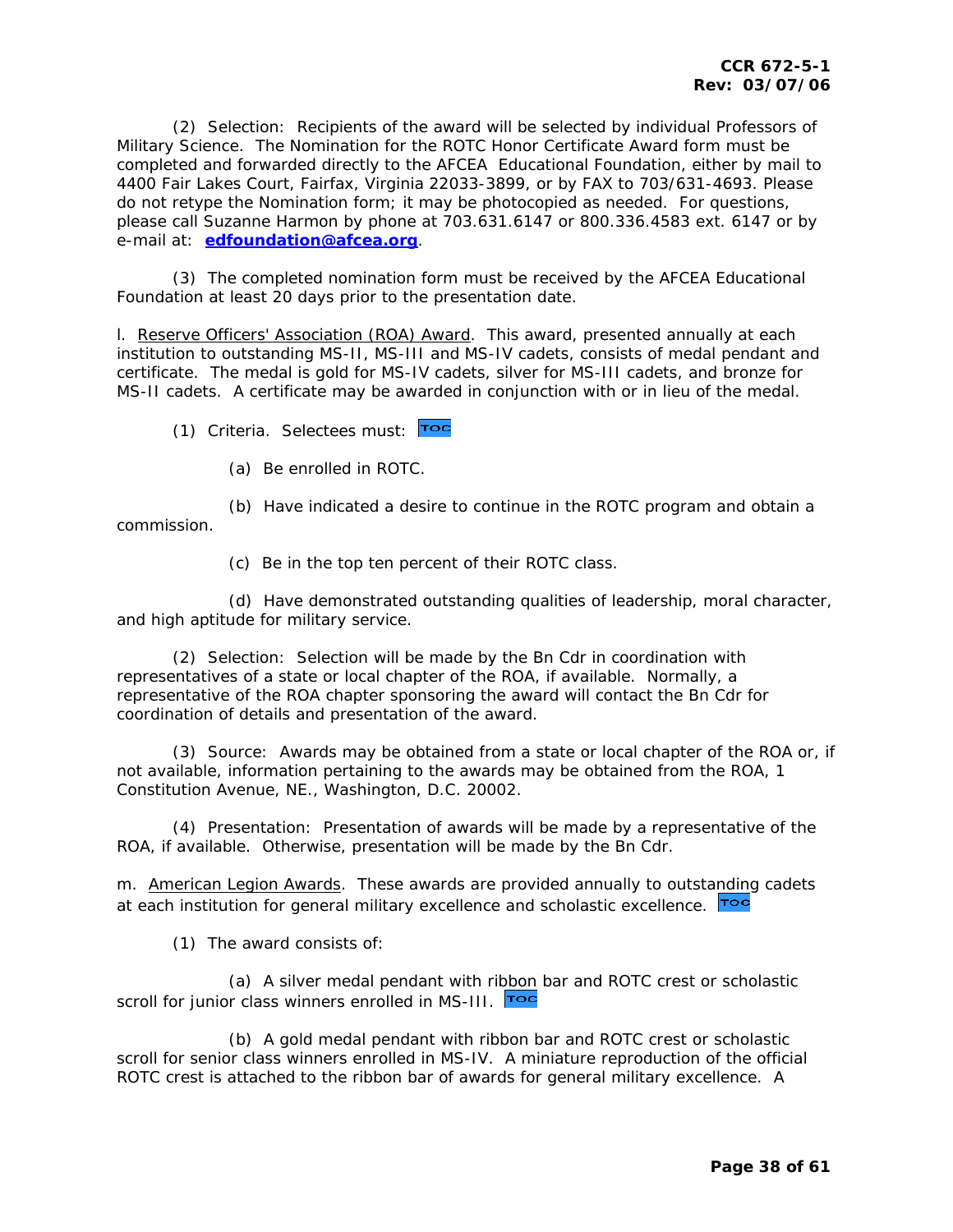miniature scholastic scroll is attached to the ribbon bar of awards for scholastic excellence.

 (2) Criteria: A cadet may receive an award for general military excellence and an award for scholastic excellence for the same school year or for more than one year.

 (a) General Military Excellence Award. The cadet must be in the top 25 percent of the class in academic and ROTC subjects and must have demonstrated outstanding qualities in military leadership, discipline, character, and citizenship.

 (b) Scholastic Excellence Award. The cadet must be in the top ten percent of the class in academic subjects, be in the top 25 percent of the class in ROTC classes and have demonstrated qualities of leadership. The cadet must have actively participated in related student activities, such as student organizations, community activities, or sports.

 (3) Selection: Selection will be made by the Bn Cdr or head of the institution or both.

 (4) Source: Requests for awards may be made to the local posts of the American Legion. If no local post is available, information may be obtained from the National Security Division, The American Legion, 1608 K Street, NW, Washington, D.C. 20006.

 (5) Presentation: Arrangements will be made by the Bn Cdr for an American Legion representative to present the awards at an appropriate [militar](#page-1-0)y ceremony. If representative is not available, the Bn Cdr may present award. Toc

n. *Veterans of Foreign Wars (VFW) Award*. This award, which consists of a medal pendant and ribbon bar, is made annually to a cadet at each institution who has excelled in MS or an ROTC program activity.

(1) Criteria: The cadet must:

(a) Be an undergraduate student in MS-I, MS-II, MS-III, or MS-IV.

(b) Be in good standing academically and militarily.

 (c) Have demonstrated achievement and concentrated effort in military and academic subjects and/or demonstrated capability and diligence in a related activity of the ROTC program.

(d) Not have previously received this award.

(2) Selection: Selection will be made by the Bn Cdr.

 (3) Source: Request for VFW award and sponsorship may be made to the nearest VFW post. If no local post is available, information on the nearest post may be obtained from the National HQ, VFW, VFW Building, 406 West 34th Street, Kansas City, MO 64111.

 (4) Presentation: Arrangements will be made by the Bn Cdr for a Veterans of Foreign Wars representative to present the awards at an appro[priate](#page-1-0) military ceremony. If representative is not available, the Bn Cdr may present award. **Too**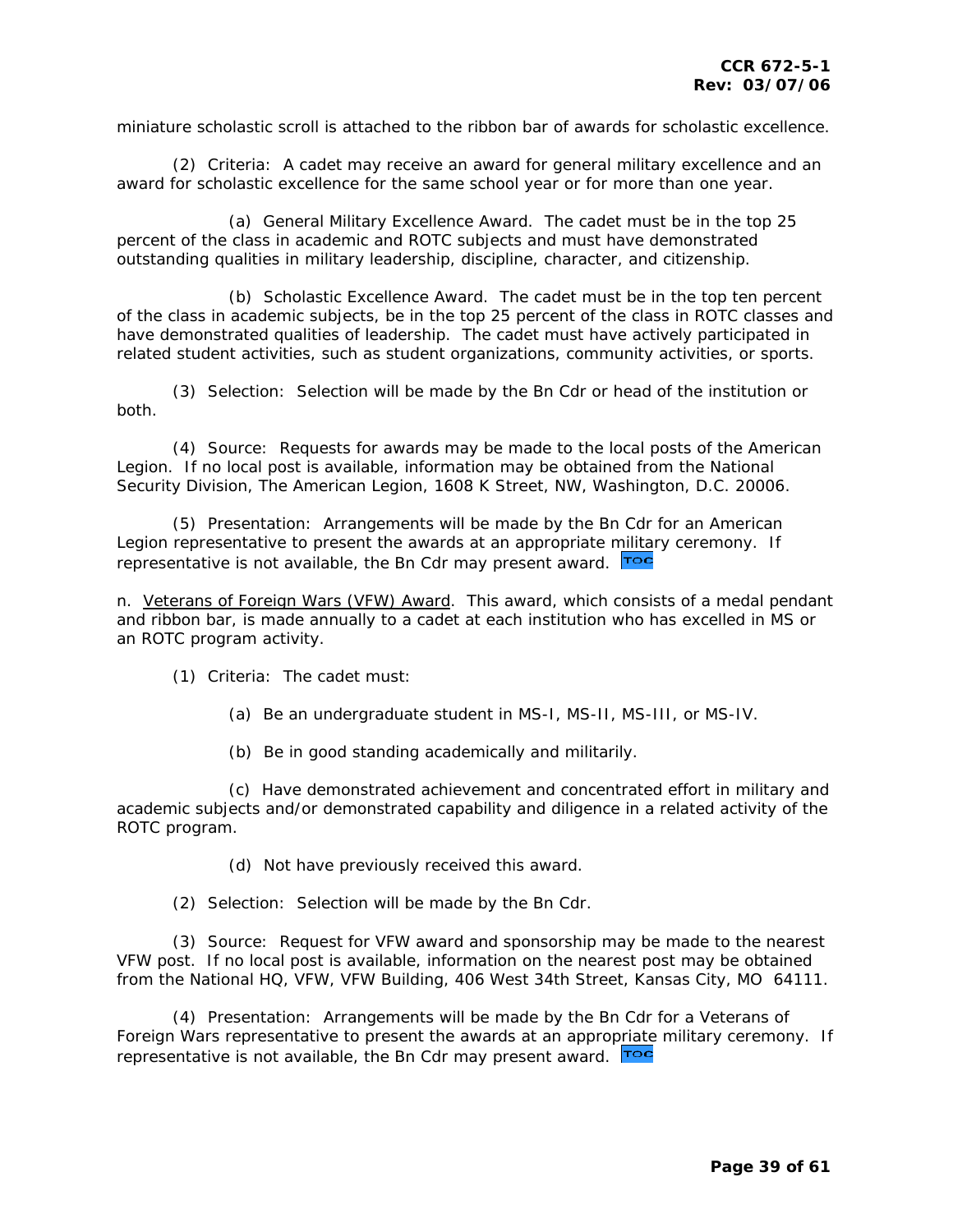o. *American Veterans of World War II (AMVETS) Award*. This award, which consists of a medal pendant and ribbon bar, is made annually to a cadet at each institution for diligence in the discharge of duty and the willingness to serve both God and Country.

(1) Criteria: The cadet must:

(a) Be a full-time undergraduate enrolled in the Advanced Course.

 (b) Be in good standing in all military aspects and all scholastic grades at the time of selection and presentation.

 (c) Meet other requirements that may be established by the AMVETS post and the Bn Cdr.

 (2) Selection: The Bn Cdr may submit one nomination to the local AMVETS post for forwarding to AMVETS National HQ. If no local post is available, information on the nearest post may be obtained from the state AMVETS Department or by writing to AMVETS, National HQ, 4647 Forbes Blvd., Lanham, MD 20706.

 (3) Presentation: Presentation will be made by the Bn Cdr or a member of the AMVETS in a ceremony arranged by the Bn Cdr.

p. *The National Sojourners Award*. This award, which consists of a ribbon with medal pendant, is made annually to an outstanding cadet at each institution who contributed the most to encourage and demonstrate Americanism within the Corps of Cadets and on the campus.

(1) Criteria: The cadet must:

 (a) Be a sophomore (concluding second undergraduate year and MS-II and have indicated the intent to enroll in t[he Adv](#page-1-0)anced Course) or a junior (concluding the third undergraduate year and MS-III). **Too** 

(b) Be in the top 25 percent of the academic class.

 (c) Have encouraged and demonstrated the ideals of Americanism by deed or conduct or both.

(d) Have demonstrated a potential for outstanding leadership.

(e) Not have previously received the award.

 (2) Selection: The Bn Cdr or head of the institution or both may make selection. Final approval rests with the sponsoring chapter of National Sojourners.

 (3) Source: Request for National Sojourners award sponsorship may be made by the Bn Cdr to the nearest local chapter. Requests are normally made in **January** for presentation in April or May. If no local chapter is available, information may be obtained from the National Sojourners Inc., 8301 East Boulevard Drive, Alexandria, VA 22308.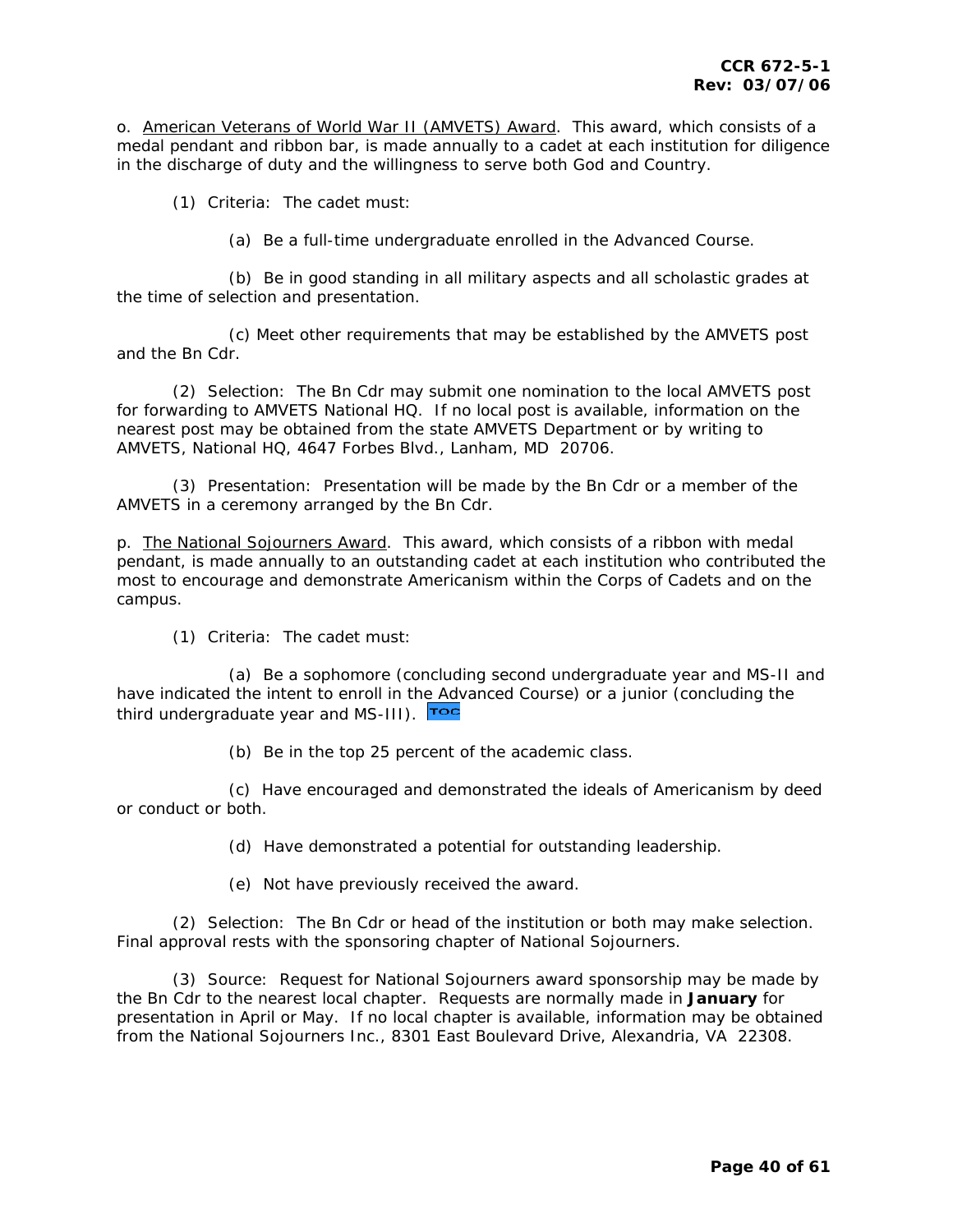[\(4\) Pr](#page-1-0)esentation: Bn Cdr will make appropriate arrangements for presentation of award. Toc

q. *Sons of the American Revolution (SAR) Award*. This award, which consists of a silver medal pendant with Minuteman holding a rifle, and ribbon bar, is presented to a meritorious cadet enrolled in Army ROTC at each institution (or one medal for each 500 cadets enrolled at time of the award).

(1) Criteria: The cadet must:

 (a) Be in good standing militarily and scholastically at the time of selection and presentation of the award.

(b) Be enrolled in the first year of either the two-year or four-year program.

 (c) Show a high degree of merit with respect to leadership qualities, soldierly bearing, and excellence. Since there are many awards for scholarship alone that should not be duplicated, excellence is defined as all around excellence in the Army ROTC Program studies and activities.

 (2) Selection: The Bn Cdr or an authorized representative will select the recipient. The award may be presented at the end of the cadet's first year of a two-year or four-year program. No recipient may receive the award more than once.

 (3) Source: The National HQ, SAR Revolution, 1000 South 4th Street, Louisville, KY 40203, will furnish the secretary of each applicable SAR state organization a list of the Army ROTC units in the state. The secretaries of SAR organizations will coordinate with each ROTC unit within their area. Bn Cdrs may make inquiries concerning the SAR award to state organizations or the National HQ.

 (4) Presentation: Arrangements for the presentation will be made by the applicable state soc[iety a](#page-1-0)nd the Bn Cdr. Award should be presented at an appropriate military ceremony. Toc

r. *Military Order of the World Wars (MOWW) Award*. This award, which consists of a medal pendant and ribbon bar, is authorized for award annually to an MS-I, MS-II, and MS-III cadet at each institution. The award in each case will be given to a cadet who is outstanding in military and scholastic studies during the entire school year. An MS-I will receive the bronze medal; an MS-II will receive the silver medal; and an MS-III, the gold medal. A certificate and a ribbon may be awarded in lieu of a medal when monetary limitations preclude the awarding of medals to Senior ROTC cadets.

(1) Criteria:

 (a) An outstanding MS-I cadet who plans to continue to serve in the Army ROTC unit the next school year.

 (b) An outstanding MS-II cadet who plans to continue serving in the Army ROTC unit with a goal of becoming an Army officer.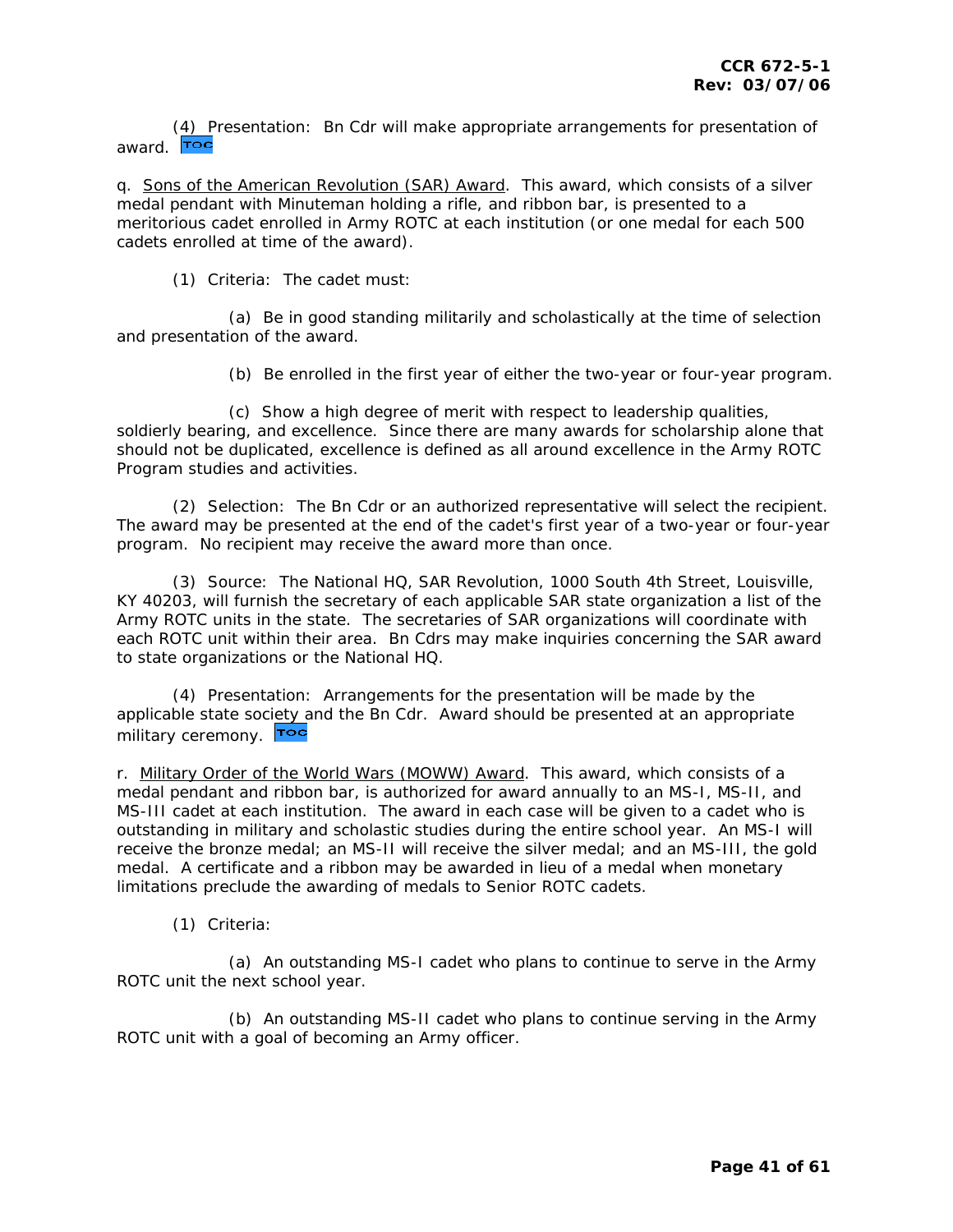(c) An outstanding MS-III cadet who desires to become a career Army

officer.

 (d) A cadet must excel in all military and scholastic aspects of the ROTC program at the time of selection and presentation of the award, and the recipient must not have previously received an MOWW medal award.

 (2) Selection: Selectio[ns will](#page-1-0) be made by the Bn Cdr with concurrence of the ranking school official present. Toc

 (3) Source: Requests for medals should be made by the Bn Cdr to the nearest local chapter of the MOWW. If no local chapter is available, information may be obtained from the National HQ, MOWW, 435 N. Lee Street, Alexandria, VA 22314.

 (4) Presentation: Arrangements will be made by the Bn Cdr for an MOWW member to present the award to the recipients at an appropriate military ceremony. If an MOWW member is not available, any Active, USAR, or retired officer with prior commissioned service who served honorably on Active Duty in the Armed Forces of the United States during a period of hostilities may present the award.

s. *Daughters of the American Revolution (DAR) Award*. This award, which consists of a gold medal pendant and ribbon bar, is presented annually by the DAR to an ROTC cadet at each host institution for outstanding ability and achievement.

(1) Criteria. The cadet must:

- (a) Be a member of the graduating class.
- (b) Be in the top 25 percent of the cadets in ROTC and academic subjects.

 (c) Have demonstrated qualities of loyalty and patriotism, dependability and good character, adherence to military discipline, leadership ability, and a fundamental and patriotic understanding of the importance of ROTC training.

(2) Selection: Selection will be made by the Bn Cdr and head of the institution.

 (3) Source: Requests for sponsorship of the DAR award may be made by the Bn Cdr to the local DAR chapter regent. If no local contacts are available, information may be obtained from the National Def[ense C](#page-1-0)ommittee, National Society DAR, 1776 D Street, NW., Washington, D.C. 20006-5392. Too

 (4) Presentation: The award should be presented at an appropriate ceremony by a DAR chapter regent, a national defense chairman or a DAR representative appointed by them, if possible. If a representative is not available the Bn Cdr may present the award.

t. *Daughters of the Founders and Patriots of America Award*. This award, which consists of a gold medal pendant, is presented annually by the Daughters of the Founders and Patriots of America to an ROTC Basic Course cadet at each institution who has excelled in a specific MS course or related activity.

(1) Criteria: The cadet must: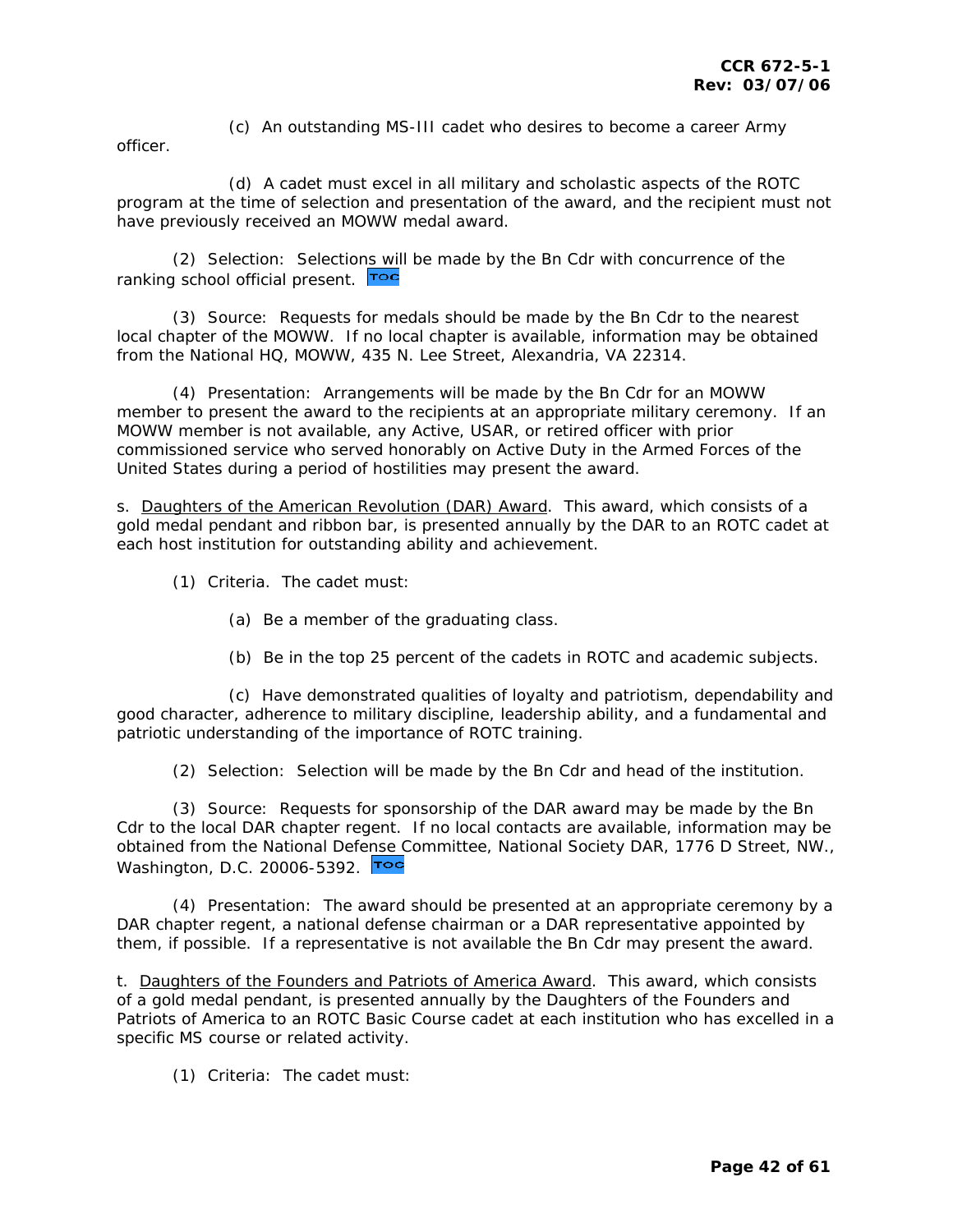(a) Be enrolled in MS-I or MS-II.

(b) Be in the top 25 percent of the ROTC class.

 (c) Have accomplishe[d by d](#page-1-0)iligence or endeavor a high degree of excellence in military history or related course. Toc

(d) Have demonstrated potential for good leadership.

 (e) Have demonstrated similar or related accomplishments reflecting the ideals of patriotism.

(f) Not have previously received this award.

 (2) Selection: The Bn Cdr or head of the institution or both may select a cadet to receive the award. Final approval rests with the sponsor.

 (3) Source: Requests for sponsorship of the award may be made by the Bn Cdr to the State Chapter, National Society Daughters of the Founders and Patriots of America. Requests are normally made prior to **1 March** for presentation in late spring. If unable to contact State Chapter, information may be obtained from the National Headquarters, National Society Daughters of the Founders and Patriots o[f Ame](#page-1-0)rica, Park Lane Bldg, 2025 Eye Street, NW, Number 615, Washington, D.C. 20006. Toc

 (4) Presentation: The Bn Cdr will present the award. Arrangements will be made for a State Chapter official to be present if possible.

u. *Association of Military Colleges and Schools of the United States (AMCS) President's Medal*. This award, which consists of a gold medal pendant, is called "The AMCS President's Medal" and may be awarded annually to those colleges and universities holding membership in the association. One award per year per institution is authorized.

 (1) Criteria: This award may be presented at the discretion of the member institutions according to criteria which best suits the individual institution's standards and programs. The individual selected should be a full-time student/cadet who has completed at least two full years before being considered for the award.

 (2) Selection: Selection will be made by a board composed equally of academic and military faculty members. They will nominate a recipient to the president of the institution who will make the final selection.

 (3) Source: Request for information regarding source of this a[ward](#page-1-0) should be addressed to AMCS of the U.S., 7009 Arbor Lane, McLean, VA 22101.

 (4) Presentation: Presentation will be made by the president or a representative at an appropriate ceremony during the commencement period at the end of the normal academic year.

v. *United States Cavalry Association (USCA) ROTC Award.* The purpose of the USCA ROTC Award is to recognize up to ten ROTC cadets each year who make a contribution to the preservation of U.S. cavalry history. The competitive award consists of a medal, ribbon,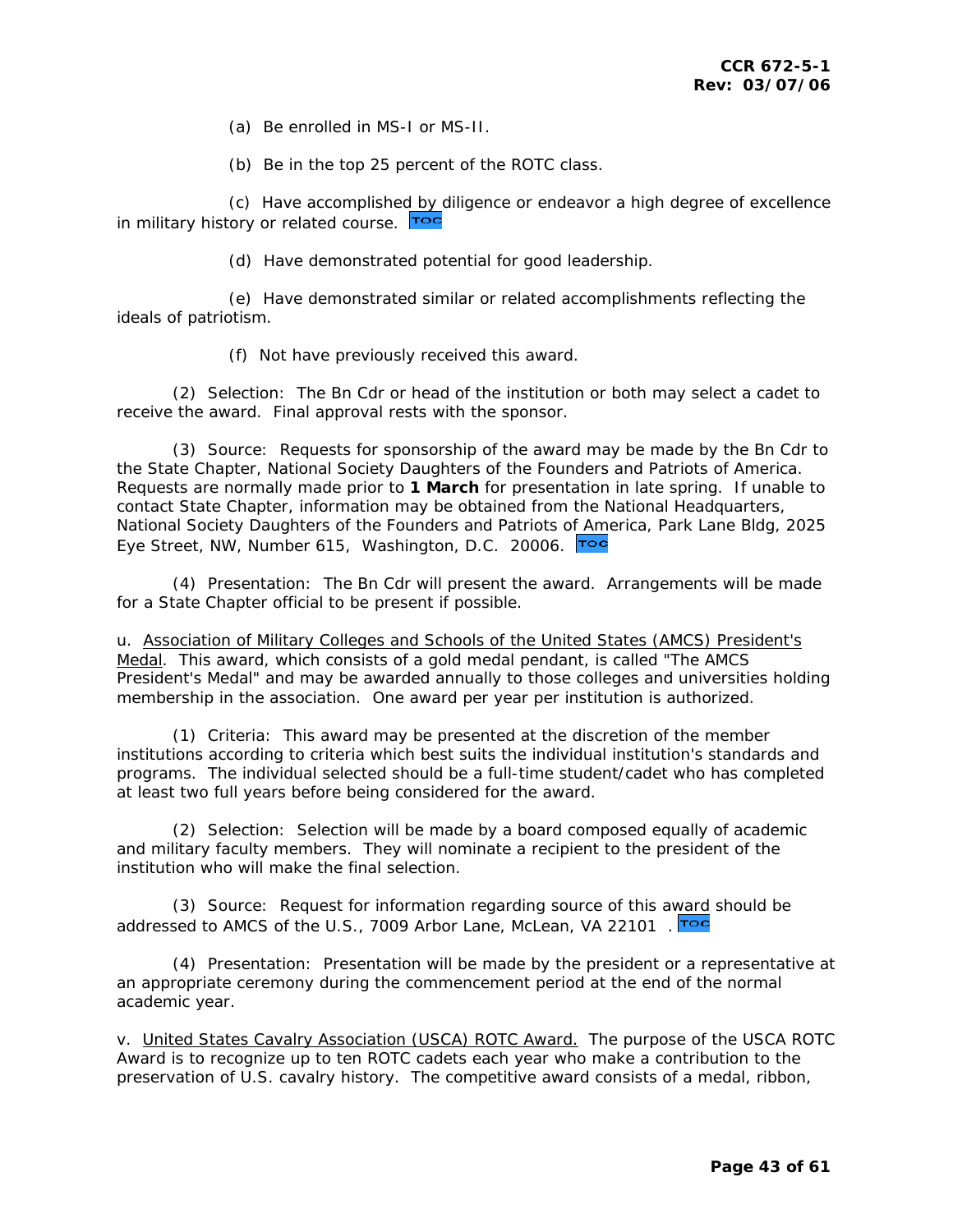certificate, and one-year membership in the association. Too

 (1) Criteria: Cadet must have contributed to the preservation of U.S. cavalry history and esprit through written articles, volunteer assistance, etc.

 (2) Selection: Bn Cdr forwards nominations and supporting information to the USCA who selects the winners each year.

(3) Source: Bn Cdr may request the award from the USCA.

 (4) Presentation: Bn Cdr presents at an appropriate ceremony with USCA member in attendance.

w. *The Retired Officers' Association (TROA) ROTC Medal*. The purpose of the TROA ROTC Medal is to recognize outstanding ROTC cadets who show exceptional potential for military leadership. The award consists of a ribbon, bronze disc pendant, and certificate.

(1)Criteria: The cadet must: Toc

- (a) Be an MS-III.
- (b) Be in good academic standing.
- (c) Be of high moral character.

 (d) Evidence a high order of loyalty to his/her ROTC unit, college or university, and country.

(e) Show exceptional potential for military leadership.

 (2) Selection: Recipient will be selected by the Bn Cdr or a committee appointed by the Bn Cdr. However, final approval rests with the sponsoring chapter.

 (3) Source: The Bn Cdr may request the award from the nearest chapter of TROA. If information on the nearest local chapter is not available or if there is no chapter in the area, the Bn Cdr may address his request directly to TROA, 201 North Washington Street, Alexandria, VA 22314.

 (4) Presentation: The presentation is made by a representative of the sponsoring chapter. If the award is not sponsored by a local chapter, the Bn Cdr may designate a person, preferably a member of TROA, to make the presentation.

x. *AUSA Military History Award*. The AUSA, in conjunction with the U.S. Army Center of Military History, presents a volume of the U.S. Army official history series to a cadet for excellence in the [study](#page-1-0) of military history in each Senior ROTC host institution or official extension center. Too

 (1) Criteria: The cadet must have been enrolled in a specific military course at the institution during the academic year the award is given. Other criteria may be established by the Bn Cdr.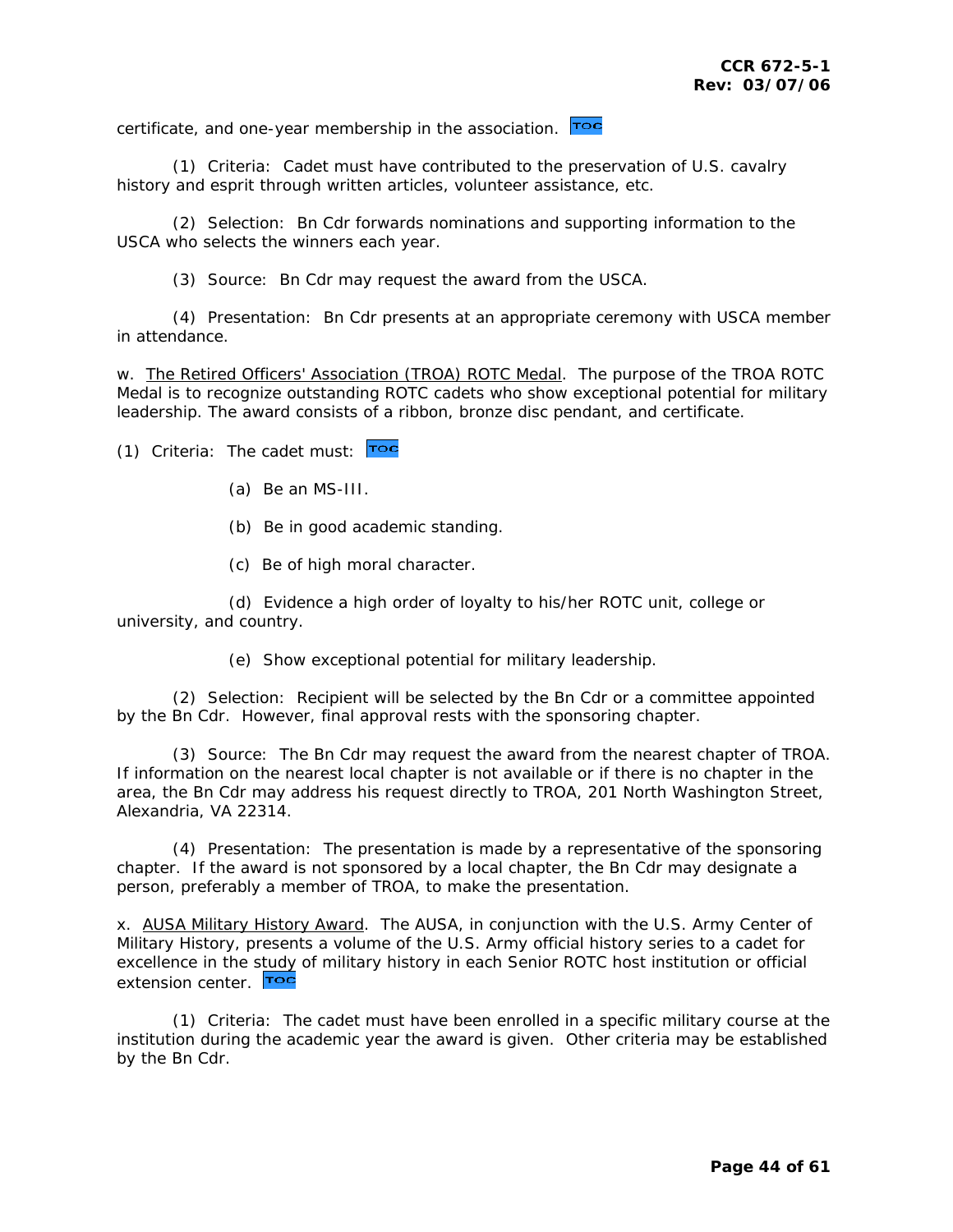(2) Selection: Selection will be made by the Bn Cdr or a committee appointed by the Bn Cdr.

 (3) Source: Requests for the Military History Award (with flyleaf identifier) will be made b[y the](#page-1-0) Bn Cdr to the AUSA (ROTC Activities), 2425 Wilson Boulevard, Arlington, VA 22201. Toc

 (4) Presentation: Presentation will be made at an appropriate ceremony. AUSA will furnish to each Bn Cdr the names of representatives who may upon request participate in the award presentation.

y. *Society of the War of 1812 Award*. This award, which consists of a ribbon and certificate, is presented annually to one outstanding cadet from each host institution. Recipient may be selected from either the host, extension center, or cross-enrolled school.

(1) Criteria: The cadet must:

- (a) Be an academic sophomore MS-II.
- (b) Be in good academic standing.
- (c) Be of high moral character.

 (2) Selection: Recipient will be selected by the Bn Cdr or an individual or committee appointed by the Bn Cdr.

 (3) Source: Bn Cdr may request the award from the nearest State Society. If information on the nearest State Society is not available or if there is no State Society in the area, the Bn Cdr may address his re[quest](#page-1-0) directly to Society of the War of 1812, 373 Stinson Avenue, Saint Paul, MN 55117.

 (4) Presentation: If award is obtained from a State Society, the Bn Cdr will provide the State Society with details of where and when the award will be presented and will invite a member of the Society to present the award. If a Society member is not available, the Bn Cdr or his designated representative will make the presentation.

z. *Military Order of the Purple Heart Leadership Medal Award*. This award, which consists of a medal, ribbon, and certificate, is limited to one leadership award per ROTC unit per entire school year (summer sessions included).

- (1) Criteria:
	- a. Have a positive attitude toward ROTC/JROTC and country. Too
	- b. Hold a leadership position in the cadet corps.
	- c. Be active in school and community affairs.
	- d. Attain a grade of "B" or better in all subjects for the previous semester.
	- e. NOT have been a previous recipient of the award.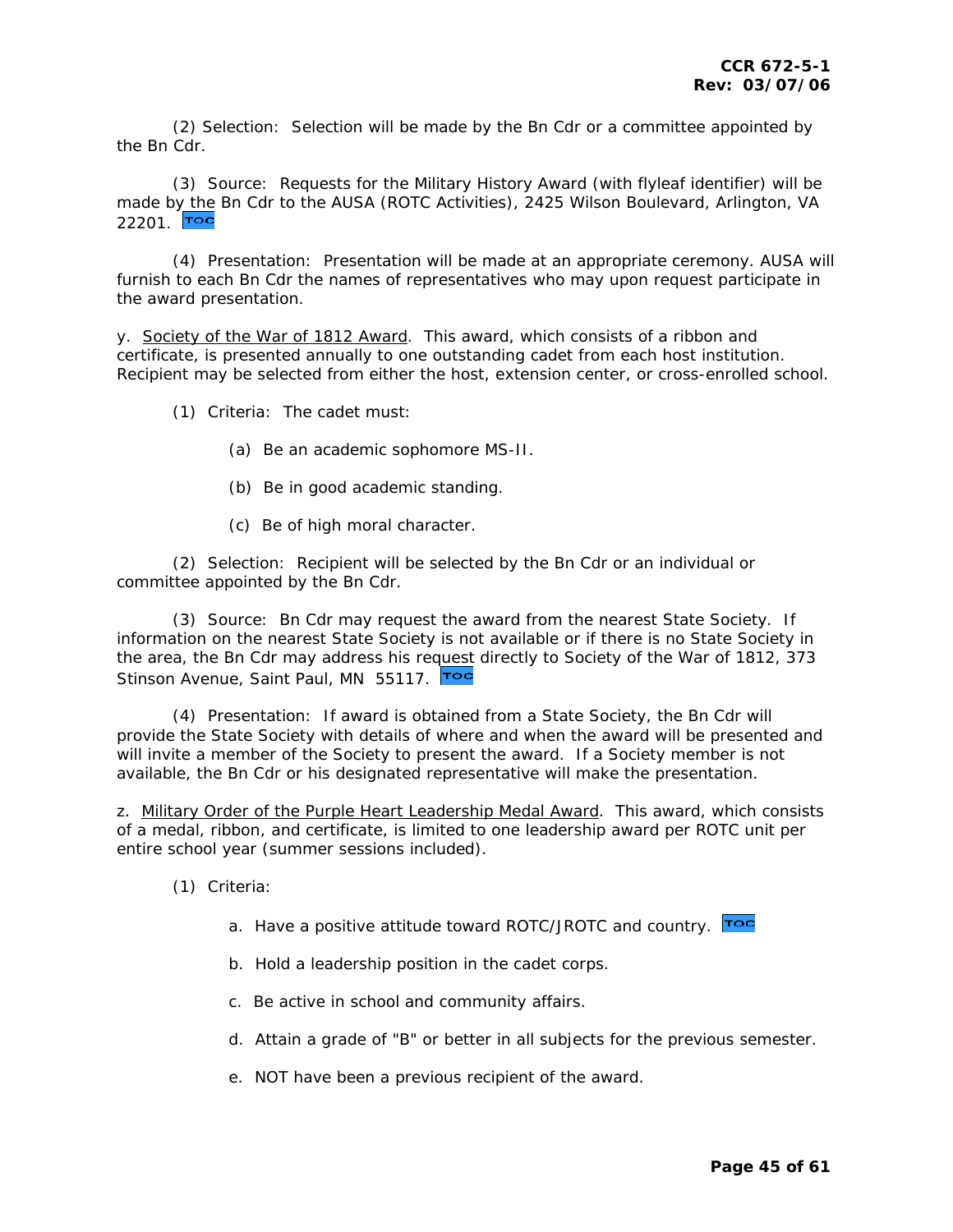(2) Selection: Bn Cdr makes selection and forwards nomination for approval to Mr. Bob Hasty, Military Order of the Purple Heart, 5413-B Backlick Road, Springfield VA 22151. Phone number is (703) 642-5360, FAX (703)642-2054, (email: **[info@purpleheart.org](mailto:info@purpleheart.org)**). Deadline for annual submissi[on is](#page-1-0) **two months** prior to ceremony date, nominations may be submitted earlier. **Toc** 

 (3) Source/Presentation: Bn Cdr requests award and representative of organization to present at appropriate ceremony.

aa. *Dr. Ralph Mershon Memorial Award*. This award, which consists of a monetary award and a certificate, is provided annually by Community Funds, Inc, on behalf of the Dr. Ralph Mershon Memorial Fund for the most outstanding cadet displaying outstanding civilian/military cooperation who is accessed in each Fiscal Year.

 (1) Criteria: The annual ROTC Branching and Selection Board nominates the most outstanding cadet from the top ten cadets considered for accession by that board. The top ten cadets are determined based on order of merit score which is not made available to the Branching and Selection Board.

 (2) Selection: The Deputy Chief of Staff for Personnel, will refer the nominee to the Secretary of the Army for receipt of the award.

 (3) Presentation: Award is presented by the MACOM Commander or his designated representative on behalf of the Secretary of the Army. HQDA is responsible for this award.

bb. *George C. Marshall ROTC Award*. The George C. Marshall Research Foundation provides an award annually to the outstanding MS-IV cadet at each institution. The award consists of a certificate, a copy of the official biography of General Marshall, and an opportunity to attend a National Security Conference sponsored by the Foundation.

(1)Criteria: The cadet must: Toc

(a) Be the most outstanding cadet in MS-IV.

(b) Have completed National Advanced Leadership Camp or equivalent.

 (c) Must demonstrate those leadership and scholastic qualities that epitomized the career of General Marshall.

(2) Selection: Selection will be made by the Bn Cdr.

 (3) Presentation: A Marshall Award seminar will be held at Virginia Military Institute in April. Marketing Directorate, HQ Cadet Command, will publish a memorandum of instruction. Arrangements for presentation will be made by the Cadet Command Liaison Officer to the Deputy Chief of Staff for Personnel in coordination with the Chief of Staff of the Army's office.

(4) Travel arrangements will be made by the Bn Cdr and funded by the Rgns.

cc. *General and Mrs. Matthew B. Ridgway Military History Research Fellowship*. See **[CC](http://my.usaac.army.mil/portal/dt/usacc/HQ/library/CC_Regulations/)  [Reg 145-3](http://my.usaac.army.mil/portal/dt/usacc/HQ/library/CC_Regulations/)**, Reserve Officers' Training Corps Precommissioning Training and Leadership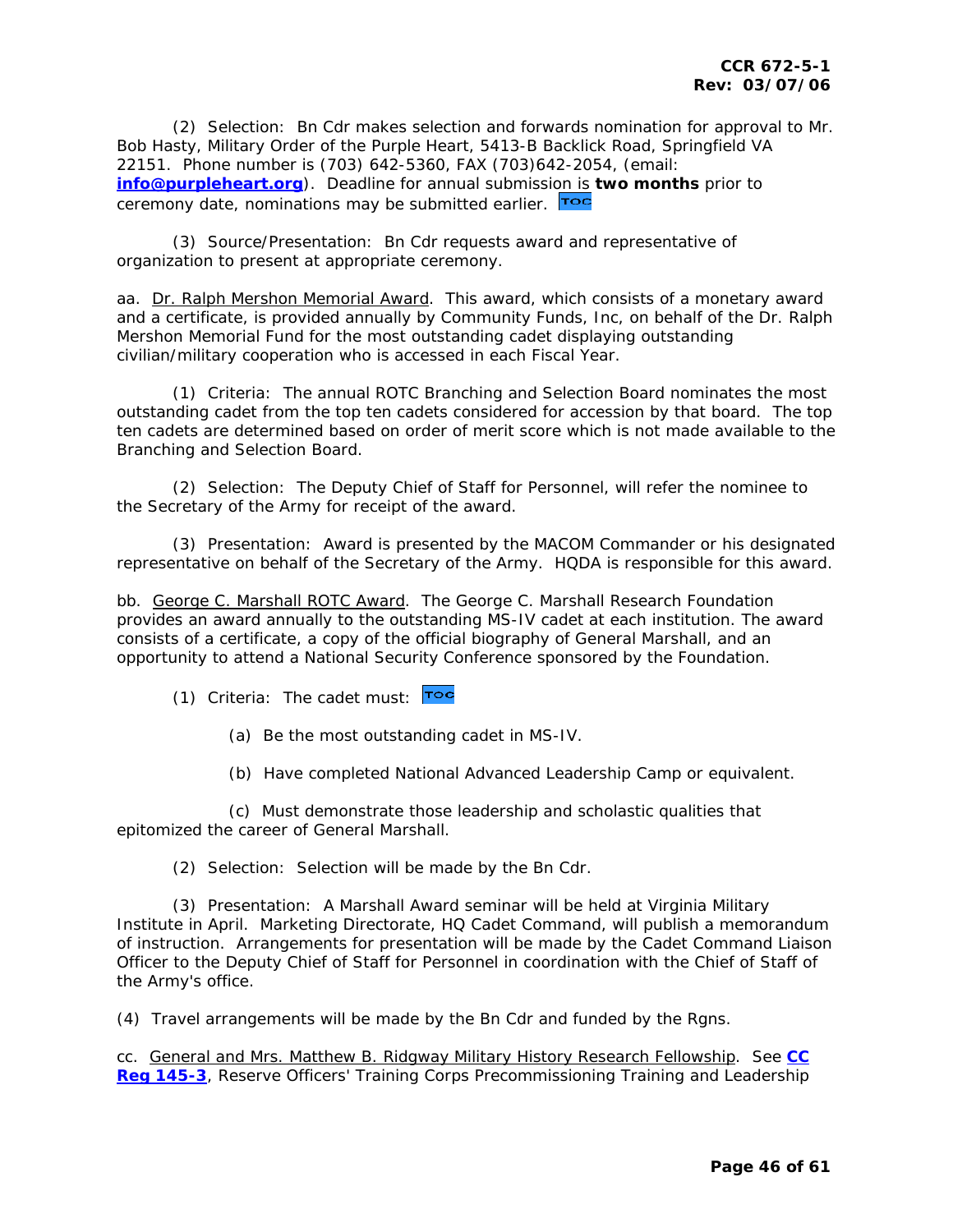## <span id="page-46-0"></span>Development, **Appendix E**.

dd. *Supreme Council of the Scottish Rite of Freemasonry Award*. This award recognizes one outstanding cadet per school in the second or third year of a 4-year program. Requests can be made at any time during the calendar year. The award consists of a medal, a ribbon, and a certificate.

(1) Criteria: The nominee from each school must:

 (a) Have contributed the most among cadets on campus to encourage and demonstrate patriotism by deeds or conduct during participation in extracurricular activities or community projects.

 (b) Have demonstrated academic excellence by being in the top 25 percent in ROTC and academic standing.

(c) Be recommended by Bn Cdr as an outstanding student and cadet.

 (d) Have demonstrated a potential for outstanding leadership by exhibiting qualities of dependability, good character, self-discipline, good citizenship, and patriotism.

 (2) Selection: The Bn Cdr may submit one nomination request (**[Appendix A-3](#page-57-0)**) to the nearest Scottish Rite Valley of the Southern Jurisdiction or to the national headquarters. If the location of the nearest Valley is not known, that information is available from the national headquarters. Either call (202) 232-3579, or FAX your request to (202) 387-1843, or write to the Supreme Council, 33, Ancient and Accepted Scottish Rite of Freemaso[nry, S](#page-1-0)outhern Jurisdiction, USA, 1733 Sixteenth Street, NW, Washington, DC 20009-3199. TOC

 (3) Presentation: The closest Scottish Rite Valley should be contacted within 30 days and whenever possible they will select and provide a presenter.

**4-8. Distinguished Military Student (DMS) and Distinguished Military Graduate (DMG) Certificate.** See **[CCR 145-9](http://my.usaac.army.mil/portal/dt/usacc/HQ/library/CC_Regulations/)**, Reserve Officers' Training Corps Accessioning and Commissioning, Chapter 2, Paragraph 2-8.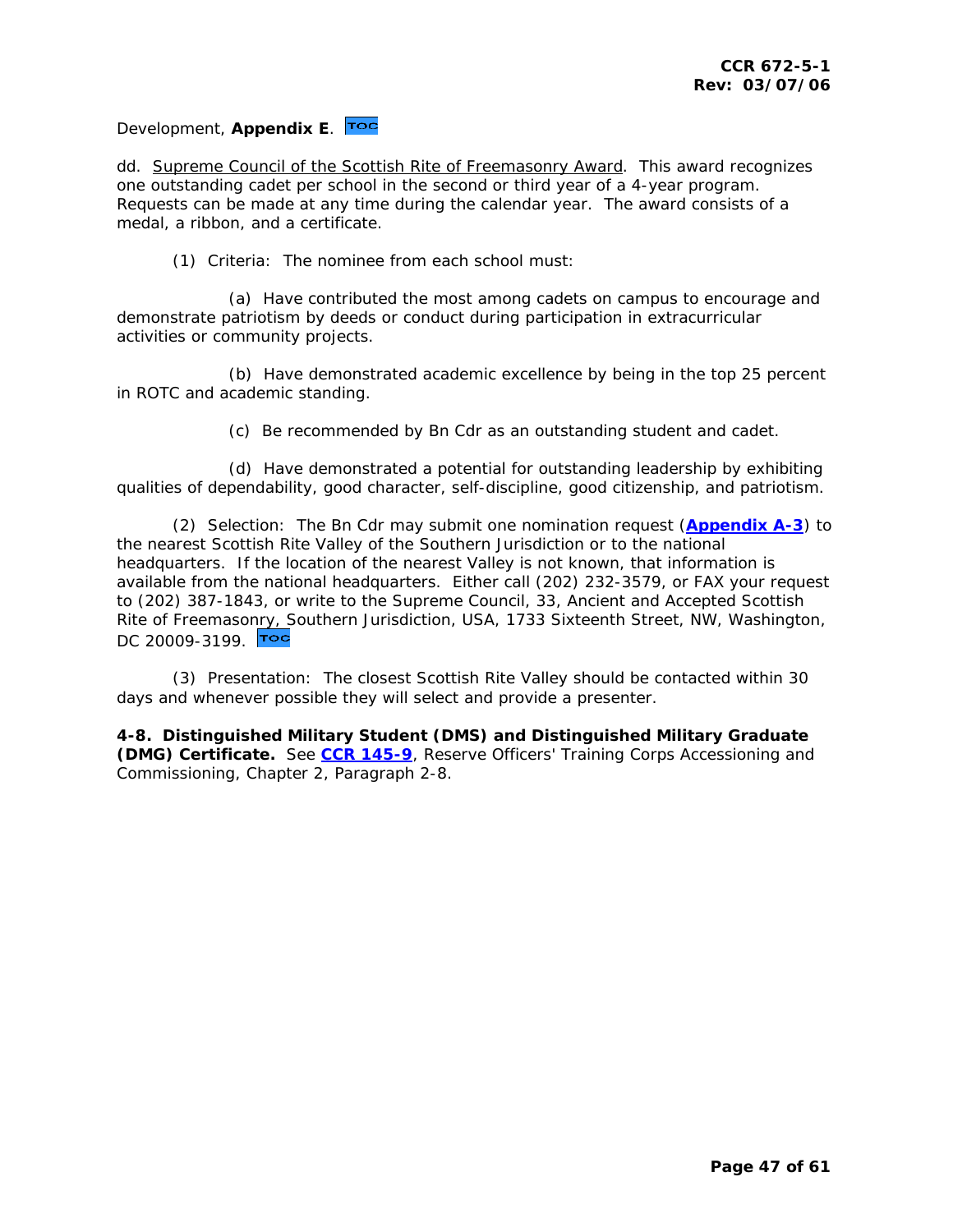<span id="page-47-0"></span>

| <b>Table 4-1, Selection Criteria</b>                                                                                                                                         |               |  |  |
|------------------------------------------------------------------------------------------------------------------------------------------------------------------------------|---------------|--|--|
| <b>SELECTION CRITERIA</b>                                                                                                                                                    | <b>POINTS</b> |  |  |
| ROTC Scholarship and Grades                                                                                                                                                  | 50            |  |  |
| Academic Scholarship and Grades                                                                                                                                              | 50            |  |  |
| Military Leadership                                                                                                                                                          | 50            |  |  |
| Academic Leadership (demonstrated qualities of leadership in scholastic<br>and related activities, student organizations, community activities, and<br>sports participation) | 100           |  |  |

| <b>Table 4-2, AUSA Medals Authorized and Award Criteria</b> |               |  |  |
|-------------------------------------------------------------|---------------|--|--|
| <b>MEDALS AUTHORIZED</b>                                    | <b>POINTS</b> |  |  |
|                                                             | to 350        |  |  |
|                                                             | to 600        |  |  |
|                                                             | to 850        |  |  |
|                                                             | to 1100       |  |  |
|                                                             | to 1350       |  |  |

## **Chapter 5, Cadet Command Program Awards**

## **5-1. General Douglas MacArthur Battalion Award**

a. The General Douglas MacArthur Foundation sponsors an ROTC Outstanding Battalion Award Program. Operations Directorate, HQ Cadet Command, developed a program tied to the Red, Amber, Green Rating Program and uses categories reflecting the university size (large, medium, small).

b. Operations Directorate, publishes a Memorandum of Instruction as required with procedures for selecting the General Douglas MacArthur ROTC Battalion Award for large, medium, and small Bns. Each Rgn Cdr will select one nominee in each size category. One winner in each size category will be selected by CG, Cadet Command.

**5-2. AUSA Chapter Membership Award.** Toc AUSA provides various awards recognizing cadet membership in AUSA. Ma[rketing](#page-1-0) Directorate, HQ Cadet Command, is the proponent for this program.

**5-3. [T](#page-1-0)op Trainer Award.** Toc The "Warrior of the Pacific" trophy, presented for the best rifle marksmanship scores at National Advanced Leadership Camp, has evolved into the Top Trainer Award. The Top Trainer Award recognizes National Advanced Leadership Camp performance (50 percent), Ranger Challenge competition (25 percent), Cadet Professional Development Training (20 percent), and ammunition management (five percent). Three categories (large, medium, small Bns) based on National Advanced Leadership Camp attendance are recognized. Training Directorate, is the proponent for this program.

5-4. Chief of Staff, Army, Supply Excellence Award (CSASEA). Toc This annual award recognizes those Senior ROTC units which best exemplify exceptional performance and standards of supply operations and property accounting procedures within the total Army force structure.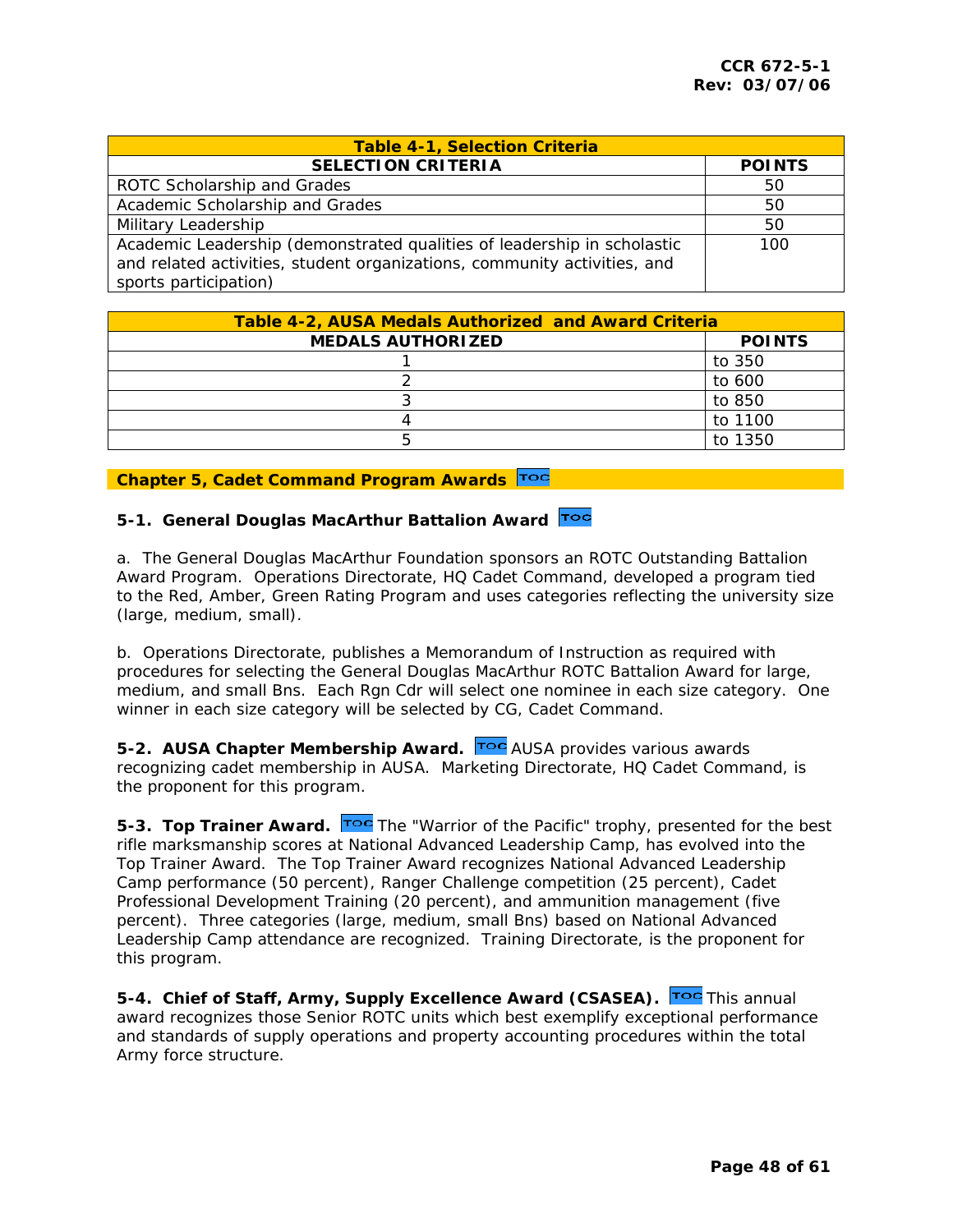a. HQDA, DCSLOG designates the U.S. Army Quartermaster Center and School, Fort Lee, VA, as executive agency. The American Defense Preparedness Association (ADPA) is the sponsor of the awards program.

b. Eligibility criteria:

- (1) SROTC Logistic/Supply areas.
- (2) SROTC units compete in Category B-TDA, Level 1.

c. Nomination packet will include:

(1) Assembled in one standard three-ring binder.

(2) Letter of endorsement from brigade SGM.

 (3) Include name and grade of unit commander, first sergeant, supply officer, NCO and/or those civilian personnel most directly associated with the unit or activity supply achievement.

 (4) Identify primary an[d/or al](#page-1-0)ternate POC name, grade, unit address, DSN and commercial telephone number. Toc

(5) Also include the following:

(a) Mission Statement/Organization Structure.

 (b) Manpower and Equipment Document (Table of Distribution and Allowances (TDA).

(c) Endorsements.

d. Criteria for Evaluation:

(1) Supply success.

(2) External evaluations (Command Supply Discipline Program). Toc

- (a) Battalion evaluation.
- (b) Brigade evaluation.
- (c) Installation evaluation.

(3) Optional information:

- (a) Newspapers articles, special events, projects, photographs.
- (b) Letters of recommendation.

e Winners and runners-up attend an awards ceremony hosted by DCSLOG and held at Headquarters, Department of the Army. The Army Chief of Staff (CSA) presents the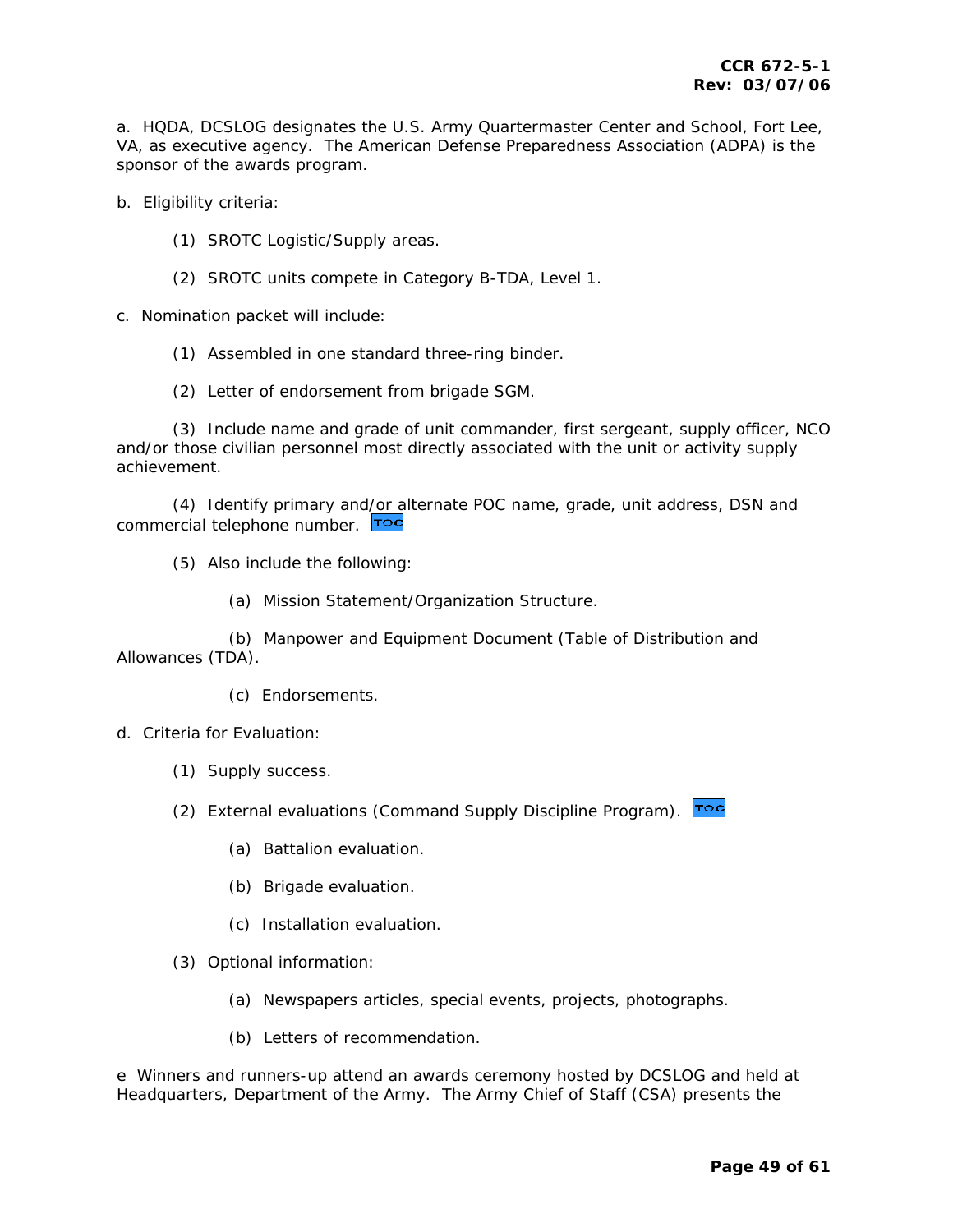<span id="page-49-0"></span>recognitions.

# **5-5 The Order of the Founders and Patriots of America Award**

See **[CCR 145-3](http://my.usaac.army.mil/portal/dt/usacc/HQ/library/CC_Regulations/)**, Reserve Officers' Training Corps Pre-commissioning Training and Leadership Development, Appendix E.

**ALAN W. THRASHER Major General, U.S. Army Commanding** 

**OFFICIAL:** 

**RODNEY A. PHILLIPS Colonel, GS, U.S. Army Chief of Staff**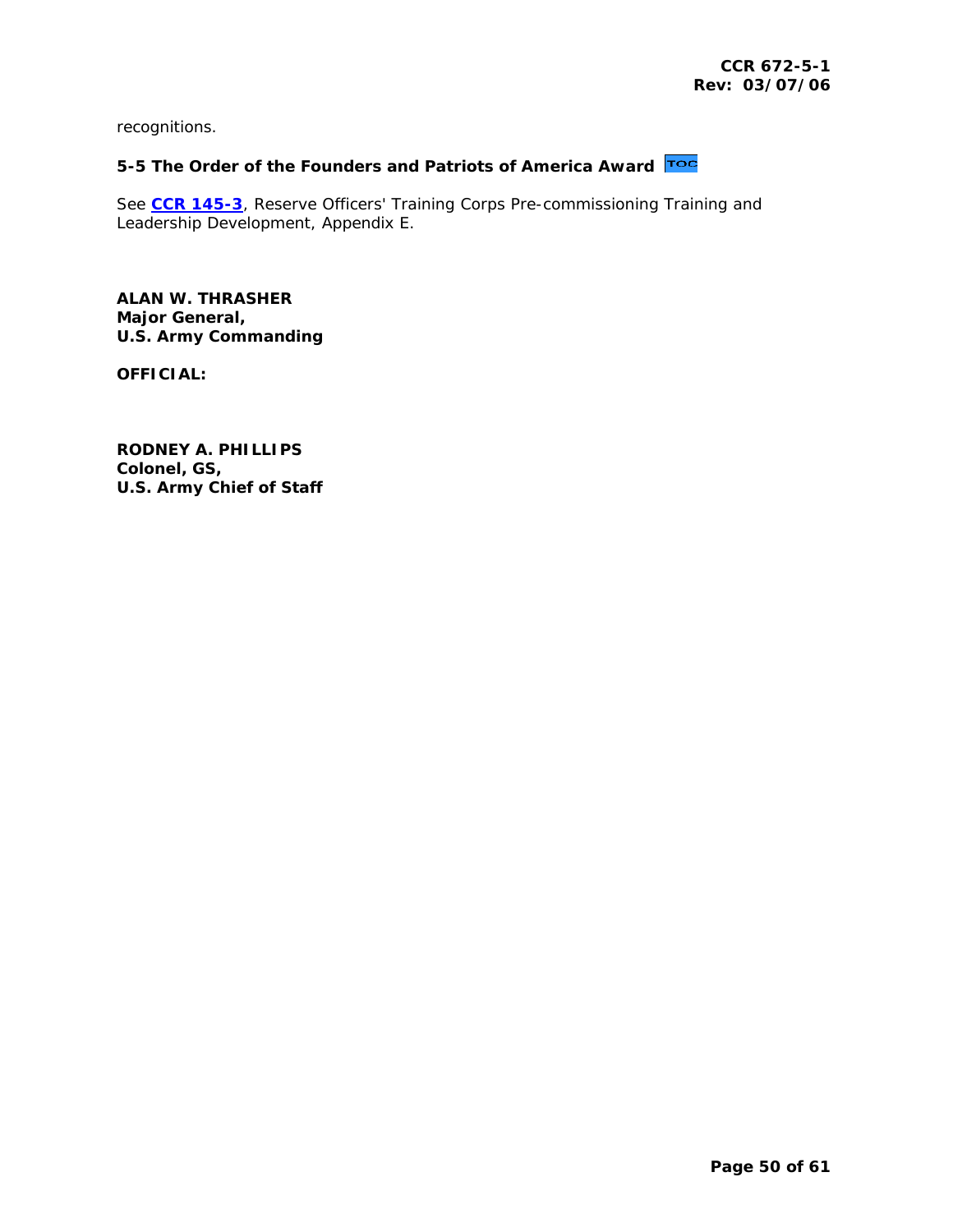<span id="page-50-0"></span>

| <b>Section I</b><br>$\mathbf{r}\circ\mathbf{c}$<br><b>Abbreviations</b> |                                                         |
|-------------------------------------------------------------------------|---------------------------------------------------------|
| <b>AAM</b>                                                              | Army Achievement Medal                                  |
| <b>AFCEA</b>                                                            | Armed Forces Communications and Electronics Association |
| <b>ALA</b>                                                              | American Logistics Association                          |
| <b>AMCS</b>                                                             | Association of Military Colleges and Schools            |
| <b>AMVETS</b>                                                           | <b>American Veterans</b>                                |
| <b>APFT</b>                                                             | Army Physical Fitness Test                              |
| <b>ARCOM</b>                                                            | Army Commendation Medal                                 |
| <b>ARNG</b>                                                             | Army National Guard                                     |
| <b>AUSA</b>                                                             | Association of the United States Army                   |
| <b>BDE</b>                                                              | <b>Brigade</b>                                          |
| <b>BMST</b>                                                             | <b>Basic Military Skills Test</b>                       |
| <b>BN</b>                                                               | <b>Battalion</b>                                        |
| <b>BN OML</b>                                                           | Battalion Order of Merit List                           |
| <b>BRM</b>                                                              | Basic Rifle Marksmanship                                |
| cc                                                                      | Cadet Command                                           |
| <b>CDR</b>                                                              | Commander                                               |
| CG                                                                      | <b>Commanding General</b>                               |
| <b>CSASEA</b>                                                           | Chief of Staff Army, Supply Excellence Award            |
| <b>CTLT</b>                                                             | Cadet Troop Leader Training                             |
| <b>CTO</b>                                                              | Company TAC Officer                                     |
| <b>DA</b>                                                               | Department of the Army                                  |
| <b>DAR</b>                                                              | Daughters of the American Revolution                    |
| <b>FTX</b>                                                              | <b>Field Training Exercise</b>                          |
| <b>GPA</b>                                                              | Grade Point Average                                     |
| <b>HQ</b>                                                               | Headquarters                                            |
| <b>LM</b>                                                               | Legion of Merit                                         |
| <b>LRC</b>                                                              | Leadership Reaction Course                              |
| <b>LTC</b>                                                              | Lieutenant Colonel                                      |
| <b>MACOM</b>                                                            | Major Army Command                                      |
| <b>MHI</b>                                                              | Military History Institute                              |
| <b>MILSTRIP</b>                                                         | Military Standard Requisitioning and Issue Procedure    |
| <b>MOWW</b>                                                             | Military Order of the World Wars                        |
| <b>MS</b>                                                               | Military Science                                        |
| <b>MSM</b>                                                              | Meritorious Service Medal                               |
| <b>NDIA</b>                                                             | National Defense Industrial Association                 |
| <b>NDTA</b>                                                             | National Defense Transportation Association             |
| <b>OPFA</b>                                                             | Order of the Founders and Patriots of America           |

 $\overline{\phantom{a}}$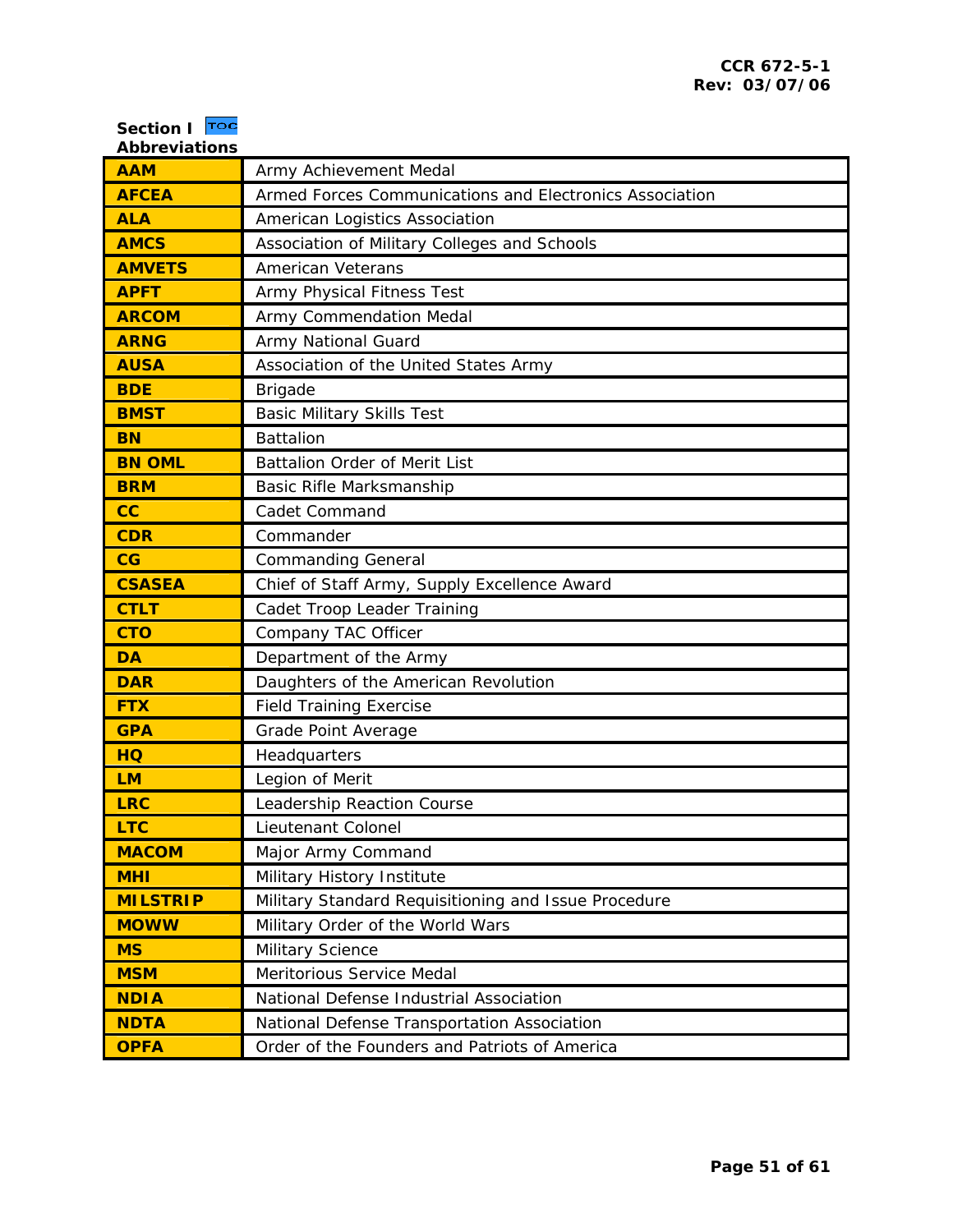#### **Section I (continued) [Abbreviations](#page-1-0)**

| <b>PMS</b>    | Professor of Military Science           |
|---------------|-----------------------------------------|
| <b>RGN</b>    | Region                                  |
| RC            | Reserve Component                       |
| <b>ROA</b>    | Reserve Officers' Association           |
| <b>ROTC</b>   | Reserve Officers' Training Corps        |
| <b>SAME</b>   | Society of American Military Engineers  |
| <b>SAR</b>    | Sons of the American Revolution         |
| <b>SM</b>     | Soldier's Medal                         |
| <b>SMP</b>    | Simultaneous Membership Program         |
| <b>SPI</b>    | <b>Student Potential Index</b>          |
| <b>SQT</b>    | <b>Skill Qualification Test</b>         |
| <b>SSN</b>    | Social Security Number                  |
| <b>TAC</b>    | <b>Tactical Officer</b>                 |
| <b>TDA</b>    | Tables of Distribution and Allowances   |
| <b>TRADOC</b> | U.S. Army Training and Doctrine Command |
| <b>TROA</b>   | The Retired Officers' Association       |
| <b>USAR</b>   | United States Army Reserve              |
| <b>VFW</b>    | Veterans of Foreign Wars                |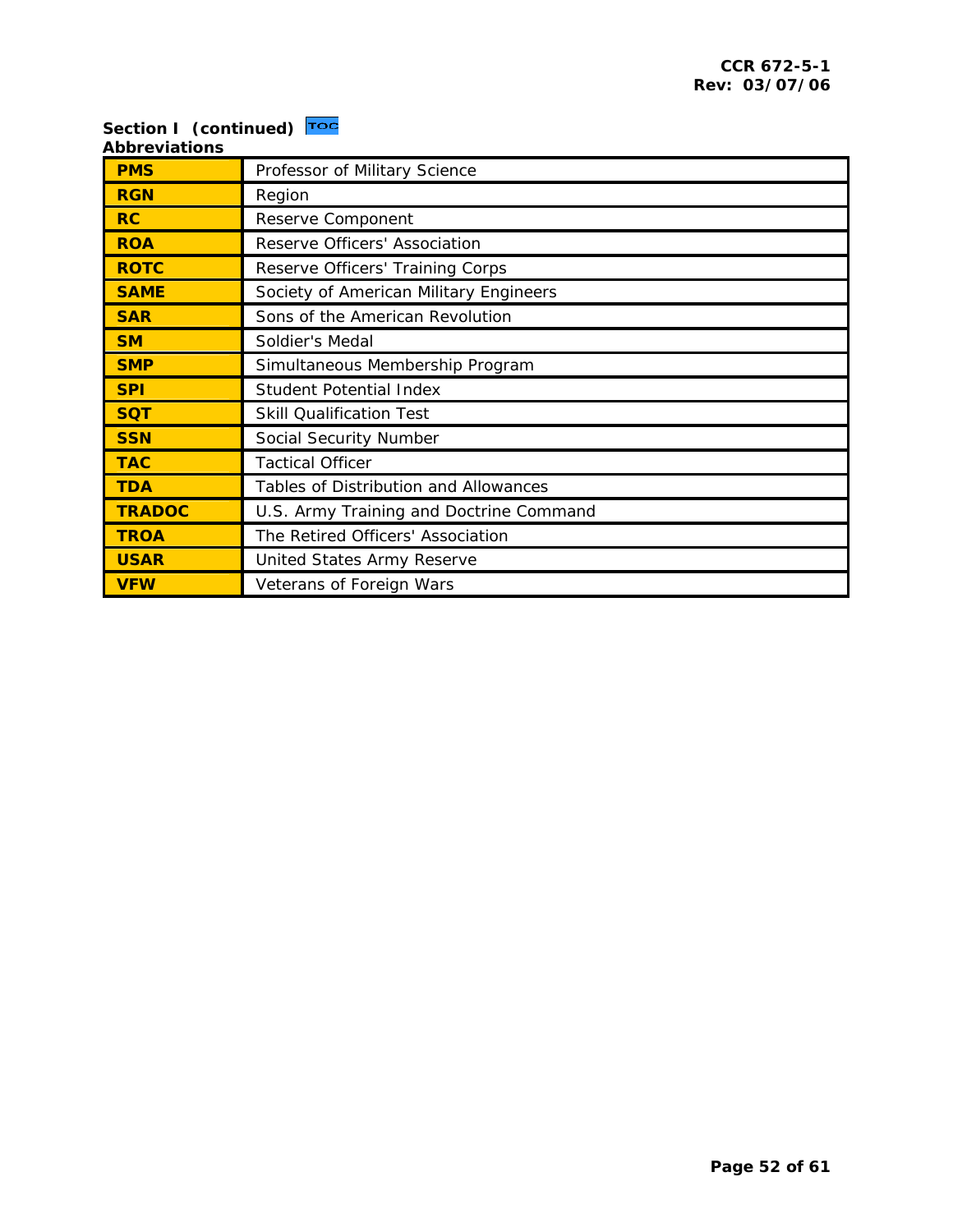# <span id="page-52-0"></span>**Appendix A**

|                                                                                                                               |                                                                  | <b>Approval</b>   | <b>Approval</b>                                                   |  |  |
|-------------------------------------------------------------------------------------------------------------------------------|------------------------------------------------------------------|-------------------|-------------------------------------------------------------------|--|--|
|                                                                                                                               |                                                                  | <b>Authority</b>  | <b>Frequency</b>                                                  |  |  |
| 1. Special Awards                                                                                                             |                                                                  |                   |                                                                   |  |  |
| a. SMP Activation Award                                                                                                       | Activated in a<br>Reserve Unit<br>call-up for 30<br>days or more | Region            | Whenever RC Unit is<br>activated.                                 |  |  |
| b. CTLT Ribbon                                                                                                                | Participate<br>successfully in<br><b>CTLT</b>                    | Bn Cdr/PMS        | One Time                                                          |  |  |
| 2. Cadet Command Cadet Awards                                                                                                 |                                                                  |                   |                                                                   |  |  |
| a. Academic Awards Series (R-1)                                                                                               |                                                                  |                   |                                                                   |  |  |
| (1) Dean's List Award<br>$(R-1-1)$                                                                                            | Semester GPA<br>$3.50 - 4.00$                                    | Bn Cdr/PMS        | Each Semester                                                     |  |  |
| (2) Cadet Honors Award<br>$(R-1-2)$                                                                                           | Semester GPA<br>$3.20 - 3.49$                                    | Bn Cdr/PMS        | Each Semester                                                     |  |  |
| (3) Cadet Scholar Award<br>$(R-1-3)$                                                                                          | Semester GPA<br>2.90-3.19                                        | Bn Cdr/PMS        | Each Semester                                                     |  |  |
| (4) Most Improved<br>Grades (R-1-4)                                                                                           | Highest Jump in<br>Semester GPA                                  | <b>Bn Cdr/PMS</b> | One Time                                                          |  |  |
| (5) ROTC Honors (R-1-<br>5)                                                                                                   | GPA of 4.0 in<br>ROTC Subjects                                   | Bn Cdr/PMS        | Each Semester                                                     |  |  |
| (6) Bn Cdr's Academic<br>Award<br>$(R-1-6)$                                                                                   | Bn Cdr's<br>Discretion                                           | Bn Cdr/PMS        | Each Semester                                                     |  |  |
| NOTE: R-1-7 through R-1-8 is currently not in use; authorization remains with HQ Cadet<br>Command.                            |                                                                  |                   |                                                                   |  |  |
| b. Athletic Award Series (R-2)                                                                                                |                                                                  |                   |                                                                   |  |  |
| (1) Platinum Medal<br>Athlete (R-2-1)                                                                                         | Score 300 on<br><b>APFT</b>                                      | <b>BN Cdr/PMS</b> | Each time APFT is<br>given for record.                            |  |  |
| (2) Gold Medal Athlete<br>$(R-2-2)$                                                                                           | Score 290-299<br>on APFT                                         | <b>BN Cdr/PMS</b> | Each time APFT is<br>given for record.                            |  |  |
| (3) Silver Medal Athlete<br>$(R-2-3)$                                                                                         | Score 280-289<br>on APFT                                         | <b>BN Cdr/PMS</b> | Each time APFT is<br>given for record.                            |  |  |
| (4) Bronze Medal Athlete<br>$(R-2-4)$                                                                                         | Score 270-279<br>on APFT                                         | <b>BN Cdr/PMS</b> | Each time APFT is<br>given for record.                            |  |  |
| (5) Most Improved<br>Award (R-2-5)                                                                                            | <b>Biggest increase</b><br>in score since<br>last APFT.          | <b>BN Cdr/PMS</b> | Each time APFT is<br>given for record<br>(only one per<br>Cadet). |  |  |
| (6) Bn Cdr's Athletic<br>Award $(R-2-6)$<br>NOTE: R-2-7 is currently not in use; authorization remains with HQ Cadet Command. | Bn Cdr's<br>Discretion                                           | <b>BN Cdr/PMS</b> | Each Semester                                                     |  |  |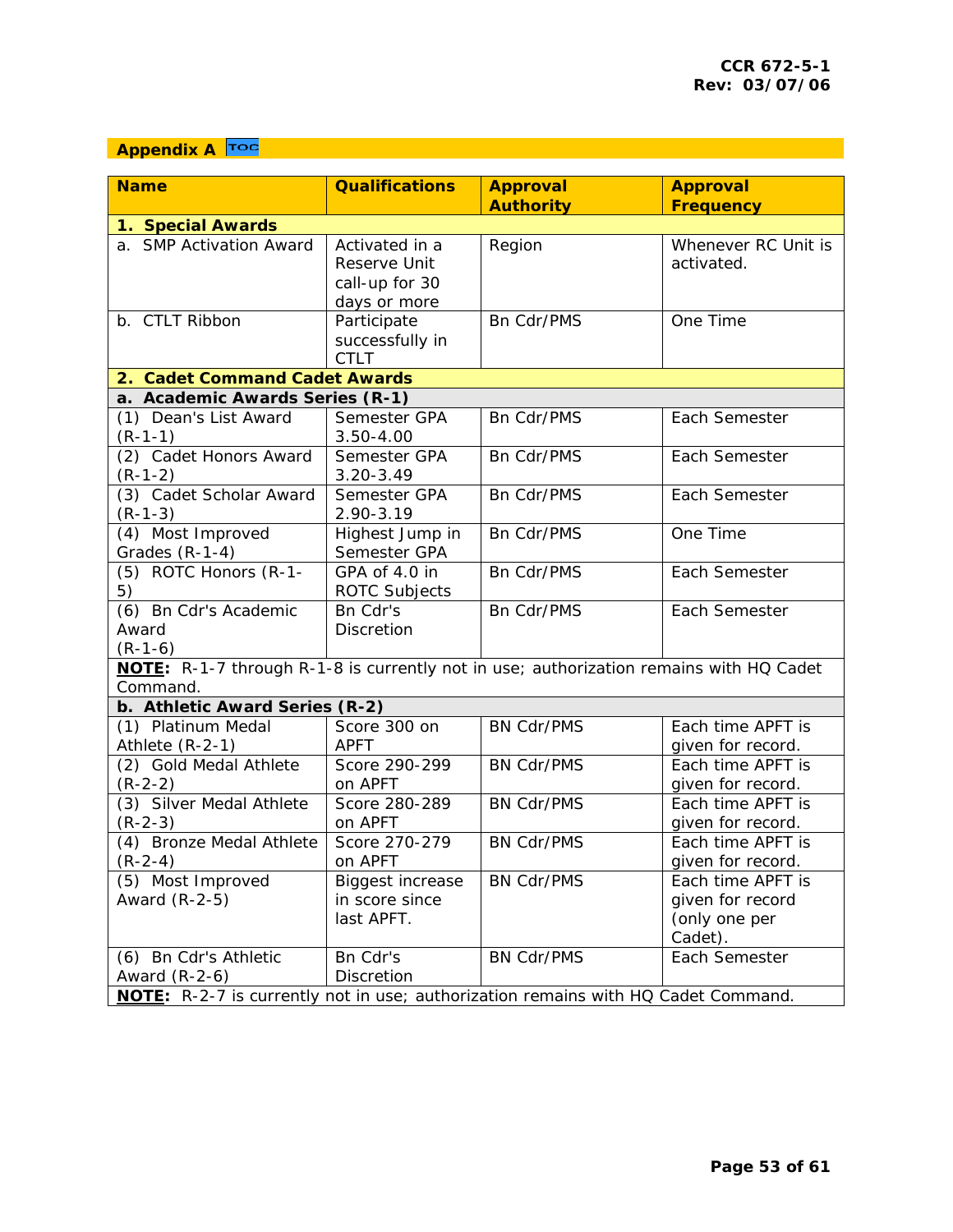## **Appendix A (continued) TOC**

| <b>Name</b>                                                                 | <b>Qualifications</b>                                                 | <b>Approval</b>   | <b>Approval</b>  |  |  |
|-----------------------------------------------------------------------------|-----------------------------------------------------------------------|-------------------|------------------|--|--|
|                                                                             |                                                                       | <b>Authority</b>  | <b>Frequency</b> |  |  |
| c. Military Award Series (R-3)                                              |                                                                       |                   |                  |  |  |
| (1) Brigade Drill                                                           | <b>Bde Winner</b>                                                     | <b>Bde Cdr</b>    | Annual           |  |  |
| Competition (R-3-1)                                                         |                                                                       |                   |                  |  |  |
| (2) Battalion Drill                                                         | <b>Bn Winner</b>                                                      | Bn Cdr/PMS        | Annual           |  |  |
| Competition (R-3-2)                                                         |                                                                       |                   |                  |  |  |
| (3) National Advanced                                                       | Graduated from                                                        | Bn Cdr/PMS        | One Time         |  |  |
| Leadership Camp                                                             | National                                                              |                   |                  |  |  |
| Graduate (R-3-3)                                                            | Advanced                                                              |                   |                  |  |  |
|                                                                             | Leadership Camp                                                       |                   |                  |  |  |
| (4) Brigade Ranger                                                          | Ranger                                                                | Region            | Annually         |  |  |
| Challenge Winner                                                            | Challenge Team                                                        |                   |                  |  |  |
| $(R-3-5)$                                                                   | which wins                                                            |                   |                  |  |  |
|                                                                             | <b>Brigade</b>                                                        |                   |                  |  |  |
|                                                                             | Competition                                                           |                   |                  |  |  |
| (5) Ranger Challenge                                                        | Member of                                                             | Bn Cdr/PMS        | Annually         |  |  |
| Team Member (R-3-6)                                                         | Ranger                                                                |                   |                  |  |  |
|                                                                             | Challenge Team                                                        |                   |                  |  |  |
| (6) SGT York Award                                                          | To the Cadet                                                          | Bn Cdr/PMS        | Annually         |  |  |
| $(R-3-7)$                                                                   | who does most                                                         |                   |                  |  |  |
|                                                                             | to support the                                                        |                   |                  |  |  |
|                                                                             | ROTC Program.                                                         |                   |                  |  |  |
| $(7)$ Drill Team $(R-3-8)$                                                  | Member of the                                                         | Bn Cdr/PMS        | Each Semester    |  |  |
|                                                                             | Drill Team                                                            |                   |                  |  |  |
| $(8)$ Color Guard $(R-3-9)$                                                 | Member of the                                                         | <b>Bn Cdr/PMS</b> | Each Semester    |  |  |
|                                                                             | Color Guard                                                           |                   |                  |  |  |
| $\overline{(9)}$ Bn Cdr's Military                                          | Bn Cdr's                                                              | Bn Cdr/PMS        | Each Semester    |  |  |
| Award (R-3-10)                                                              | Discretion                                                            |                   |                  |  |  |
| (10) One-Shot-One-Kill                                                      | Shoot 40 out of                                                       | Bn Cdr/PMS        | *One Time        |  |  |
| Award (R-3-11)                                                              | 40 at Leader's                                                        |                   |                  |  |  |
|                                                                             | Training                                                              |                   |                  |  |  |
|                                                                             | Course/National                                                       |                   |                  |  |  |
|                                                                             | Advanced                                                              |                   |                  |  |  |
|                                                                             | Leadership Camp                                                       |                   |                  |  |  |
| *A Cadet may receive at both Leader's Training Course and National Advanced |                                                                       |                   |                  |  |  |
|                                                                             | Leadership Camps (the numeral 2 will be issued for subsequent award). |                   |                  |  |  |
| (11) Bold Challenge                                                         | Bn Cdr's                                                              | Bn Cdr/PMS        | Annually         |  |  |
| $(R-3-12)$                                                                  | Discretion                                                            |                   |                  |  |  |
| $\overline{(12)}$ Leader's Training                                         | Completed                                                             | Bn Cdr/PMS        | One Time         |  |  |
| Course Graduate                                                             | Leader's Training                                                     |                   |                  |  |  |
| $(R-3-13)$                                                                  | Course                                                                |                   |                  |  |  |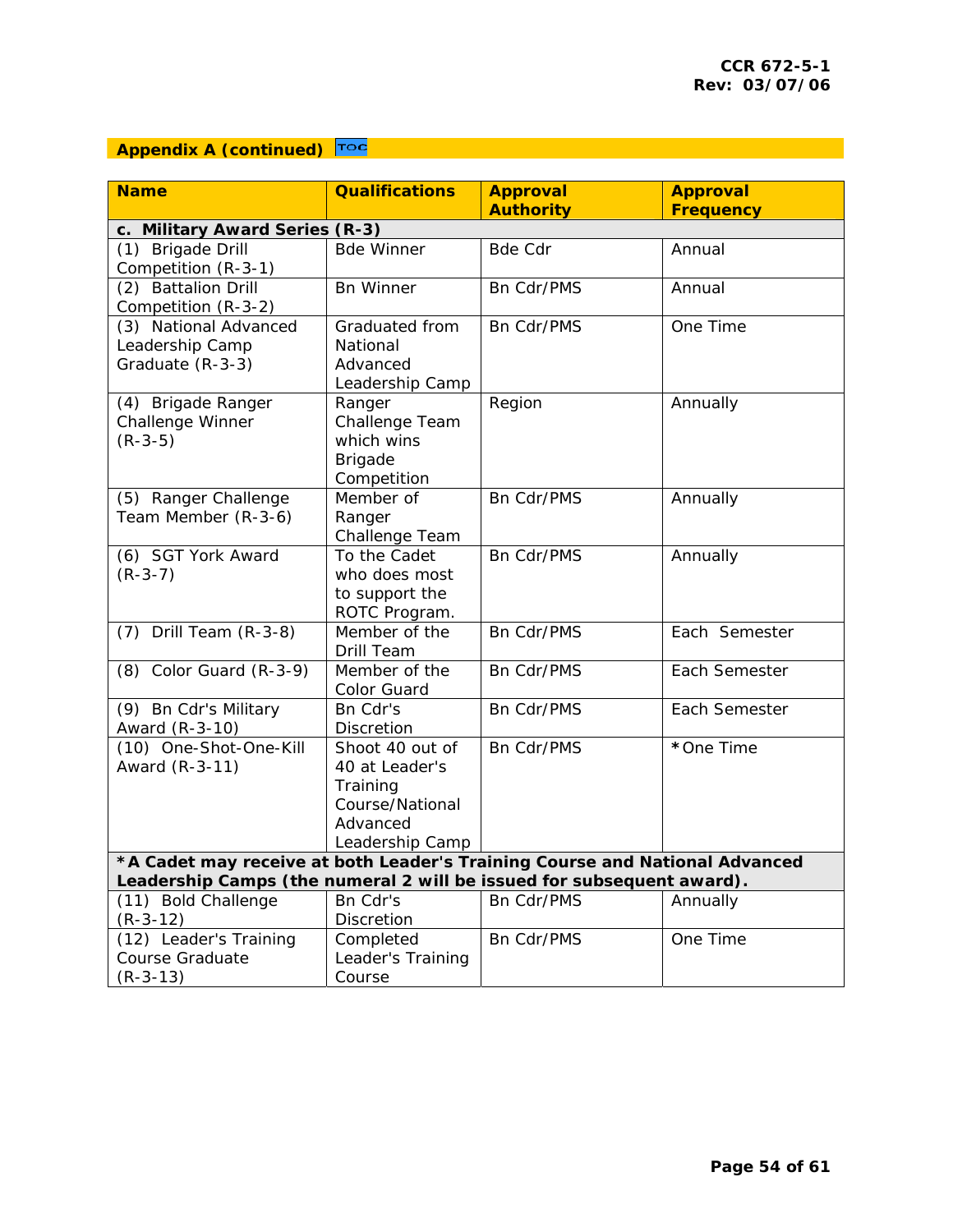## **Appendix A (continued) TOC**

| <b>Name</b><br><b>Qualifications</b><br><b>Approval</b><br><b>Approval</b>        |                   |                   |                     |  |
|-----------------------------------------------------------------------------------|-------------------|-------------------|---------------------|--|
|                                                                                   |                   | <b>Authority</b>  | <b>Frequency</b>    |  |
| d. Miscellaneous Award Series (R-4)                                               |                   |                   |                     |  |
| (1) Named by PMS                                                                  | Bn Cdr's          | <b>Bn Cdr/PMS</b> | Each Semester       |  |
| $(R-4-1)$                                                                         | <b>Discretion</b> |                   |                     |  |
| (2) Named by PMS                                                                  | Bn Cdr's          | <b>Bn Cdr/PMS</b> | Each Semester       |  |
| $(R-4-2)$                                                                         | <b>Discretion</b> |                   |                     |  |
| (3) Named by PMS                                                                  | Bn Cdr's          | <b>Bn Cdr/PMS</b> | Each Semester       |  |
| $(R-4-3)$                                                                         | <b>Discretion</b> |                   |                     |  |
| (4) Named by PMS                                                                  | Bn Cdr's          | <b>Bn Cdr/PMS</b> | Each Semester       |  |
| (R-4-4)                                                                           | <b>Discretion</b> |                   |                     |  |
| (5) Named by PMS                                                                  | Bn Cdr's          | <b>Bn Cdr/PMS</b> | Each Semester       |  |
| $(R-4-5)$                                                                         | <b>Discretion</b> |                   |                     |  |
| e. Cadet Recruiting Award Series (R-5)                                            |                   |                   |                     |  |
| (1) Cadet Recruiting                                                              | Participate in at | Bn Cdr/PMS        | When Award Criteria |  |
| Ribbon $(R-5-1)$                                                                  | least two (2)     |                   | is met.             |  |
|                                                                                   | Cadet Bn          |                   |                     |  |
|                                                                                   | recruiting        |                   |                     |  |
|                                                                                   | activities.       |                   |                     |  |
|                                                                                   | Recruit at least  |                   |                     |  |
|                                                                                   | two (2) Cadets    |                   |                     |  |
|                                                                                   | or one (1) Nurse  |                   |                     |  |
|                                                                                   | Cadet             |                   |                     |  |
| (2) Bn Cdr's Recruiting                                                           | Bn Cdr's          | <b>Bn Cdr/PMS</b> | When Award Criteria |  |
| Award (R-5-2)                                                                     | <b>Discretion</b> |                   | is met.             |  |
| 3. For subsequent presentations of same award, the numerals 2, 3, 4, etc. will be |                   |                   |                     |  |
| used.                                                                             |                   |                   |                     |  |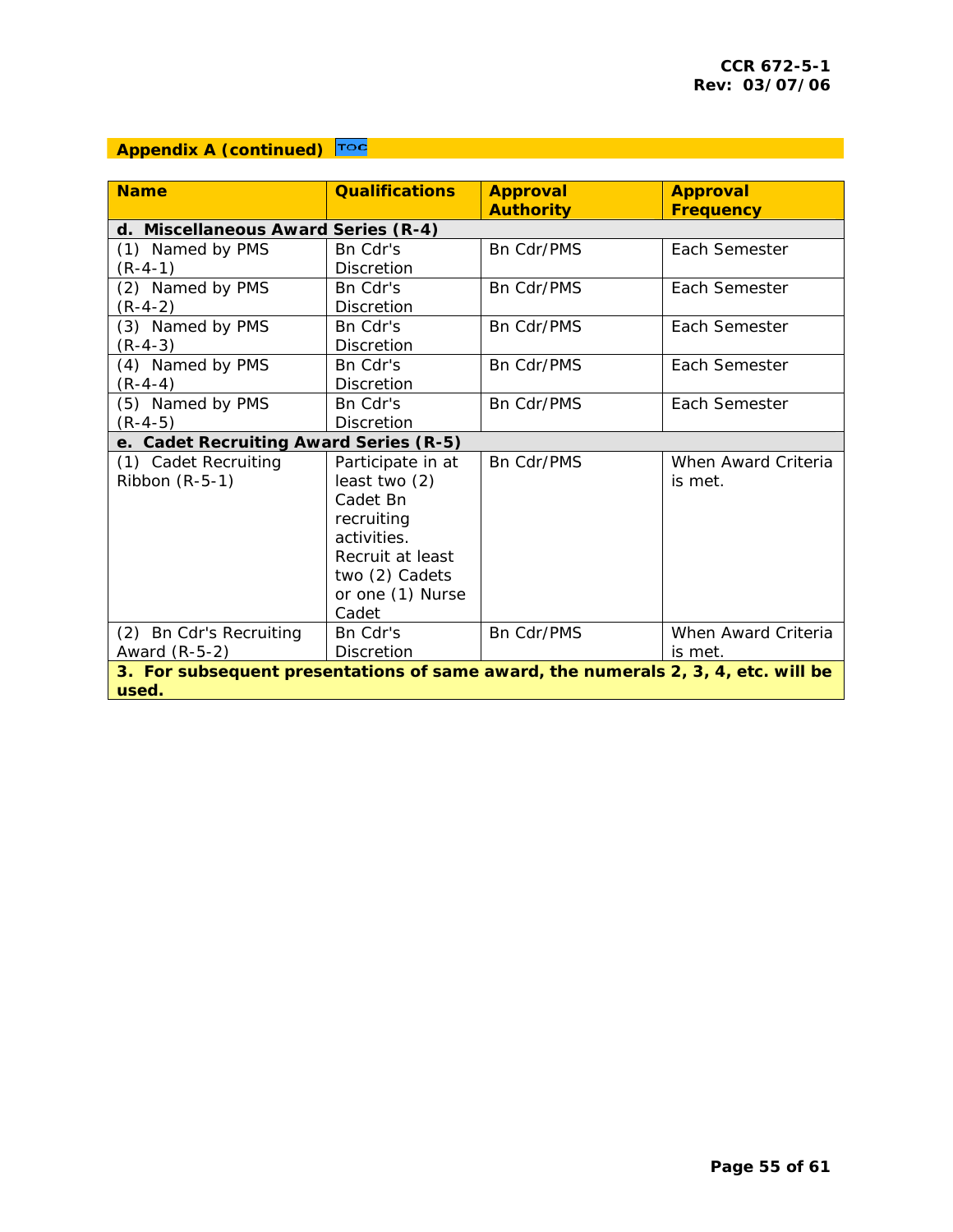## <span id="page-55-0"></span>**Appendix A1 TOC**

|                                                                           | Name/Rank:                                                                                                  |   |              |                         |                         |  |  |  |  |
|---------------------------------------------------------------------------|-------------------------------------------------------------------------------------------------------------|---|--------------|-------------------------|-------------------------|--|--|--|--|
| Installation/School:                                                      |                                                                                                             |   |              |                         |                         |  |  |  |  |
| <b>Evaluation Criteria:</b>                                               |                                                                                                             |   |              |                         |                         |  |  |  |  |
| $0 =$ Not Executed/Not Presented                                          |                                                                                                             |   |              |                         |                         |  |  |  |  |
| $1 =$ Needs Improvement                                                   |                                                                                                             |   |              |                         |                         |  |  |  |  |
| $2 = Satisfactory$                                                        |                                                                                                             |   |              |                         |                         |  |  |  |  |
|                                                                           | $3 =$ Outstanding                                                                                           |   |              |                         |                         |  |  |  |  |
| 1.                                                                        | PRESENTATION: (Possible Points: 33)<br><b>Points Scored:</b>                                                |   |              |                         |                         |  |  |  |  |
|                                                                           | a. Introduction:<br><b>Points:</b>                                                                          |   |              |                         |                         |  |  |  |  |
|                                                                           | (1) Did instructor retain student attention and explain the activities to be<br>conducted during the class? | Ω | 1            | $\overline{2}$          | 3                       |  |  |  |  |
|                                                                           | (2) Did the class have any relation to previous or future classes?                                          | 0 | 1            | $\overline{2}$          | 3                       |  |  |  |  |
|                                                                           | (3) Were objectives expressed in measurable terms?                                                          | O | 1            | $\overline{\mathbf{2}}$ | 3                       |  |  |  |  |
|                                                                           | b. Contexts:<br><b>Points:</b>                                                                              |   |              |                         |                         |  |  |  |  |
|                                                                           | (1) Was presentation well organized?                                                                        | 0 | 1            | 2                       | 3                       |  |  |  |  |
|                                                                           | (2) Were transitions used effectively?                                                                      | O | 1            | 2                       | 3                       |  |  |  |  |
|                                                                           | (3) Were intermediate summaries used correctly?                                                             | O | 1            | $\mathbf{2}$            | 3                       |  |  |  |  |
|                                                                           | (4) Was content of the lesson explained clearly?                                                            | 0 | 1            | 2                       | $\overline{\mathbf{3}}$ |  |  |  |  |
|                                                                           | c. Directed Discussion/Conference Techniques<br>Points:                                                     |   |              |                         |                         |  |  |  |  |
|                                                                           | (1) Were students' activities varied?                                                                       | O | 1            | $\mathbf{2}$            | 3                       |  |  |  |  |
|                                                                           | (2) Was student participation established and maintained through the use of<br>questions?                   | Ω | $\mathbf{1}$ | $\overline{2}$          | 3                       |  |  |  |  |
|                                                                           | (3) Did the instructor encourage student ides, opinions or questions in the case?                           | 0 | 1            | 2                       | 3                       |  |  |  |  |
|                                                                           | (4) Did instructor maintain control of the class?                                                           | Ω | 1            | 2                       | 3                       |  |  |  |  |
| 2.                                                                        | INSTRUCTOR: (Possible Points: 36)<br><b>Points Scored:</b>                                                  |   |              |                         |                         |  |  |  |  |
|                                                                           | a. Appearance and Military Bearing:<br><b>Points:</b>                                                       |   |              |                         |                         |  |  |  |  |
|                                                                           | (1) Did instructor avoid mannerisms or habits that could distract the students?                             | 0 | 1            | $\overline{2}$          | 3                       |  |  |  |  |
|                                                                           | (2) Did instructor use movements and gestures to reinforce the spoken word?                                 | 0 | 1            | $\overline{2}$          | 3                       |  |  |  |  |
|                                                                           | (3) Did instructor demonstrate good military bearing and self-confidence?                                   | 0 | 1            | $\mathbf{2}$            | $\mathbf{3}$            |  |  |  |  |
|                                                                           | (4)<br>Did the instructor maintain eye contact with the students?                                           | O | 1            | $\overline{\mathbf{2}}$ | $\mathbf{3}$            |  |  |  |  |
|                                                                           | b. Oral Delivery:<br><b>Points:</b>                                                                         |   |              |                         |                         |  |  |  |  |
|                                                                           | (1) Did instructor rely excessively on his notes or transparencies?                                         | 0 | 1            | 2                       | 3                       |  |  |  |  |
|                                                                           | (2) Was the instructor's voice forceful and enthusiastic?                                                   | O | 1            | $\mathbf{2}$            | 3                       |  |  |  |  |
|                                                                           | (3) Did the instructor use items of interest (humorous, comments, personal<br>experiences, facts?           | Ω | 1            | $\mathbf{2}$            | 3                       |  |  |  |  |
|                                                                           | (4) Was the instructor audible and understandable?                                                          | 0 | 1            | $\overline{2}$          | 3                       |  |  |  |  |
|                                                                           | c. Questions:<br><b>Points:</b>                                                                             |   |              |                         |                         |  |  |  |  |
|                                                                           | Did the instructor use the question, pause, and answer method appropriately?<br>(1)                         | 0 | 1            | $\mathbf{2}$            | $\mathbf{3}$            |  |  |  |  |
|                                                                           | (2) Were initial questions answered correctly?                                                              | O | 1            | $\overline{2}$          | $\mathbf{3}$            |  |  |  |  |
|                                                                           | (3) Were review questions used correctly?                                                                   | 0 | $\mathbf{1}$ | $\mathbf 2$             | $\mathbf{3}$            |  |  |  |  |
|                                                                           | (4) Did the instructor react to the answers and comments in a manner that                                   | 0 | $\mathbf{1}$ | $\overline{2}$          | $\overline{3}$          |  |  |  |  |
|                                                                           | encouraged student participation?                                                                           |   |              |                         |                         |  |  |  |  |
| 3.                                                                        | NARRATIVES: (Possible Points: 9)<br><b>Points Scored:</b>                                                   |   |              |                         |                         |  |  |  |  |
|                                                                           | (1)<br>Has the instructor published any articles?                                                           | 0 | 1            | $\overline{2}$          | 3                       |  |  |  |  |
|                                                                           | (2) Has the instructor developed/updated any training literature?                                           | 0 | 1            | $\overline{\mathbf{2}}$ | $\mathbf{3}$            |  |  |  |  |
| (3) Has the instructor conducted research to prepare lessons, POIs, etc.? |                                                                                                             |   |              |                         | $\mathbf{3}$            |  |  |  |  |
| <b>Total Possible Points:</b><br><b>Evaluator's Signature:</b><br>78      |                                                                                                             |   |              |                         |                         |  |  |  |  |
| <b>Points Scored:</b>                                                     |                                                                                                             |   |              |                         |                         |  |  |  |  |
|                                                                           | <b>Evaluator's Comments:</b>                                                                                |   |              |                         |                         |  |  |  |  |
|                                                                           |                                                                                                             |   |              |                         |                         |  |  |  |  |
|                                                                           |                                                                                                             |   |              |                         |                         |  |  |  |  |
|                                                                           |                                                                                                             |   |              |                         |                         |  |  |  |  |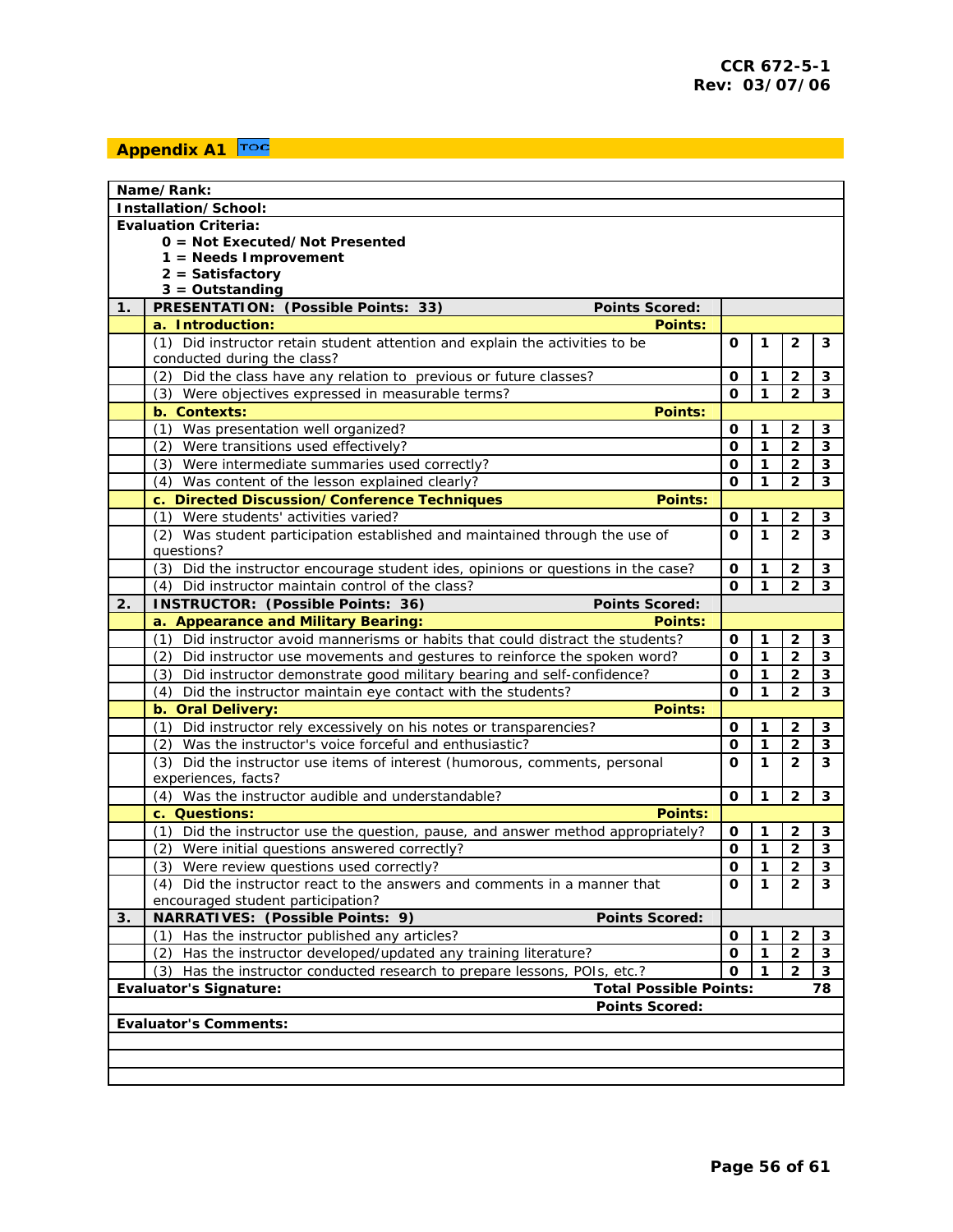<span id="page-56-0"></span>TOC **Appendix A2** 

#### **Sample Nomination Memorandum for ROO of the Year**

**Unit Letterhead** 

**ATOA-A-MA-SSU 25 March 2002** 

**MEMORANDUM FOR** Commander, 1st Brigade, First Region (ROTC), U.S. Army Cadet Command, Fort Bragg, NC 28310-5000

**SUBJECT:** Recruiting Operations Officer (ROO) of the Year

1. It is with great pleasure that I endorse CPT Recruiter, Sal, 123-45-6789, for the U.S. Army Cadet Command ROO of the Year Award. CPT Recruiter's untiring and selfless effort over the past year had a tremendous impact on the Tiger Battalion's ability to commission the future officer leadership of the Army for this Mission Set and for several years ahead.

2. For Mission Set 03, our battalion has a contract mission of 18. In just one semester, CPT Recruiter's efforts directly resulted in 10 additional contracts over the 16 MS03 cadets who contracted in the year prior to his arrival. His Leader's Training Course plan resulted in the contracting of 3 scholar-athlete-leaders (SALs), which is 1 more than missioned. Also, his meticulous management of scholarship allocations produced 7 new cadets (2 are graduate students) for MS03, 14 for MS04, and 6 for Mission Set 05. His improvement over last year's contract mission is 31%.

3. CPT Recruiter was the developer of a comprehensive Battalion Marketing Action Plan that specifically targeted the SALs enrolled at Sample State University. His direction of other cadre and adherence to the plan resulted in a 35% increase in MSI and MSII enrollment. He continually mentors and counsels the cadets that he recruits, which directly impacts retention of all mission sets.

4. Of particular significance is CPT Recruiter's initiative to develop a recruiting action plan that included the combined efforts of his local area Military Academy Liaison Officer, the local USAREC recruiting station staff, and the nearby Reserve and National Guard units. Through his active communication and sharing of *The Way Ahead*, these other Army assets were able to refer students and soldiers with the appropriate academic, athletic and leadership attributes. ATOA-A-MA-SSU

SUBJECT: Recruiting Operations Officer (ROO) of the Year

5. CPT Recruiter meets the height/weight standards as prescribed by AR 600-9. He scored a 295 on his recent APFT, earned the APFB, and is the physical training advisor for the Cadet PT Officer.

6. Sal is the center of the Tiger Battalion's execution of its mission. His leadership and focused recruiting effort made our unit a success and will greatly contribute to our future success.

*"Run with the Tigers!"* 

Encl **(Signature/signature block of Bn Cdr)**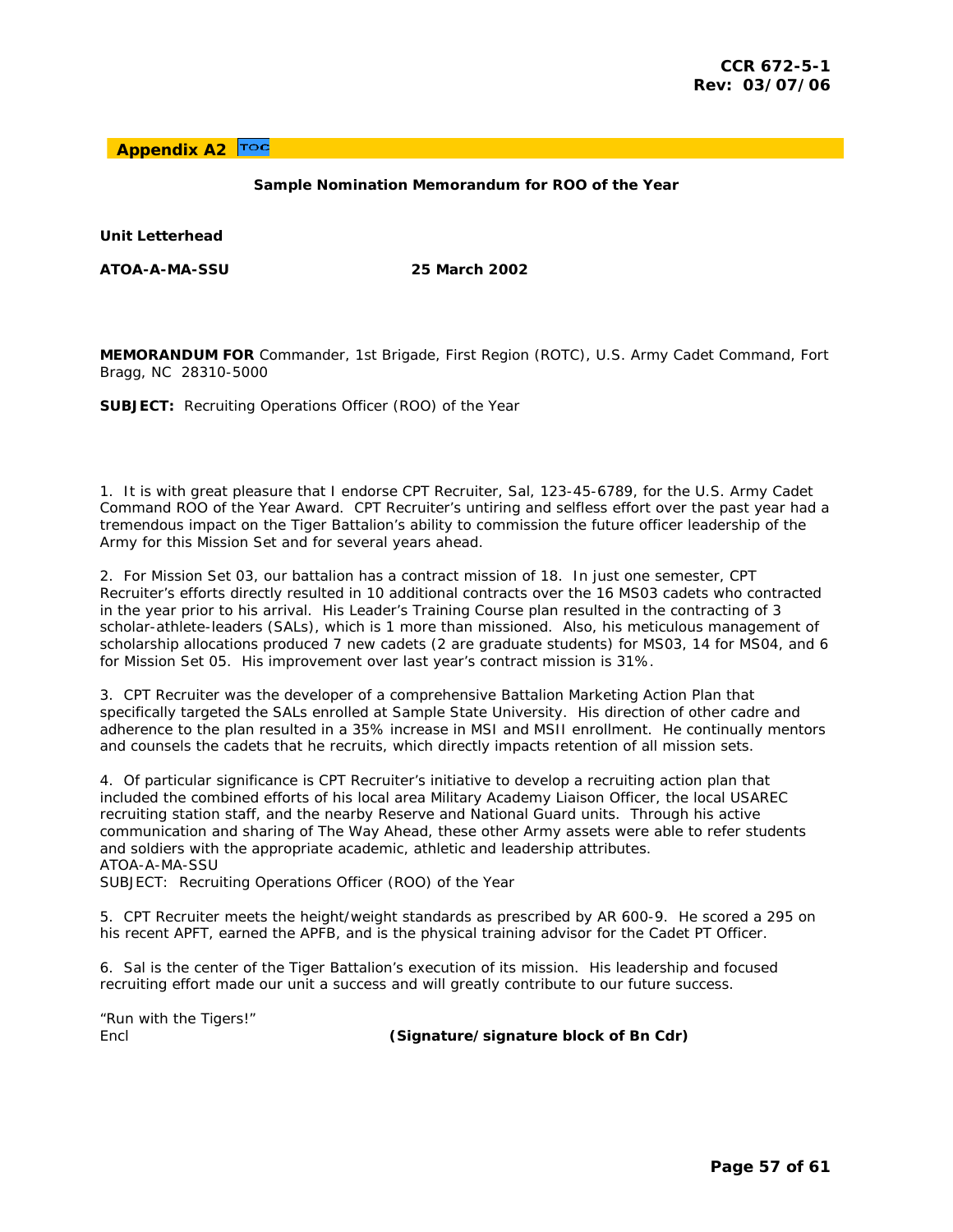#### <span id="page-57-0"></span>**Appendix A3**

#### **Sample Nomination Memorandum for Cadet Command Admin Tech of the Year Award**

**(Office symbol) (date**)

#### **MEMORANDUM FOR**

**SUBJECT:** Nomination of Cadet Command Administrative Technician of the Year Award

- 1. Submitted herewith is nomination for the Administrative Technician of the Year Award of the (college/university name) for exceptional performance and standards.
- 2. The following information is furnished as requested:
	- a. Name and address of college or university:
	- b. Name of individual: (First name, middle name, surname)
	- c. Permanent (home) address:
	- d. Years of service:
	- e. Service time at the Battalion:
	- f. Rank or Grade:
	- g. Justification of nomination by the Battalion Commander:
	- h. To who award is to be forwarded for presentation to the recipient:
	- i. Remarks:

**Encl (Signature/signature block of Bn Cdr)**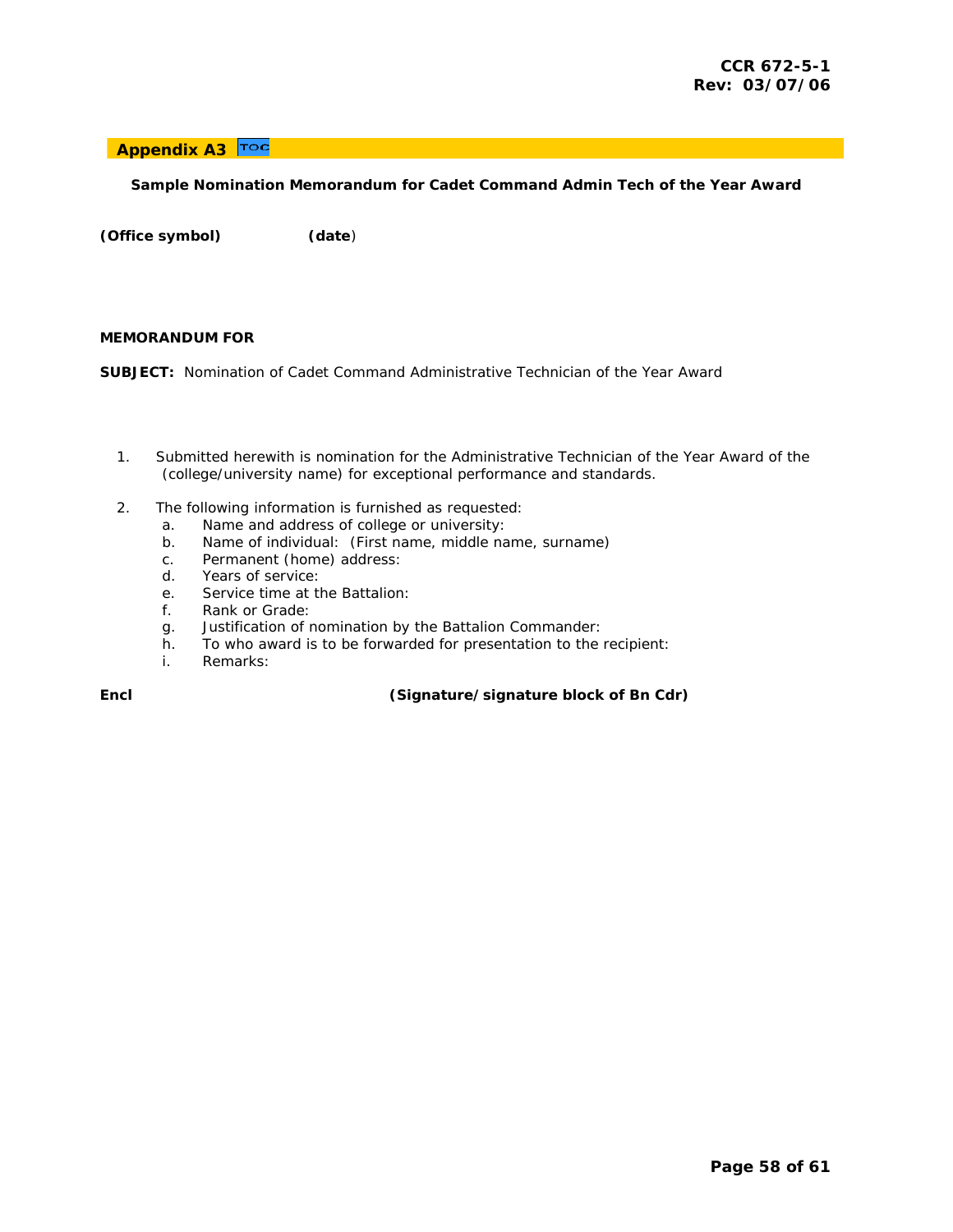#### <span id="page-58-0"></span>**Appendix A4**

#### **Sample Memorandum of Nomination for ROTC Cadet as Outstanding (Trans, Engr, or QM)**

**(Office symbol) (Date)** 

#### **MEMORANDUM FOR**

**SUBJECT:** Nomination of ROTC Cadet as Outstanding (Trans., Engr., or QM)

1. Submitted herewith is nomination for the (title of award) of the (agency making the award) for outstanding (junior, senior, next-to-last year, last year) (Trans., Engr., QM) cadet enrolled in ROTC unit (if branch affiliated unit, indicate branch affiliation).

2. The following information is furnished as requested:

- a. Name and address of university or college:
- b. Name of cadet: (First name, middle name, surname)
- c. Date and place of birth:
- d. Permanent (home) address:
- e. College course:
- f. Class standing in college course: Number ( ) of ( )
- g. ROTC class standing: Number ( ) of ( )
- h. Score attained on test: ACT ( ) CEB ( ) SAT ( )
- i. Campus offices held:
- j. College activities (athletic, societies, honorary fraternities, other awards, etc.):
- k. Description or extent of self-support, scholarships received, or participation in cooperative plan while a student:
- l. Highest cadet rank held:
- m. Whether or not designated as a potential or actual distinguished military student:
- n. Justification of nomination by the Bn Cdr:
- o. Justification of nomination by appropriate dean:
- p. To whom medal or award is to be forwarded for presentation to student:
- q. For which award: (junior year) (senior year) (next-to-last year) (last year)
- r. Remarks:

#### **Encl**

Transcript of student's academic record

#### **(Signature/signature block of appropriate dean) (Signature/signature block of Bn Cdr)**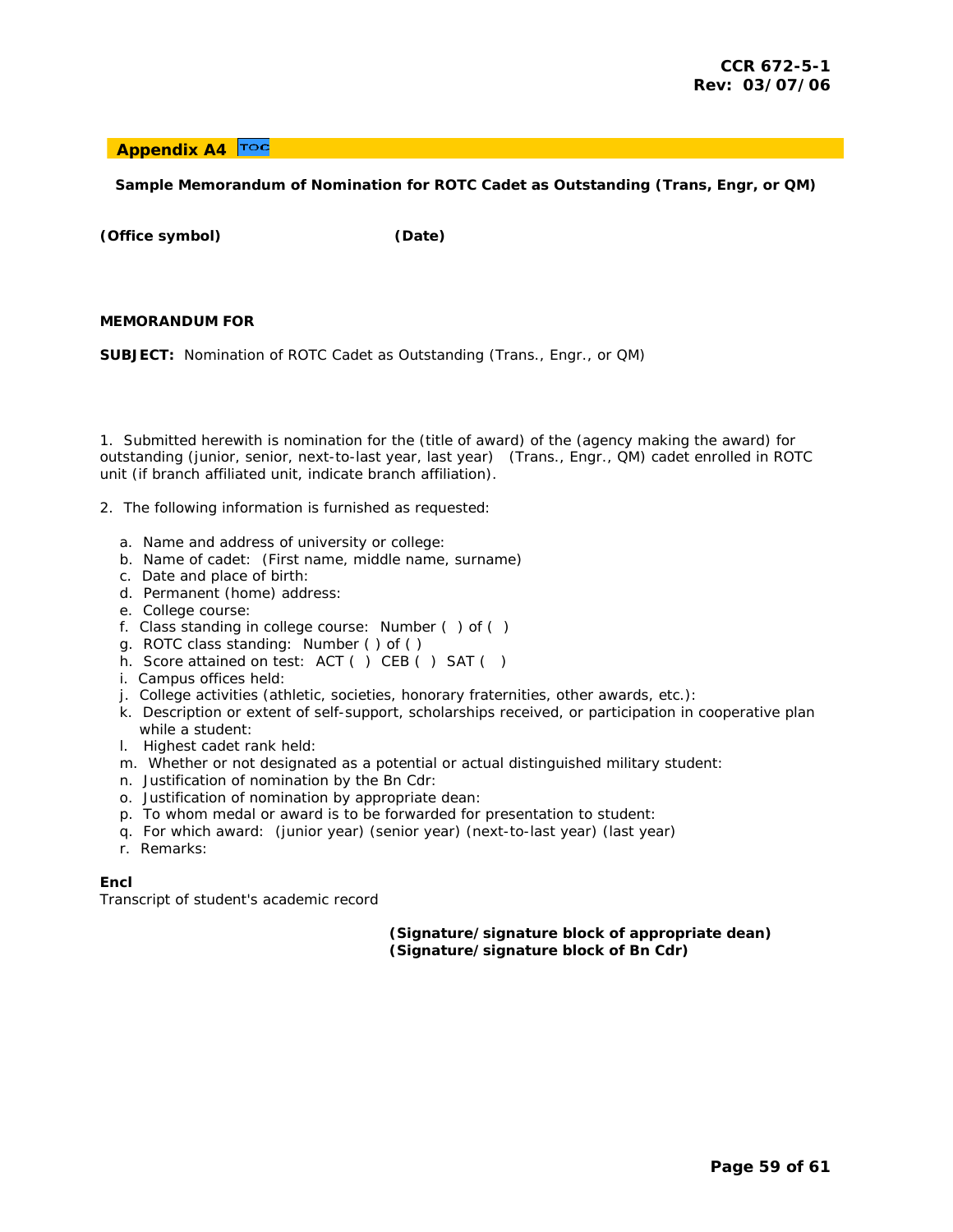<span id="page-59-0"></span>**Appendix A5** Toc

| Series 1:       | Series 2:       | Series 3:                                                            | Series 4:            | Series 5:         |
|-----------------|-----------------|----------------------------------------------------------------------|----------------------|-------------------|
| <b>Academic</b> | <b>Athletic</b> | <b>Military</b>                                                      | <b>Miscellaneous</b> | <b>Recruiting</b> |
| <b>Awards</b>   | <b>Awards</b>   | <b>Awards</b>                                                        | <b>Awards</b>        | <b>Awards</b>     |
| $R - 1 - 1$ :   | $R - 2 - 1$ :   | $R - 3 - 1$ :                                                        | $R - 4 - 1$ :        | $R-5-1:$          |
| $R - 1 - 2$ :   | $R - 2 - 2$ :   | $R - 3 - 2$ :                                                        | $R - 4 - 2$ :        | $R-5-2:$          |
| $R - 1 - 3$ :   | $R - 2 - 3$ :   | $R - 3 - 3$ :<br>Ribbon is shown<br>with colors in<br>reverse order. | $R - 4 - 3$ :        |                   |
| $R - 1 - 4$ :   | $R - 2 - 4$ :   | $R - 3 - 4$ :                                                        | $R - 4 - 4$ :        |                   |
| $R - 1 - 5$ :   | $R - 2 - 5$ :   | $R - 3 - 5$ :                                                        | $R - 4 - 5$ :        |                   |
| $R - 1 - 6$ :   | $R - 2 - 6$ :   | $R - 3 - 6$ :                                                        |                      |                   |
| $R - 1 - 7:$    | $R - 2 - 7$ :   | $R - 3 - 7$ :                                                        |                      |                   |
| $R - 1 - 8$ :   |                 | $R - 3 - 8$ :                                                        |                      |                   |
|                 |                 | $R - 3 - 9$ :                                                        |                      |                   |
|                 |                 | $R - 3 - 10$ :                                                       |                      |                   |
|                 |                 | $R - 3 - 11$ :                                                       |                      |                   |
|                 |                 | $R - 3 - 12$                                                         |                      |                   |
|                 |                 | $R - 3 - 13$                                                         |                      |                   |

### **Cadet Command Cadet Awards**